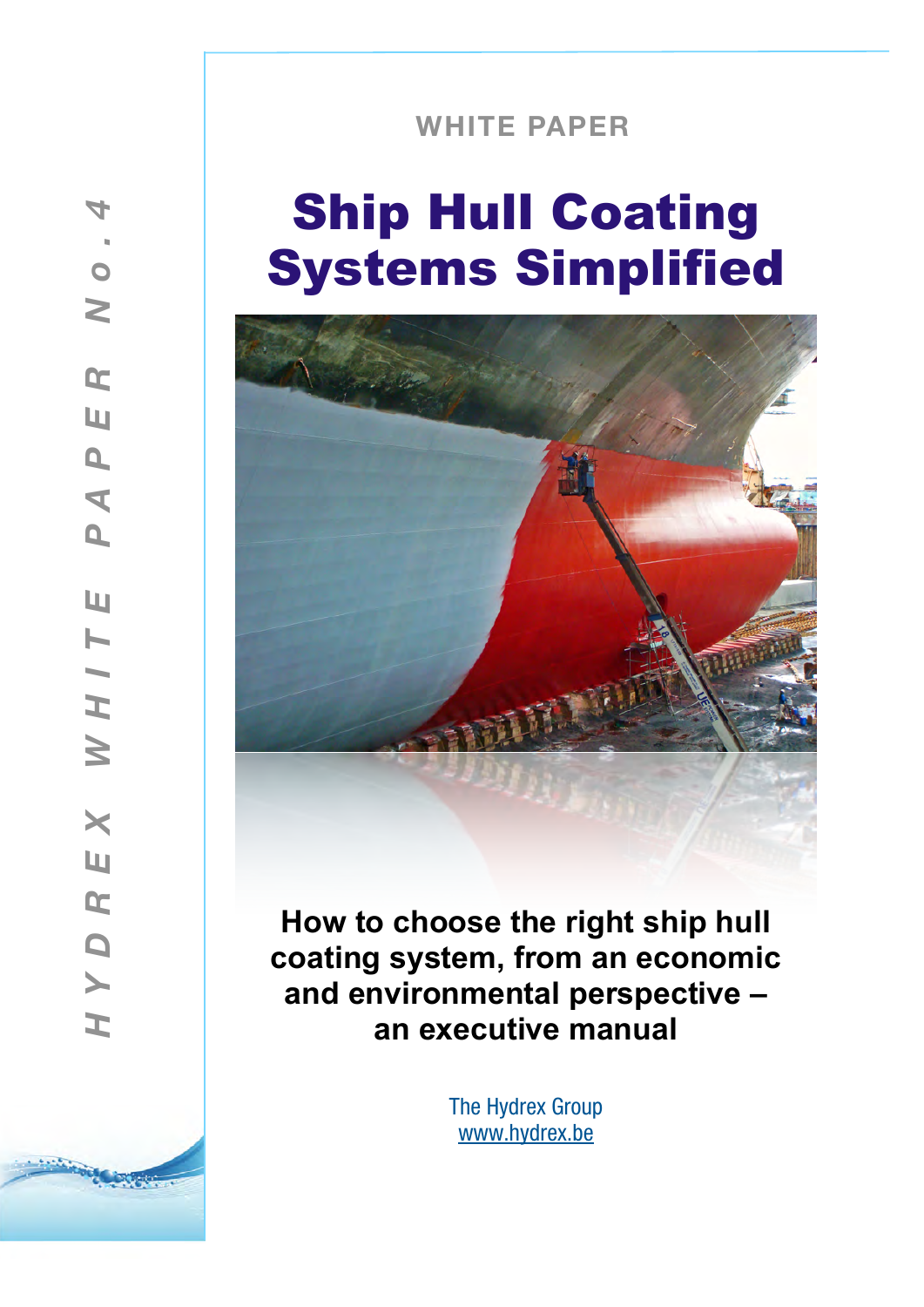# **Part I. Introduction and overview**

The steel or aluminum hulls of ships and boats need to be protected from the corrosive effects of water so that they don't rust and fall apart. At the same time, these hulls, and also noncorroding hulls such as those made of glass-reinforced plastic, are prone to accumulating biofouling – marine plants and animals which attach themselves to ship hulls as they do to any suitable underwater surface. In the case of hulls, this fouling can greatly increase resistance and prevent the ship from gliding smoothly through the water. This in turn results in a greater fuel consumption in order to get the vessel from point A to point B and that then causes excessive volumes of emissions of greenhouse gases and other atmospheric pollutants. The biofouling, when it becomes severe, can also damage the coating and the hull itself.

These are the problems inherent in putting ship hulls in the water and keeping them afloat. And they are big problems. Ask any ship owner, operator or technical superintendent. Wrong solutions to these problems can be very costly, as in the case of one shipowner who recently had 70 ships coated with a silicone fouling-release coating only to find out that it was not suitable for the fleet and who is in the process of having the coating removed from all 70 ships and replaced. The cost in terms of drydocking, blasting, preparation and recoating of 70 ships is enormous, especially when one factors in the off-hire time involved and the extra fuel required due to the unworkable hull coating.

The search for ways to protect hulls while eliminating or reducing the effects of biofouling has gone on for centuries, and an uncountable number of attempted solutions have been devised, from covering the hull with copper sheeting, to using arsenic, lead, tin or copper or a variety of other toxic materials to poison the aquatic plant and animal life that tried to settle on the ship's hull, to trying to make the surface so slippery that nothing can attach itself, and many other approaches. One reads of wooden sailing ships being beached and careened (leaned over on one side) so that the fouling could be scraped off. Lack of such maintenance could, in the case of a man of war, lose battles. In fact one of the reasons given for the victory of the British under Nelson at Trafalgar against overwhelming odds was that the ships of Britain's Royal Navy had cleaner hulls and were therefore faster and more agile than those of the French and Spanish. The solutions which were useful on wooden hulls later proved fatal on steel ships due to the galvanic reaction between copper and steel. Times and technology have moved on.

For a number of years the shipping industry thought it had the problem solved when tributyltin (TBT) was found to be most effective in killing fouling. It was used in hull paint for a number of years until it was found that it was extremely toxic to the marine environment in general and that its effects were ecologically disastrous. It has been labelled as the most toxic substance ever introduced by man into the oceans, and was banned from use after much damage had already been done.

We are now in the post-TBT era. Hull protection, maintenance and antifouling are problems for ship designers, builders, owners and operators the world over. The most common hull coatings in use today, antifouling paints based on copper and a variety of other biocides, are considered by most of the industry to be a temporary and undesirable solution, and the search for the perfect hull coating system continues unabated in universities, research centers, and chemistry and biology labs around the world. The volume of literature on the subject is overwhelming.

#### Main points to consider

It is a complex problem and there are many factors which must be taken into consideration in devising a hull coating and maintenance system which answers all aspects of the problem for all ships, fleets and offshore structures everywhere.

- Protection of the hull from corrosion, erosion and cavitation, galvanic reactions and anything which threatens its integrity is of primary importance if the ship's hull is to have a long life.
- $\triangleright$  The coating itself must be long-lasting so that frequent repair or replacement does not keep the ship out of service and add great expense. Ideally it would last the lifetime of the ship.
- ‣ Effective management of biofouling is also vitally important since fouling can increase the fuel consumption by 80% or more if allowed to grow unattended, and the increase in fuel consumption brings

**The most common hull coatings in use today, antifouling paints based on copper and a variety of other biocides, are considered by most of the industry to be a temporary and undesirable solution….**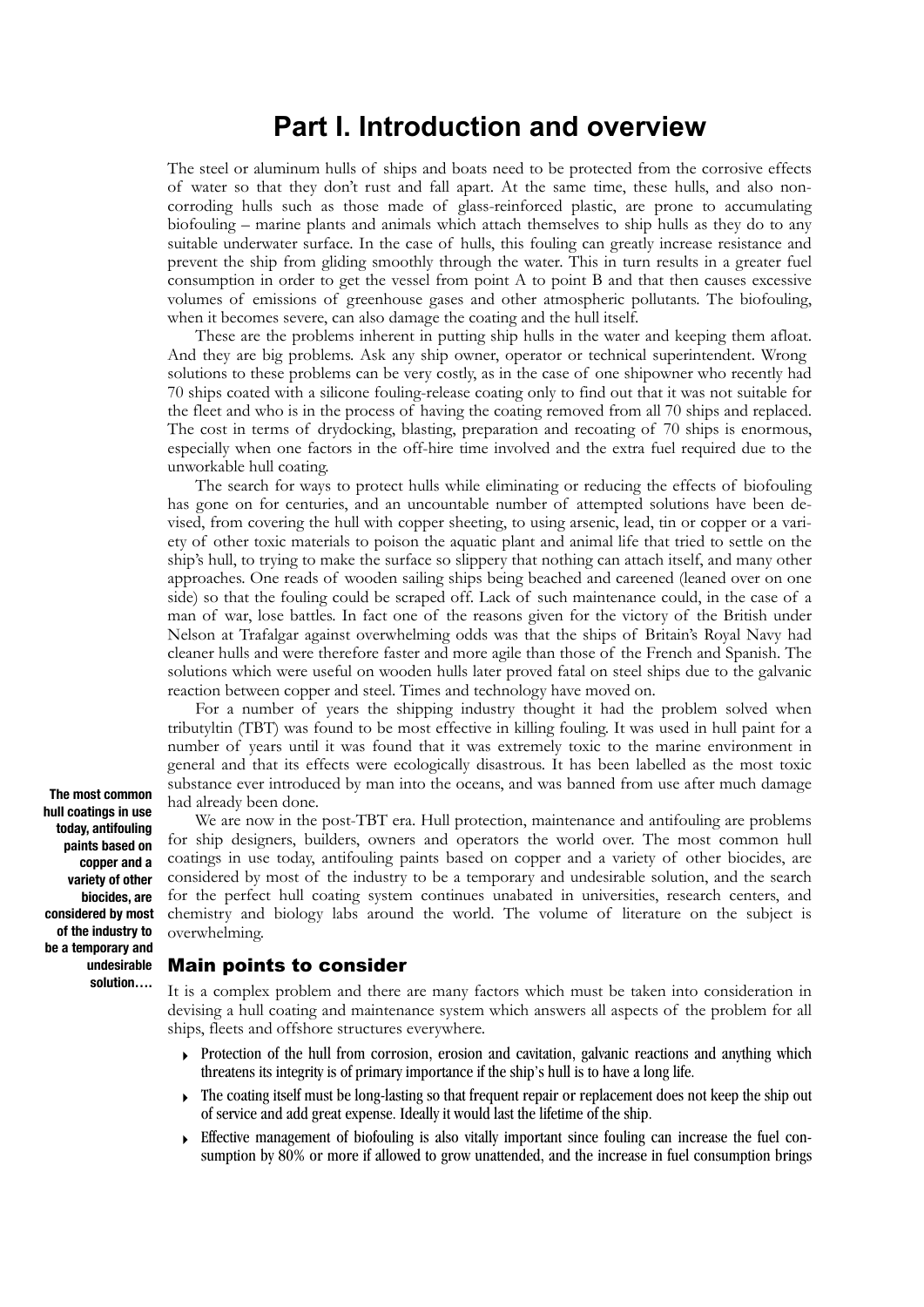with it a heavy penalty to the atmospheric environment in terms of added greenhouse gas and other emissions. The biofouling can also threaten the integrity of the coating and the hull if not controlled.

- $\triangleright$  The substances used to coat the hull must not be harmful to the environment. It is not necessary to keep pouring polluting chemicals into the already polluted oceans. There are non-toxic solutions which are better.
- ‣ Another factor which is currently under scrutiny is the subject of invasive species translocated by ships in the form of fouling attached to the hull and to other parts of the underwater ship. Whatever hull coating system is used, it must lend itself to prevention of the spread of non-indigenous, invasive species.
- $\triangleright$  The hull coating chosen should be able to be cleaned regularly in the water to remove biofouling in its early stages without harmful effects to the coating itself or to the environment. Ideally, effective underwater cleaning of the hull will make it smoother, improving its hydrodynamic qualities and its resistance to biofouling.
- ‣ Ships need to be kept out of drydock as much as possible so that they can be in service, whether for commercial purposes as in cargo and passenger ships, or for operational purposes, as in the case of naval or coast guard vessels. Paint reapplication should never be a prime reason to drydock a vessel.
- ‣ All of this must be economically or commercially viable for the shipowner or operator so that the cost of protecting and maintaining a ship's hull and keeping it at optimum performance without environmental damage is not overly expensive.

The best approach to underwater ship hull coating systems will take into account all of these points and score as high as possible on all counts.

This White Paper sets out to examine the available options, not in terms of brand names or manufacturers, but by category and type of coating system, considering the positive and negative aspects of each type.

It is hoped that from this information, shipowners and operators will be able to narrow down their choice of hull coating system and find the one which most benefits their vessel, fleet and circumstances.

# Today's choices

There are really only three mainstream categories of hull coating systems available and in use today.

## **Antifouling (AF)**

The one in most general use is biocidal antifouling paint which leaches copper and a number of other biocides into the water in order to kill off fouling that attaches to the ship bottom. These paints gradually release the toxic substances into the water over a period of 3 - 5 years, after which time they become depleted and need to be replaced. They operate on the same principles as did the now banned TBT-based coatings, but use other biocides than compounds of tin as the active ingredients. This type of coating is sold by all the major marine hull coatings manufacturing companies, with variations in the combination of biocides used and the methods by which these are leached into the water. They generally go under the heading of "antifouling paint," "antifoulings" or simply AF.

# **Fouling-release (FR)**

Another category of hull coating system which has increased in popularity is a "non-stick" type of coating which works on the principle that it is difficult for fouling to stick to it in the first place and easy for it to fall off, wash off or "release" when the vessel is under way, especially at speed. Most of the coatings currently available in this category are silicone-based. They do not work on the principle of leaching biocides, and are advertised as being non-toxic and working mechanically rather than chemically. The question of whether or not these coatings really are non-toxic and whether the action is entirely mechanical or also chemical, is examined in this White Paper. While there are a variety of different coatings in this category and not all are silicone-based, they all come under the label of "fouling release coatings" or FR (sometimes FRC).

#### **Hard, inert coatings**

A third general category of hull coating systems can be grouped together under the heading of hard, inert, non-toxic coatings. There are a number of subcategories here and these are each ex-

**The hull coating chosen should be able to be cleaned regularly in the water to remove biofouling in its early stages without harmful effects to the coating itself or to the environment.**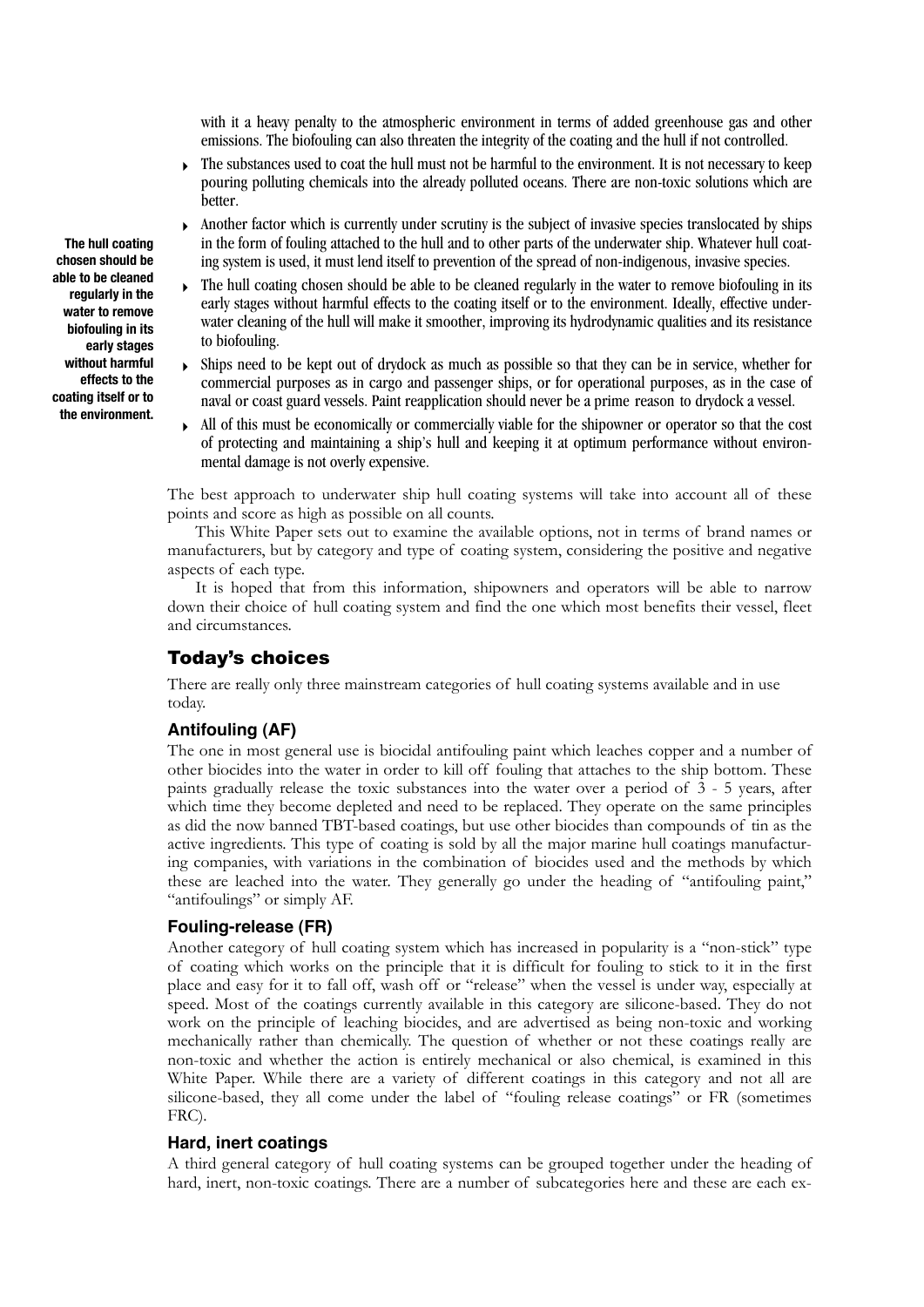amined and compared in this White Paper. They are generally either epoxies, polyesters or vinyl esters; some are reinforced with glass flakes. Variations include ceramic-epoxy. Some come under the heading of Surface Treated Composites (STC) since they can be conditioned underwater with special equipment and their surface improves with routine cleaning. In general these coatings are designed to protect the hull against corrosion and are intended to be used in conjunction with routine cleaning, either using high pressure washing in drydock, or underwater cleaning with the vessel still afloat. Routine and timely cleaning keeps the fouling to a minimum and the hull operating at optimum performance. These coatings are non-toxic and do not leach or emit harmful chemicals into the water. A number of different coatings in this category are manufactured by various companies.

This White Paper describes and compares the important features and aspects of the different types of underwater hull coating and maintenance systems available today.

There is an enormous amount of scientific information on the subject of ship hull coatings and marine biofouling. This White Paper is intended to give shipowners and operators and other decision makers in the marine industry a simple, concise overview and economic/environmental comparison on which to base decisions regarding the coating and maintenance of the underwater hulls of their ships or fleets.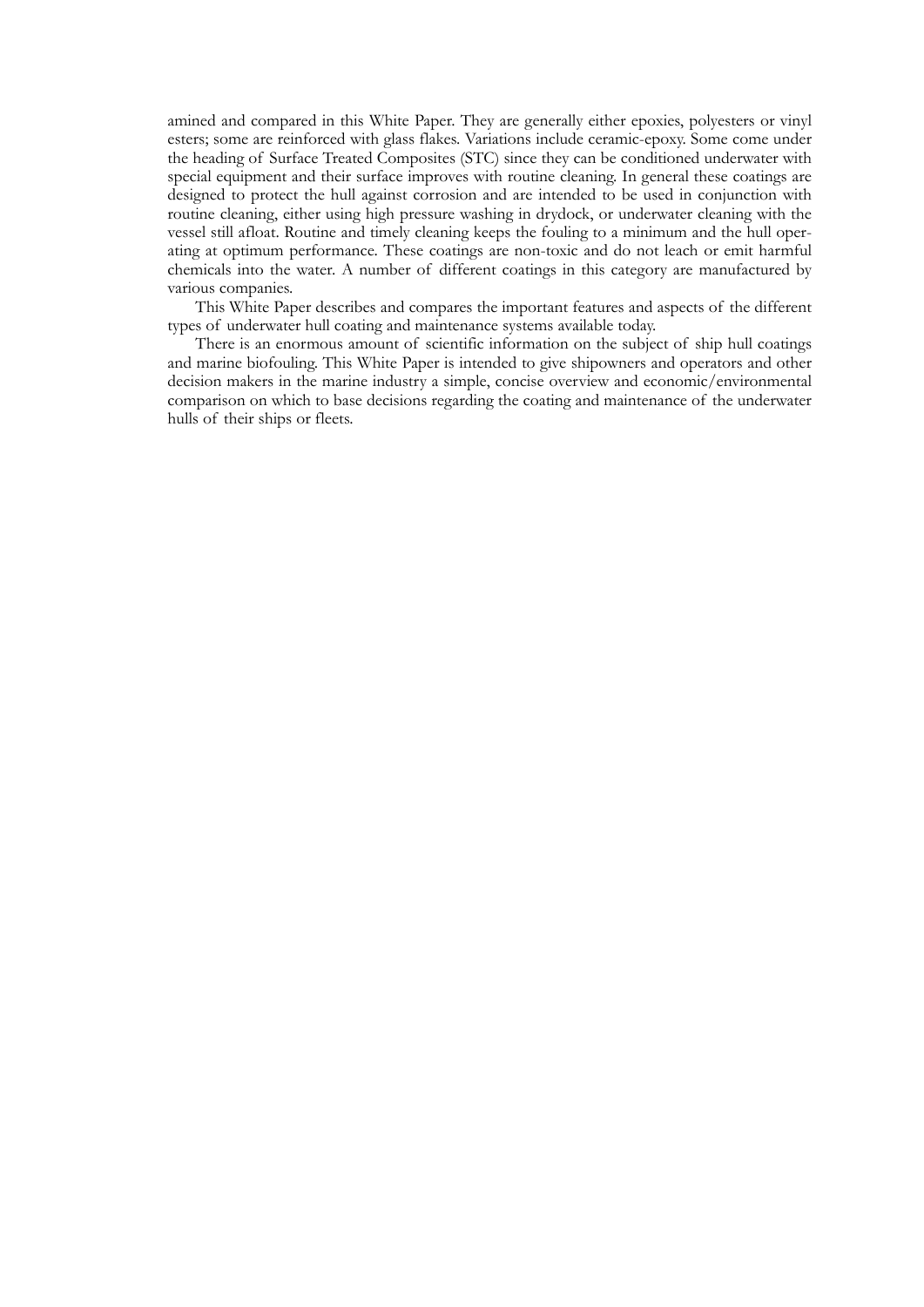# **Part II. Factors to consider when choosing a hull coating system**

It's worth having a closer and more detailed look at the various high level factors which must be taken into consideration when evaluating which coating system to use on a ship, either at newbuild stage or when it comes time to repaint.

#### 1. Protection and longevity

#### a. *Will the coating system protect the ship's hull?*

The main purpose for coating the metal underwater hull of a ship is to protect it from corrosion. Uncoated or poorly coated, the underlying metal corrodes. This can be very rapid and destructive. So first and foremost, a hull coating system must *protect* the hull from corrosion.

#### i. *Will the coating system suit the needs of a particular vessel or fleet?*

Different ships, fleets, routes, activities operate under different conditions. When it comes to straightforward hull protection, a coating that might work well for a container vessel sailing in warm or temperate waters and seldom quayside for long, may not be at all suitable for an icebreaker or ice trading cargo vessel, a tugboat or barge that is subject to mechanical rough treatment or a naval vessel which is often moored for months on end and can easily accumulate heavy fouling. So the sailing conditions of the ship have some bearing on the best coating for the hull.

ii. *How thick is the coating? How abrasive resistant? How flexible or brittle? Is it completely impermeable?*

The answers to these questions have much to do with how well the coating will survive under harsh conditions, bumps and scrapes, ice and other challenges.

#### b. *How long will the coating last?*

Having established that a particular coating system will provide the necessary protection, the next question is, how long for? Some systems are only designed to last 3 - 5 years before they must be replaced. Others will last the lifetime of the ship with only minimal touch-ups. This makes a big difference in total ownership cost of the vessel, when one starts adding up drydocking time, cost of materials and labor, and off-hire time because of the need to repaint.

#### c. *Will the coating have to be replace due to regulations or legislation?*

We have witnessed the enormous work required to comply with the IMO ban on TBT. With current biocidal paints under scrutiny and already subject to regulation, this must be a concern for a shipowner with ships in the newbuild stage or requiring repainting. How safe is it to use a coating which may be banned within the lifespan of that coating?

#### 2. Fuel saving properties and conditions

#### a. *How smooth will the hull be after coating?*

Different hull coatings will cause different levels of hull resistance due to skin friction even when no fouling is present. This depends to some degree on the standard of surface preparation and paint application demanded. Nevertheless, different coatings cause more skin friction in themselves than do others. More skin friction means higher fuel consumption. Spread over an entire fleet, an additional 3-4% friction over hydraulically smooth can add up to millions of dollars in extra fuel per year and a heavier carbon footprint for the fleet.

#### b. *Will the hull foul (including slime)?*

A more significant factor in fuel saving is marine fouling. This has been covered in earlier White Papers in this series with references to a number of studies done on the subject by researchers dating back to the 1950s. The numbers are significant. The fouling level of a hull has a dramatic impact on how much money a ship or a fleet spends on fuel. The costs involved in dealing with fouling are dwarfed by the potential savings in fuel, with accompanying reduction of GHG emissions. When choosing a hull coating system, a key consideration after basic protection has been established, is how the coating system deals with marine fouling. The three main classes of hull coating systems available each approach the fouling problem in a different way.

**The costs involved in dealing with fouling are dwarfed by the potential savings in fuel, with accompanying reduction of GHG emissions.**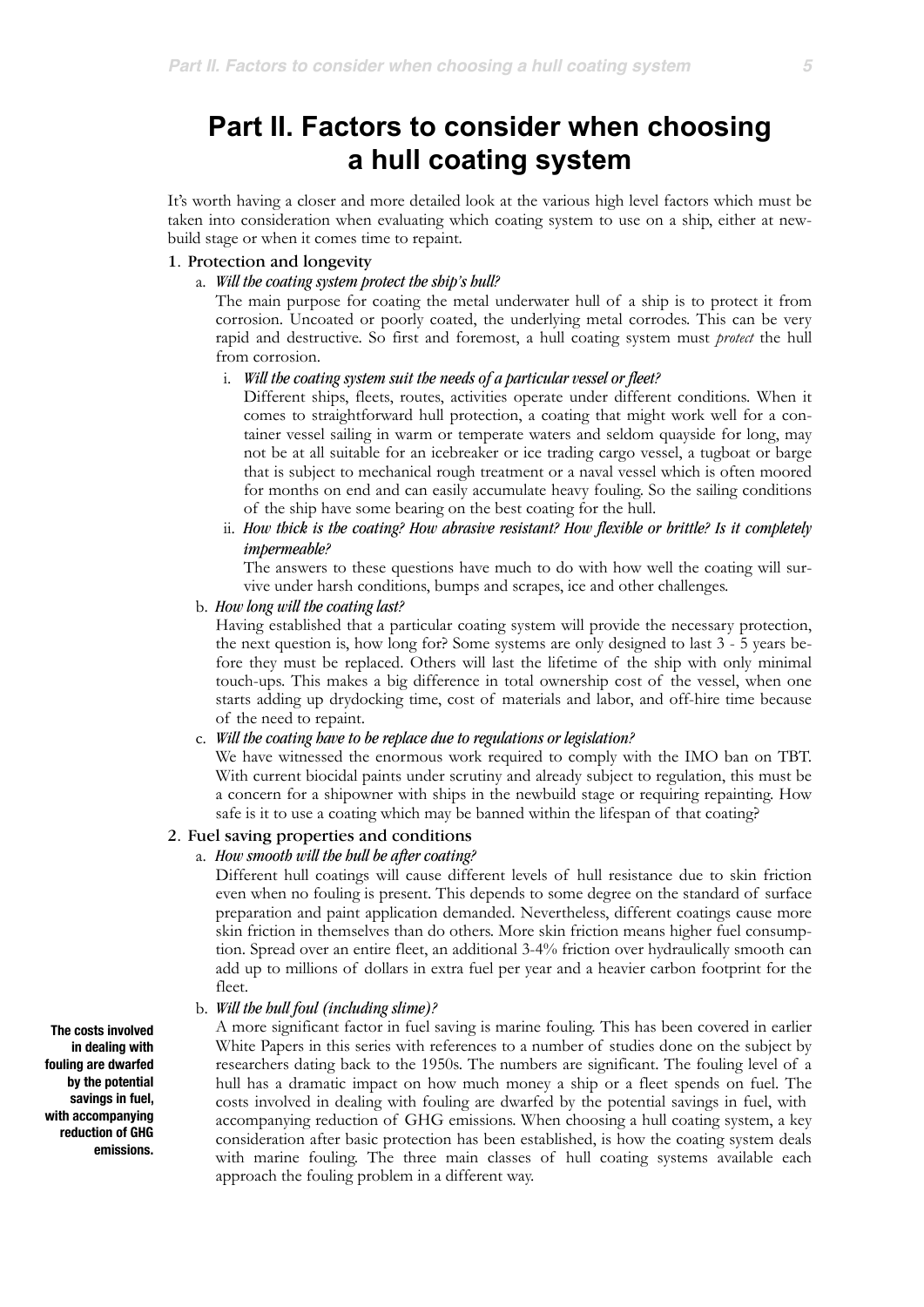- i. AF coatings attempt to poison the marine animal and plant life so that it does not attach or so that it dies and falls off if it does attach.
- ii. FR coating systems attempt to present a surface which is difficult for marine life to adhere to or from which it will be easily released when the ship is under way.
- iii. Hard coatings are susceptible to fouling, and rely on routine cleaning, either underwater or in drydock, for the removal of fouling.

In fact none of these coatings prevent slime from attaching. The hull will foul, no matter which of the coating systems is used. And because a thick slime can carry with it a fuel penalty of as much 20%, every effort should be made to handle fouling in its early stages and preferably not allow it to build up even to the level of thick slime and light weed. This brings us to the next factor to consider.

#### c. *Is the hull coating suitable for cleaning, in drydock and/or underwater?*

When a shipowner or operator or anyone responsible for the bottom line of a ship or fleet sees how much money can be saved by sailing with a clean hull, free even from slime, then hull cleaning will become a fact of life, as routine as changing the oil in one's car. It therefore becomes important how easy the hull is to clean and whether or not the coating will be damaged or worn away by the cleaning process. Since regular drydocking is not feasible as it is simply too expensive, in-water cleaning is a necessity if a ship is to run at optimum performance and thus avoid heavy fuel penalties. The following points need to be considered:

- i. *Does routine underwater cleaning damage the coating? Can the coating be cleaned without damage to it? Or does the coating improve in smoothness with in-water cleaning?*
- ii. *Will in-water cleaning of the hull pose and environmental hazard, such as a pulse release of biocides, silicone oils or other substances?*
- iii. *A number of ports and States do not permit in-water cleaning of certain hull coatings such as those coated with biocidal AF paint. Is in-water cleaning available on the planned routes of the ship or ships for which the coating system is being chosen?*
- d. *Is the hull coating suitable for use on ships with lay-up times of any length?*

When the ship is laid up for weeks or months on end, the tendency is for it to foul rapidly, regardless of the hull coating. If the hull coating does not lend itself to cleaning without damage to itself or the environment, including vigorous cleaning of heavier fouling, then it is not suitable for vessels of this type.

#### 3. The need to drydock for repainting

#### a. *How often does the coating system require major repair or reapplication?*

This varies with the type of coating and maintenance used and also with sailing conditions. The manufacturer of the coating system will guarantee the life of a particular coating for a period of time. In the case of AF paints this is typically 3 - 5 years, after which the biocides have been used up and at least the AF coatings have to be replaced, if not the underlying corrosion protection scheme. FR coatings tend to damage easily and need extensive and frequent repair. Some hard coatings are expected to last the life of the ship with only minor touch-ups. In this latter case the ship would not have to be drydocked *solely because of paint* for the life of the ship.

i. *How many coats need to be applied and how long does this take in drydock?*

This can be a major cost. Surface preparation plus application of paint can vary from five or six days for some coatings to as much as 17 or 18 days for others. This adds up to considerable extra expense in terms of drydock time, labor and off-hire time.

ii. *Does the coating have any special application requirements?*

While all coatings will benefit from thorough surface preparation, some hard coatings require a specific profile (roughness) of the hull in order to adhere fully; this is one of the factors that gives them their tough, long-lasting quality. This usually entails grit blasting. Other coatings not expected to last very long are often applied with less rigorous surface preparation. Some ice coatings have to be applied hot. Another special requirement is the recovery and disposal of toxic waste to be considered in the case of biocidal AF coatings. Regulations are very stringent in many locations.

#### iii. *How easy is the coating to repair or touch up if it is damaged?*

Some coating systems in current use are made up of five or more different coats for

**Some hard coatings are expected to last the life of the ship with only minor touch-ups. In this latter case the ship would not have to be drydocked** *solely because of paint* **for the life of the ship.**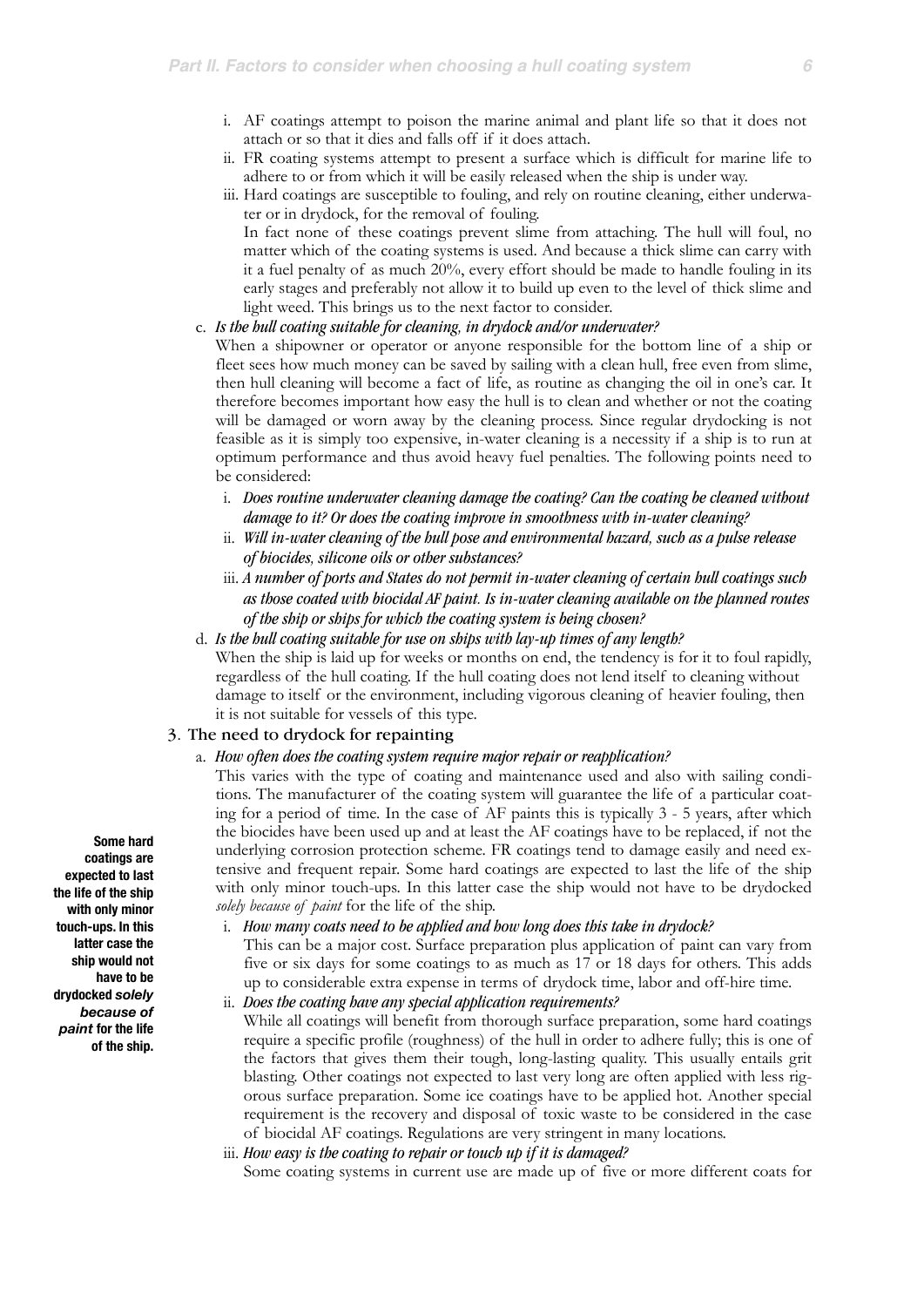the complete system (e.g. AF and FR coatings both consist of the application of multiple layers of different coating types, including an anti-corrosion scheme which in itself can consist of several coats, in some cases a tie-coat so that the top coats will adhere, followed by the top coats, whether AF or FR). When these coatings are damaged through to the steel, they must all be reapplied with the necessary curing time in between each coat. This can take time. Other coatings are simpler and can be repaired with one or two coats, some with very short curing times. The ease or difficulty of repairing the coating system when needed will make a difference to time in drydock.

#### 4. Environmental concerns

The coating system used on a ship can have a negative impact on the environment. Not all coatings are the same. Therefore the information on which a decision about the coating system to be used is based should include the environmental consequences of its use. This is not just a matter of regulation and legislation which is in flux, but a responsibility to be shared by anyone whose decisions affect the impact of shipping on the environment. Just because something is not illegal does not mean that it is not harmful. In the case of TBT, continued use after its effects were known and before the IMO banned it, caused widespread destruction to the oceans which is still ongoing, long after TBT has ceased to be used.

#### a. *Is the coating system toxic or not toxic to the oceans and waterways?*

In the case of AF coatings, this is an easy question to answer. The AF coating system works on the principle of leaching or gradually emitting poisonous substances into the water to kill off the marine organisms that constitute biofouling on the bottom of the ship. In the case of fouling-release coatings, they do not work on this principle and they are presented as non-toxic, but there is evidence that this is not necessarily the case. Silicone oils have been found to have harmful effects on marine life[.1](#page-6-0) And experiments conducted at Duke University Marine Lab in Beaufort, North Carolina, USA, have demonstrated that the silicone surface of FR coatings alters enzyme activity in curing barnacle glue, which means that their non-stick function is not simply mechanical but also biochemical[.2](#page-6-1) There does not seem to be any doubt, however, that the toxic substances such as copper and a variety of herbicides and fungicides leached by AF coatings are more harmful to the environment than FR coatings. Hard coatings tend not to be toxic at all as they are not "active" paints, simply inert protective coatings for the hull.

b. *Does the in-water cleaning of the coating present any additional environmental hazard?* In the case of AF coatings, in-water cleaning results in a pulse discharge of an abnormally high level of biocides, and this can raise the concentrations of these biocides in local waters to far more than the usual levels which result from steady leaching of the biocides. This can be hazardous to the port or harbor where the cleaning is being carried out. For this reason, many ports ban in-water cleaning of biocidal AF coatings.

c. *Does the application or removal of the coating constitute an environmental hazard?* VOCs (Volatile Organic Compounds) emitted by paints and paint solvents can constitute health hazards. Different coatings emit different volumes of VOCs, such as those that do not use a thinner or solvent. There is also the matter of toxic waste. When a toxic coating is blasted off in order for a ship hull to be repainted in part or in whole, the paint particles removed are toxic and must be contained and disposed of safely.

d. *Does the hull coating system lead to greater fuel efficiency and therefore reduced GHG and other emissions?*

The type of hull coating system chosen can make a big difference to the ship's fuel efficiency. Reduced fuel consumption equates directly to lowered emissions of greenhouse gases and other atmospheric pollutants. It has been argued that the use of non-toxic hull coatings may result in reduced pollution of the oceans but the resulting fouling, unattended, simply increases fuel consumption and atmospheric pollution. However, there are non-toxic coating systems which also result in greatly increased fuel efficiency. So in this

**Just because something is not illegal does not mean that it is not harmful.**

<span id="page-6-0"></span><sup>1</sup> Monika Nendza, "Hazard assessment of silicone oils (polydimethylsiloxanes, PDMS) used in antifouling-/foul-releaseproducts in the marine environment," Marine Pollution Bulletin 54, no. 8 (August 2007): 1190-1196.

<span id="page-6-1"></span><sup>&</sup>lt;sup>2</sup> Daniel Rittschof et al., "Compounds from Silicones Alter Enzyme Activity in Curing Barnacle Glue and Model Enzymes," PLoS ONE, 2011.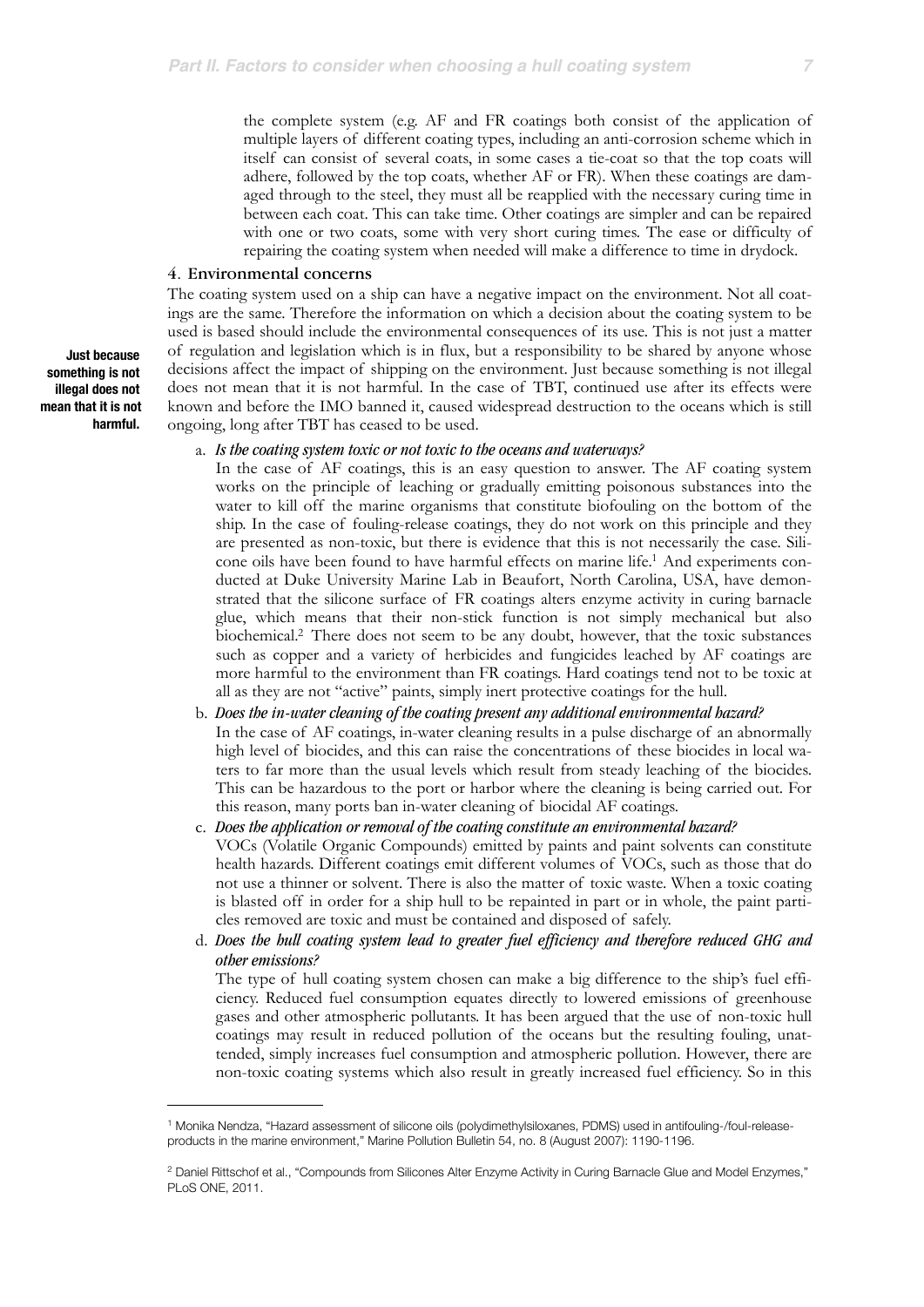case one can have his cake and eat it, fortunately for the environment. One can reduce emissions without pouring biocides into the oceans.

e. *Does the hull coating system help or inhibit the translocation of hull-borne, non-indigenous, invasive marine species?*

There is great and increasing concern about the effects of translocating, via fouled ship hulls, non-indigenous species (NIS) into aquatic environments where they do not belong and where they can upset the local ecosystem and injure local industry and commerce. There are a number of modern examples of this happening. The right hull coating system can help with this situation. While AF coatings may deter invasive species from settling on the hull in the first place, there are a number of species that have built up resistance to the copper and other biocides they contain. This can result in the translocation of species which are biocide immune into areas where the local species are not immune, making a sort of super invasive species which can wreak more havoc.<sup>3</sup> Fouling release coatings do not have this characteristic. They may or may not transport NIS. Those hard coatings which lend themselves to in-water cleaning without damage can be cleaned thoroughly before a fouled vessel sails. Fouling never attaches en route and the ship can therefore arrive at its destination with clean hull and pose minimal NIS threat.

#### 5. Cost

Cost is a vital consideration in choosing a hull coating system for a new ship or for repainting a ship. However, prices per liter of paint can be misleading, as can cost of surface preparation. A poor, inexpensive hull preparation which does not result in an adequate profile, on which cheap paint is applied without too much care may seem very economical compared to a thorough grit blasting which results in a good profile, to which a high quality coating is carefully applied under the watchful eyes of paint inspectors. A comparison of the prices for the above two applications could lead one to choose the cheap solution. However, there are a number of factors which contribute to the real cost of a hull coating system and they must all be taken into account for a total ownership cost assessment.

#### a. *How much does the paint cost?*

This is fairly straightforward. Some coatings are considerably more expensive than others. But beware of simply looking at price per liter. One should find out what the total cost of materials for coating the entire hull with a particular system will be.

#### b. *What surface preparation is required and what does that cost?*

There is a difference between applying coatings to newbuilds and recoating a previously painted ship. Newbuilds are often of modular construction with each module painted and then the modules assembled in the shipyard or fabrication hall, welded together, and then the seams ground down and painted, as opposed to a repaint which is done in drydock on the whole hull. Nevertheless, the cost of surface preparation can be calculated by the coating manufacturer's sales representative.

c. *How much does it cost to apply the coating?*

As discussed, some hull coating systems require five or more coats with lengthy curing times in between, stretching a full painting job out to as much as 17 days or more. Others can be applied in just two coats with a few hours between coats and can be fully prepared and painted in under a week, ready for launching or relaunching. The costs involved include labor, drydock time and off-hire time.

d. *How many times can one expect to have to repaint in the ship's lifetime?*

Some coatings are designed to last 3 - 5 years before they need to be replaced. Others are designed to last longer, and a very few will last the full lifetime of the ship. The cost of reapplication, including materials, labor, drydock and off-hire costs, need to be figured in when one is estimating total ownership cost of various hull coatings.

e. *What frequency of in-water cleaning is required for a particular system and how much will this cost?* 

Particularly hard, non-toxic coating systems are designed to be cleaned routinely. The cost of in-water cleaning required in order to keep a coating free of any fouling beyond light slime and weed needs to be figured into the overall costs of a particular system.

**...there are a number of factors which contribute to the real cost of a hull coating system and they must all be taken into account for a total ownership cost assessment.**

<span id="page-7-0"></span><sup>&</sup>lt;sup>3</sup> Hall, A. 1981. Copper accumulation in copper tolerant and non-tolerant populations of the marine fouling alga, Ectocarpus siliculosus (Dillwyn) Lyngbye. Botanica Marina 24:223–228.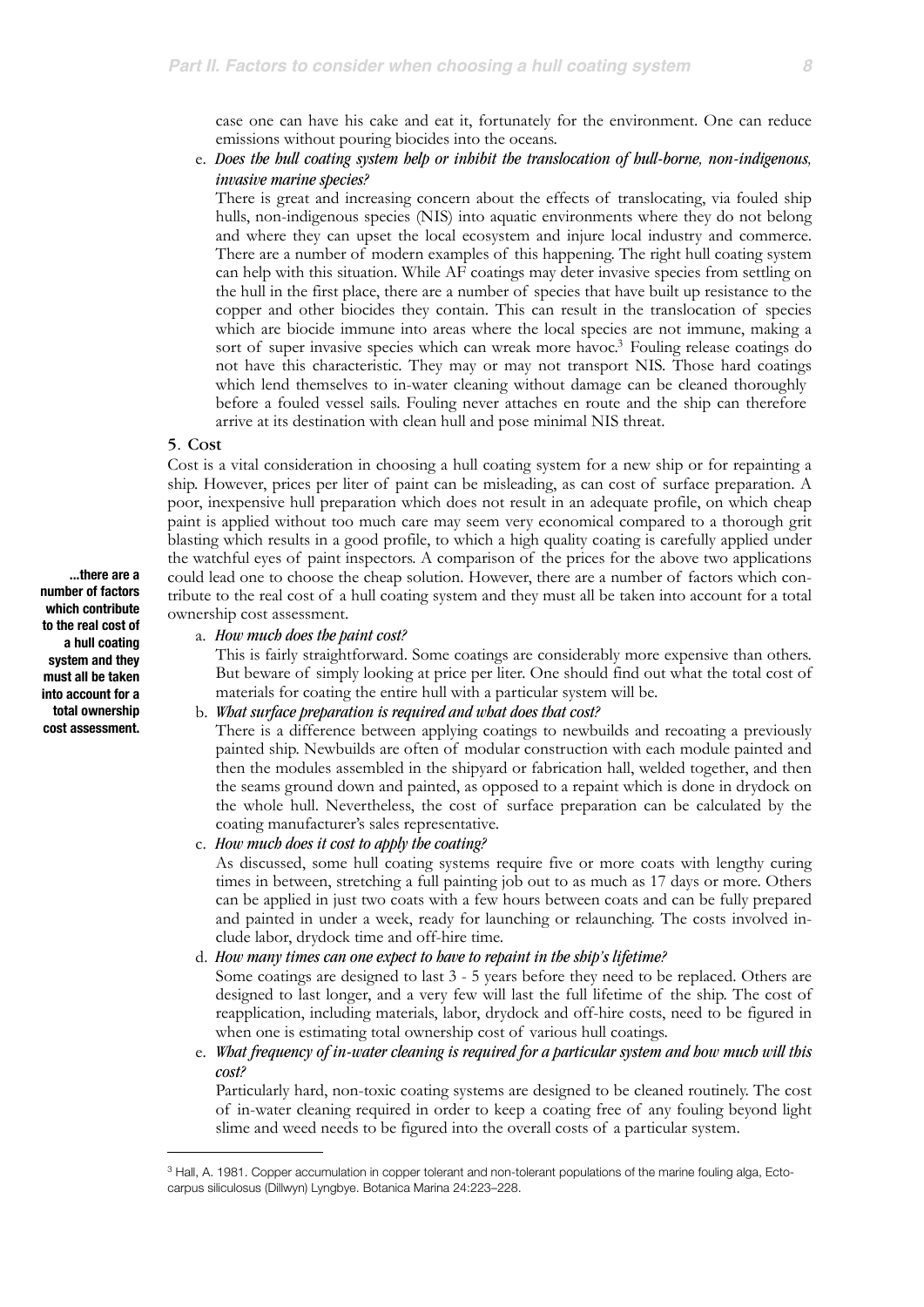f. *How much will the fuel penalty incurred by a particular coating system add to the total ownership cost of hull?*

This is the biggest single cost factor in the entire picture. Not what is spent, but what can be saved with the right hull coating system to suit a specific set of circumstances and needs. The biggest single cost is contained in the fuel penalty. This has been well covered in previous White Papers in this series.

Based on all of these factors, a good estimate can be obtained of how much any hull coating system, maintenance, repair, cleaning, replacement if needed is going to cost for the lifetime of the ship.

It may seem like many different factors to take into consideration, but the exercise is well worth the effort, particularly when considering a new hull coating system for a fleet. The right choice can make a difference of millions, even billions of dollars when projected out for the full lifetime of all the vessels of the fleet.

These different factors are listed below as a checklist of points to be looked at when evaluating and choosing a hull coating system.

# Hull Coating Selection Checklist

#### **1. Protection and longevity**

- *a. Will the coating system protect the ship's hull?*
- *b. Will the coating system suit the needs of a particular vessel or fleet?*
- *c. How thick is the coating? How abrasive resistant? How flexible or brittle? Is it completely impermeable?*
- *d. How long will the coating last?*
- *e. Will the coating have to be replaced due to regulations or legislation?*

#### **2. Fuel saving properties and conditions**

- *a. How smooth will the hull be after coating?*
- *b. Will the hull foul (including slime)?*
- *c. Is the hull coating suitable for cleaning, in drydock and/or underwater?* 
	- i. Does routine underwater cleaning damage the coating? Can the coating be cleaned without damage to it? Or does the coating improve in smoothness with in-water cleaning?
	- ii. Will in-water cleaning of the hull pose and environmental hazard, such as a pulse release of biocides, silicone oils or other substances?
	- iii.Is in-water cleaning available on the planned routes of the ship or ships for which the coating system is being chosen?
- *d. Is the hull coating suitable for use on ships with lay-up times of any length?*

#### **3. The need to drydock for repainting**

- *a. How often does the coating system require major repair or reapplication?*
- *b. How many coats need to be applied and how long does this take in drydock?*
- *c. Does the coating have any special application requirements?* 
	- i. Surface preparation? ii. Application?
- *d. How easy is the coating to repair or touch up if it is damaged?*

#### **4. Environmental concerns**

- *a. Is the coating system toxic or not toxic to the oceans and waterways?*  i. Heavy metals?
	- ii. Other biocides?
	- iii.Silicone or fluoropolymer oils?
- *b. Does the in-water cleaning of the coating present any additional environmental hazard?*
- *c. Does the application or removal of the coating constitute an environmental hazard?*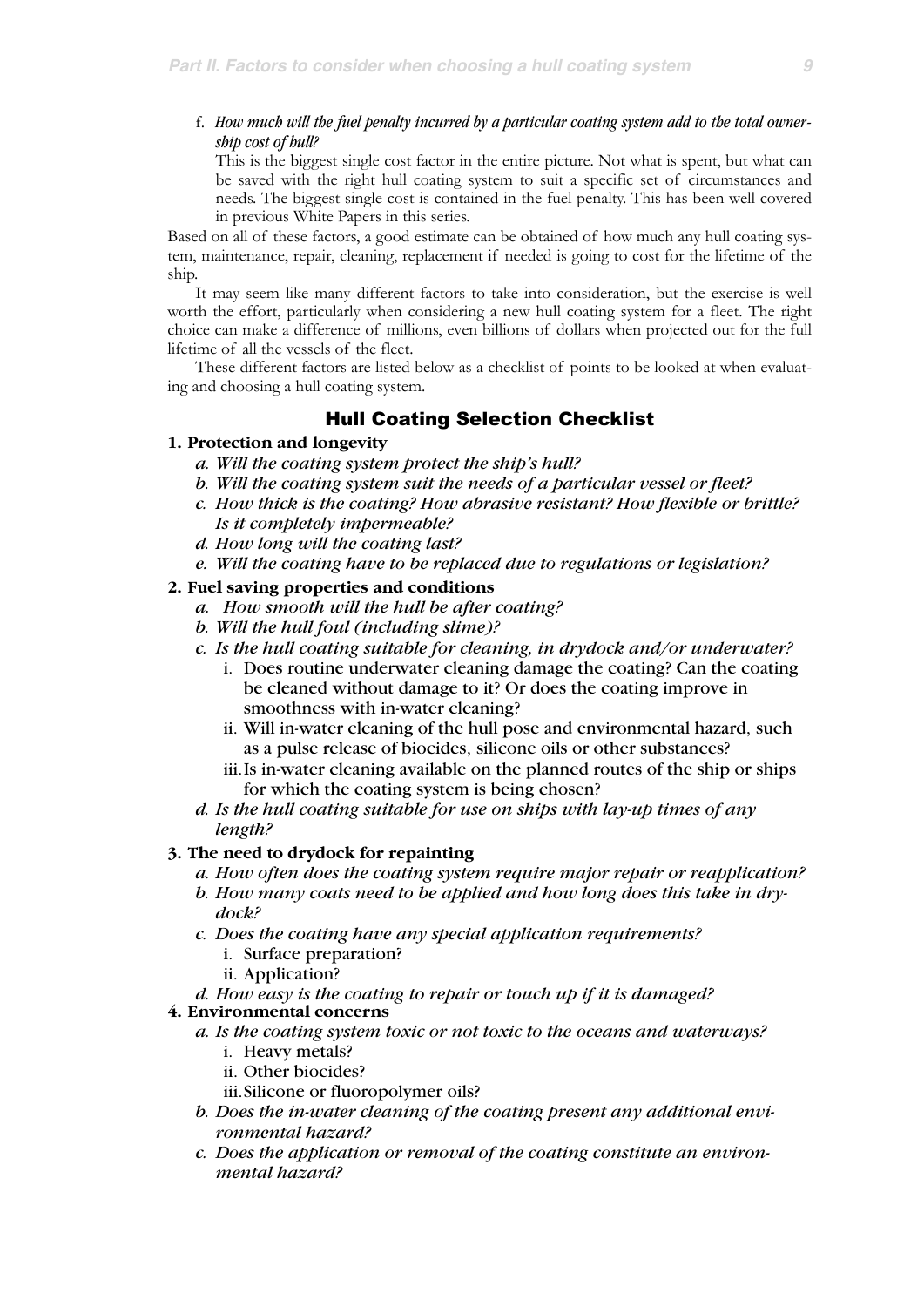- ii. Toxic waste?
- *d. Does the hull coating system lead to greater fuel efficiency and therefore reduced GHG and other emissions?*
- *e. Does the hull coating system help or inhibit the translocation of hullborne, non-indigenous, invasive marine species?*

### **5. Cost**

- *a. How much does the paint cost?*
- *b. What surface preparation is required and what does that cost?*
- *c. How much does it cost to apply the coating?*
- *d. How many times can one expect to have to repaint in the ship's lifetime?*
- *e. What frequency of in-water cleaning is required for a particular system and how much will this cost?*
- *f. How much will the fuel penalty incurred by a particular coating system add to the total ownership cost of hull?*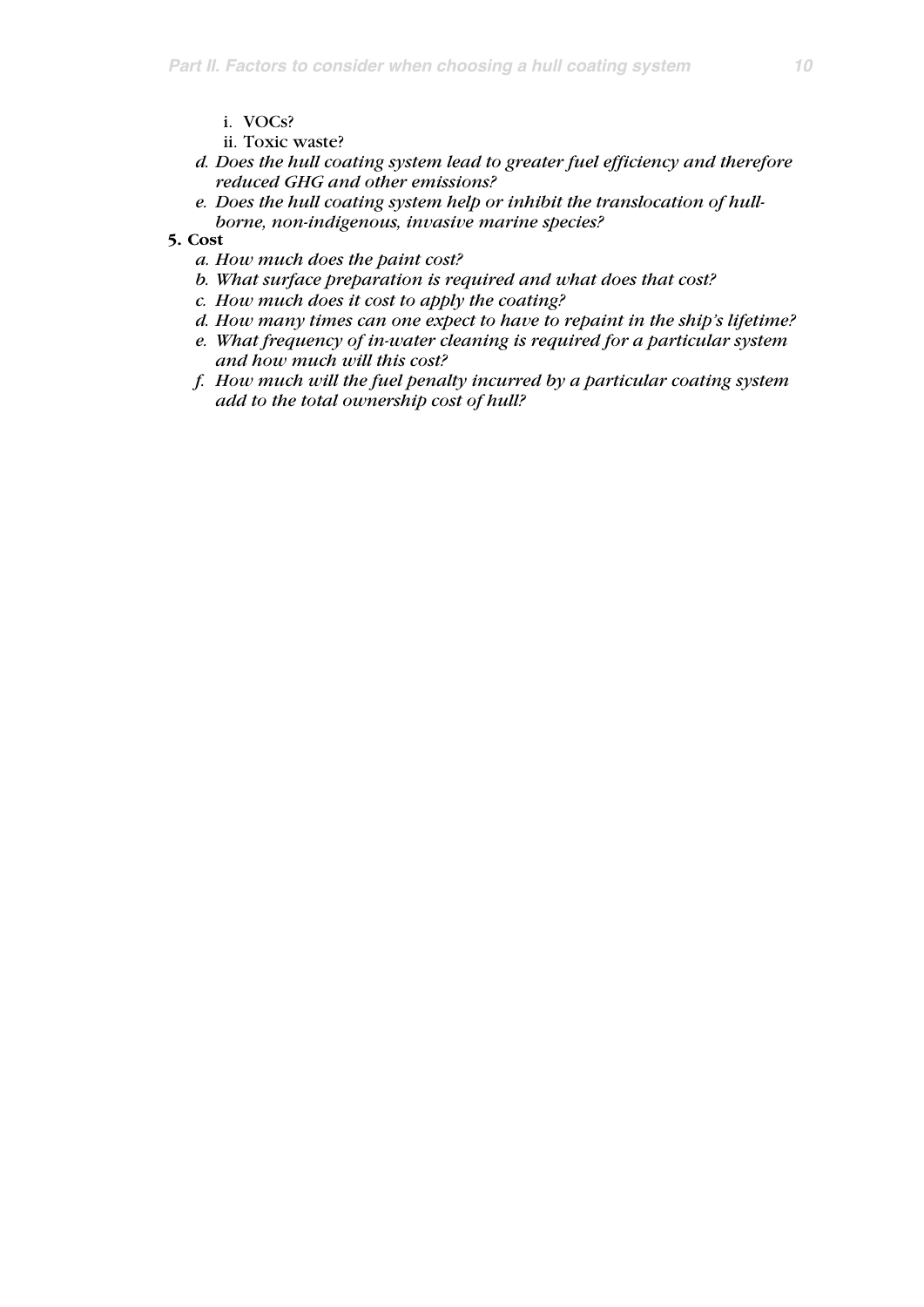# **Part III. The types of hull coatings currently available**

In Part I we briefly described the three main categories of underwater ship hull coatings currently available and in use. A more detailed description of each category and its subcategories will be helpful in choosing the best fit for a particular vessel or fleet. This is not a chemical or engineering description but a practical one geared towards the economic and environmental implications more than towards the chemistry and physics involved. These are listed here in order of their prevalence of current use in the existing world fleet.

- 1. Biocidal antifouling paints (AF).
- 2. Fouling release "non-stick" coatings (FR).
- 3. Hard, inert coating systems.

## 1. Biocidal Antifouling Paints (AF)

To recap, these are hull coating systems designed to control biofouling by emitting poisonous substances to kill the marine plants and animals which constitute fouling, and thus keep them off the ship's hull.

Antifouling coating systems consist of a number of separate coats. This usually includes two anticorrosive coats, the first being a primer if the system is being applied to bare metal; if required, these are followed by a tie coat to ensure adhesion between the anticorrosive coat and the antifouling topcoat; one, two or more antifouling topcoats. This varies from system to system but in all cases at least three and more usually five coats are required.

AF paints are typically rougher than FR coatings and many hard, inert coatings when initially applied, and have an inherent hull friction which is several percentage points higher than hydrodynamically smooth hull. This shows up in an immediate fuel penalty even before any fouling has occurred.

There are three main types of AF paints.

### **1. Contact leaching paints**

This is the simplest and oldest biocidal antifouling. A binder is combined with as much biocide as possible, and the contact of the seawater dissolves the biocide so it is leached into the water. The binder is usually a vinyl or acrylic copolymer and the biocide is usually cuprous oxide. Because the binder is not soluble in water, a leached layer builds up which prevents further release of the biocide, giving this type of coating a very short life.

These are cheap, low end antifouling paints, don't last more than about a year and are not commercially important these days.

#### **2. Controlled depletion polymers (CDP) and soluble matrix or ablative paints**

This category includes soluble matrix paints, also referred to as ablative antifoulings. The more modern versions are known as controlled depletion polymers (CDP) to differentiate them from the next category, self-polishing copolymers (SPC). In many cases these terms, CDP and SPC have become marketing terms rather than scientific descriptions and the boundaries between them have become somewhat blurred.

Part of the binder in a CDP is soluble in seawater so that deeper layers are exposed. The paint coating gets thinner and thinner over time as the biocide is leached into the water and the binder dissolves.

The soluble binder used is usually rosin which has a relatively low mechanical strength. The CDP tries to reach a compromise between being soluble enough to attain a sufficient level of leaching, and being strong enough to resist abrasion and damage.

This type of paint is still liable to the formation of a leached layer which then prevents biocides from escaping, rendering the coating ineffective after time and limiting the effectiveness of these coatings to about three years maximum.

#### **3. TBT-free Self-polishing Copolymer (SPC)**

The banning of TBT led to the development of tin-free self-polishing copolymers (SPCs). The chemistry of these coatings is not important for the purposes of this paper. There are different variations and different biocides but the principle is that poisonous substances are released into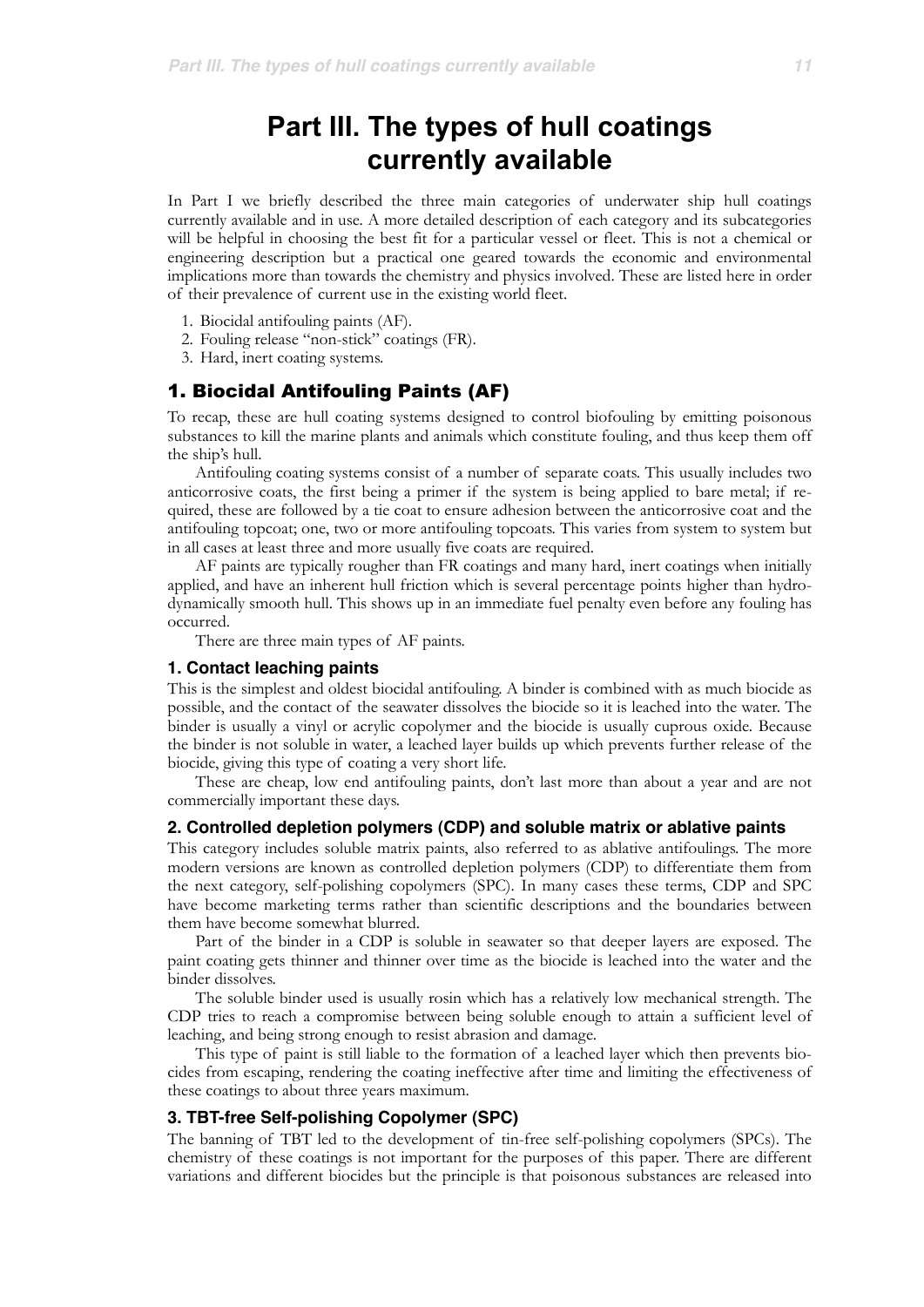the water to kill potential biofouling. The different binders developed are mainly an attempt to extend the useful life of the coating. The basic principle of a biocide leaching coating remains the same for all the coatings in this category.

There is a chemical reaction between the seawater and the biocides on or near the surface of the paint so that the biocides are released into the water. The surface layer of biocides gradually leaches into the water, allowing the water to react with the next "layer" of biocides which are then released. The leached layers are very thin and can be washed away by the progress of the ship through the water (this is the "self-polishing" aspect–the paint surface which is fairly rough to begin with becomes smoother as the biocide leaches out and the coating wears down), and the process can continue indefinitely, limited only by the initial thickness of the antifouling layers. The fact is that these paints leach heavy amounts of biocide continually and the "self-polishing" name simply refers to the fact that the coating wears away steadily.

Because the leached layer requires a current of water to wash it away so that the next layer can be exposed, these biocidal paints are not effective for vessels which spend some time laid up. This is true of all the AF coatings where a leached layer builds up and remains in place, blocking the escape of more of the biocides.

Again, SPC has become a marketing term more than a technical one, referring to the high end of antifouling paints with a longer life and a higher price sticker.

There is a class of antifouling paints which falls somewhere between the high end SPC and the lower end CDP which is basically an SPC with more rosin in it, making it more soluble. It ranks between CDPs and SPCs in price and in useful lifespan. These are known as hybrid antifouling paints.

Since the AF coatings rely entirely on biocides for their effect, it is worth examining the biocides which have been in general use since the ban on TBT.

#### *Copper*

The main biocide in current use in AF paints is copper or some derivative of copper. Studies have been carried out by some of the major paint companies who supply copper-based antifouling paints and by companies who supply copper to those paint companies, stating that copper (and cuprous oxide and other copper based chemicals) are harmless to the aquatic environment.

However, this is in conflict with a large number of independent studies which tell another story. While copper as a trace element in tiny quantities is needed by humans and life forms, it can be highly toxic when in concentration, with a number of health hazards for humans and aquatic life. It is persistent, and the only way to get rid of it in ports and harbors is by dredging which is an extremely cumbersome, onerous and difficult operation.

The evidence available on the effects of copper has already led to a number of laws and regulations forbidding its use in AF paints in certain areas and on certain types of vessels, and also banning the underwater cleaning of ships coated with copper-based AF paints in a number of ports and harbors.

An extensive study of the effects of copper-based antifouling paints carried out by Mridula Srinivasan and Geoffrey Swain at the Department of Marine and Environmental Systems of the Florida Institute of Technology<sup>[4](#page-11-0)</sup> looked at the copper loadings along a 64 km stretch of the east coast of Florida and concluded that:

Investigations conducted by this study have shown that the use of copper AF coatings on boats and ships in the IRL [Indian River Lagoon] and Port Canaveral, Florida have led to dissolved copper levels that exceed state and federal WQC [Water Quality Certification].

The study also states:

However, is copper an environmentally safe alternative? As shown in previous studies, large quantities of copper in a biologically available form can be toxic to aquatic organisms (Abbasi and others 1995; Anderson and others 1991; Katranitsas and others 2003; Negri and Heyward 2001). There are also many documented cases of high copper levels (total and dissolved forms) in marine waters around the world, with some exceeding background concentrations or established standard levels (Barber and Trefry 1981; Claisse and Alzieu 1993; Danish EPA 2000; Debourg and others 1993; Hall and others 1988; Madsen and others 1998; Matthiessen and others 1999; Seligman and Zirino 1998;

**However, is copper an environmentally safe alternative? As shown in previous studies, large quantities of copper in a biologically available form can be toxic to aquatic organisms...** 

<span id="page-11-0"></span><sup>4</sup> Mridula Srinivasan & Geoffrey W. Swain, "Managing the Use of Copper-Based Antifouling Paints," *Journal of Environmental Management* (2007) 39:423-441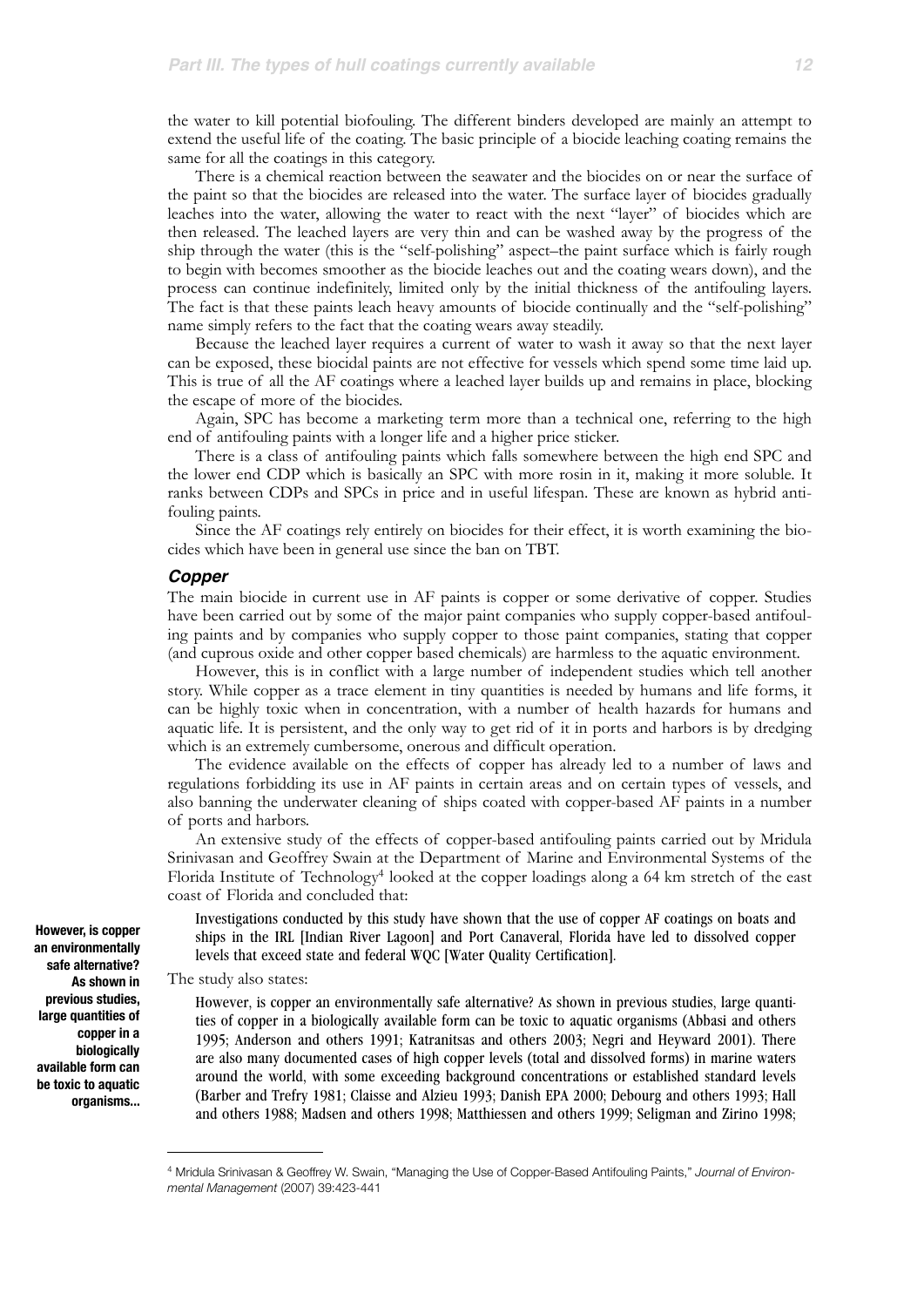Valkirs and others 1994). Several of these studies found high copper levels in areas close to marinas and harbors and attributed copper-based AF paints to being the source of contamination.

Copper-based AF paints can cause contamination of aquatic systems near marinas in a variety of ways. Most obviously, AF paint prevents the attachment and growth of marine organisms by continually leaching biocides into the water. The rate of release varies depending on paint formulation, age and condition of the paint, and the mode of operation of the vessel. Hull maintenance provides a secondary source of copper contamination; underwater hull cleaning, high-pressure washing of boats, abrasive blasting, hull repair, painting, overspray, and paint spills can all further contribute to copper contamination.

The study calculated that the total annual copper loading into Port Canaveral alone from seven cruise ships for which data was available was over 1.4 tons per year, without counting four other cruise ships and a large number of cargo, military and Coast Guard vessels and other boats which use the port. Copper levels at the port exceed current federal and state standards and therefore pose a problem.

An independent study conducted by Leigh Taylor Johnson, Marine Advisor and Jamie Anne Miller, Program Representative of the Sea Grant Extension Program/UC Cooperative Extension in San Diego, California, has resulted in extensive findings published on the subject of antifouling paints and the environmental effects of copper. A quote from one of their publications, "What You Need to Know About Nontoxic Antifouling Strategies," follows:

#### Why Are Copper-Based Paints a Problem?

The most popular bottom paints are pesticides that act by slowly releasing copper. Pleasure craft often spend much time at the slip, so most of the copper in the bottom paint is released there and builds up in waters and sediments. Because metals are elements, they don't degrade over time. Although TBT has been banned for recreational boats in many area, cuprous oxide is still commonly used. Governments in southern California and in Europe are finding that dissolved copper in marina waters has reached toxic levels and that boat bottom paints are major sources of this copper.

Sediments that are contaminated with copper are more expensive to dredge from boat basins, because they require special handling and disposal methods. Boatyards also have high costs for environmental permits and to contain and dispose the copper paint they remove from boat bottoms. These costs are passed on to boaters and marinas.

Dissolved copper levels in boat basins of San Diego Bay and Newport Bay in southern California range from 2.6 to 29.0 parts per billion (ppb), according to the San Diego Regional Water Quality Control Board and the U.S. EPA. The federal and state regulatory standard for dissolved copper is 3.1 ppb (U.S. EPA 2000).

Scientific studies of mussels, oysters, scallops, sea urchins and crustaceans were reviewed to determine how dissolved copper at levels found in southern California marinas affects them. When exposed to dissolved copper at concentrations from 3.0 to 10.0 ppb, various species showed reduced or abnormal: embryo growth, development, swimming and survival; larval growth and survival; adult growth, spawning and survival; and adult digestive, reproductive and muscle tissues (Calabrese et al. 1984; Coglianese and Martin 1981; Gould et al. 1988; Lee and Xu 1984; Lussier et al. 1985; MacDonald et al. 1988; Martin et al. 1981; Redpath 1985; Stromgren and Nielsen 1991). Some of these studies and others (Krishnakumar et al. 1990; Redpath and Davenport 1988) found that many of the above effects became more severe and that feeding, respiration, and waste elimination of adult mussels were also affected at dissolved copper levels from 10.0 to 29.0 ppb.[5](#page-12-0)

Copper and copper derivatives are the most common biocides in use, but they are not the only ones.

#### *Zinc*

Another less used metallic biocide used in AF paints is zinc and zinc derived compounds. Tests have shown that both copper and zinc may be toxic to non-target organisms and that the levels

**When exposed to dissolved copper at concentrations from 3.0 to 10.0 ppb, various species showed reduced or abnormal: embryo growth, development, swimming and survival; larval growth and survival; adult growth, spawning and survival; and adult digestive, reproductive and muscle tissues**

<span id="page-12-0"></span><sup>5</sup> Leigh Taylor Johnson and Jamie Anne Miller, "What You Need to Know About Nontoxic Antifouling Strategies For Boats," California Sea Grant College Program Report No. T-049, 2000.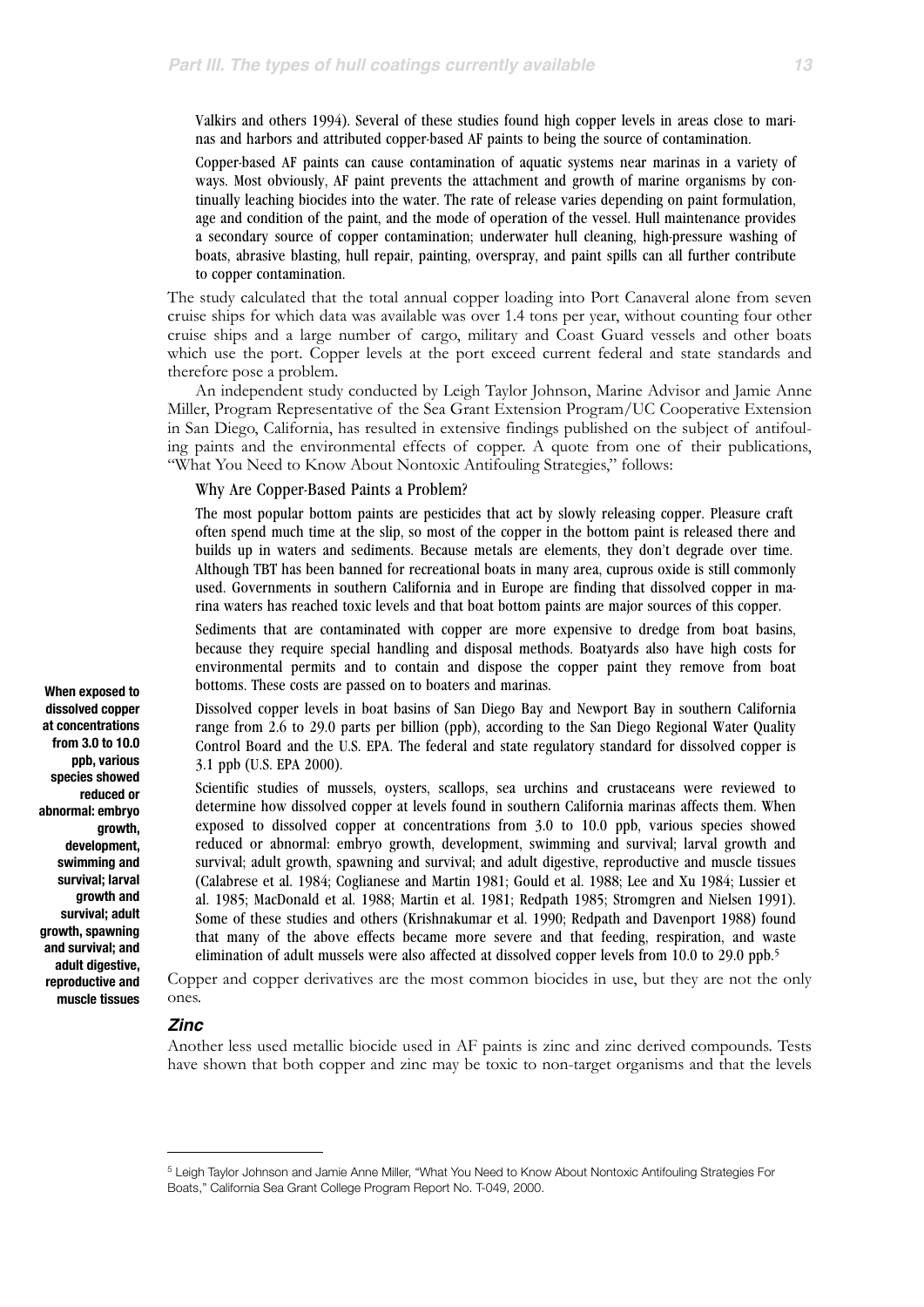of zinc as well as those of copper need to be considered when evaluating the potential impacts of antifouling paints[.6](#page-13-0)

#### *"Booster" Biocides*

Because the copper and zinc based antifouling coatings are not as effective as the banned TBTbased coatings they replaced, paint manufacturers have added a number of other biocides into their antifouling coatings in an attempt to make them effective against a broader variety of aquatic species. These include a number of herbicides and fungicides, some of them used in land-based agriculture. These are often referred to as "booster" biocides but this is a misnomer and a euphemism. They are additional biocides in their own right, some of them considered harmful enough to be banned in some areas. They are more accurately referred to as co-biocides.

Diuron, used as a "booster" biocide in AF hull coatings has been entirely banned as an active ingredient in antifouling paints in the UK but is still in use in other parts of the world.

Irgarol 1051, chlorothalomil and Sea-nine 211 (DCOIT) have been banned from use on boats under 25m in length in the UK.

Other European countries including Denmark and Sweden have also banned the use of paints containing Irgarol and Diuron on boats under 25 meters in length.

Irgarol 1051 is a herbicide and was the first of the "booster" biocides to become prominent as an environmental contaminant. Concentrations of the herbicide have been found in ports and marinas around the world and also in fresh water. It is considered to be non-biodegradable.

Sea-nine 211 which is a chemical known as DCOIT, widely used as an additional biocide in AF coatings, has been found to be toxic to non-target species (in other words, species which do not attach to ship hulls as biofouling) and its continued use is discouraged.

Zinc pyrithione, another biocide in use in AF coatings has been found to be more toxic than Irgarol and Sea-nine 211.

To quote one review article from 2003, from which much of the above information has been extracted, "Worldwide occurrence and effects of antifouling paint booster biocides in the aquatic environment: a review," by I. K. Konstantinou and T. A. Albanis:

Continuous monitoring of biocides concentration profiles in water, sediment and biota is needed to support information that should lead to concerted action to ban or regulate the use of booster biocides. Data are available for the biocides most commonly used in Europe, North America and Japan (Irgarol 1051, Diuron, Sea-nine 211) whilst few or no data are available for other biocides.

The need for further research in several vitally important areas such as occurrence, fate and effects of booster biocides is well established by the scientific community, in order to underpin risk assessments and protect environments close to moored vessels. Although the concentration levels of some biocides were not high enough to have acute toxic effects directly on higher species, their chronic effects at low concentrations are unknown and difficult to determine. Gaps in the available data make difficult the evaluation of their impact on the aquatic environment. The precautionary principle should be invoked with respect to the use of booster biocides and provides a good basis on which to formulate policies to the marine environment.[7](#page-13-1)

#### **A note on biocides in general**

…

There is broad agreement amongst scientists, researchers, regulatory bodies such as the IMO, environmentalists and others interested in reducing or eliminating ocean pollution that it would be far better if biocides were not used at all in hull coatings. The question has been, "But what else can we do?" the idea being that biocides are a necessary evil. The fact that the current AF paints may be less harmful than the TBT predecessors, and the argument that failure to use biocidal paints will result in increased fouling which in turn will cause higher fuel consumption along with greenhouse gases and other atmospheric pollution have been thought to mitigate their use. Nevertheless, it has been well documented that excessive levels of copper and the assortment of biocides which go into making an antifouling paint are very harmful to the marine environment

**There is broad agreement amongst scientists, researchers, regulatory bodies such as the IMO, environmentalists and others interested in reducing or eliminating ocean pollution that it would be far better if biocides were not used at all in hull coatings.**

<span id="page-13-0"></span><sup>6</sup> Erik Ytreberg, Jenny Karlsson, Britta Eklund, "Comparison of toxicity and release rates of Cu and Zn from anti-fouling paints leached in natural and artificial brackish seawater," *Science of the Total Environment*, 2010.

<span id="page-13-1"></span><sup>7</sup> I. K. Konstantinou, T. A. Albanis, "Worldwide occurrence and effects of antifouling paint booster biocides in the aquatic environment: a review, *Environmental International,* volume 30, issue 2, April 2004, pp. 235-248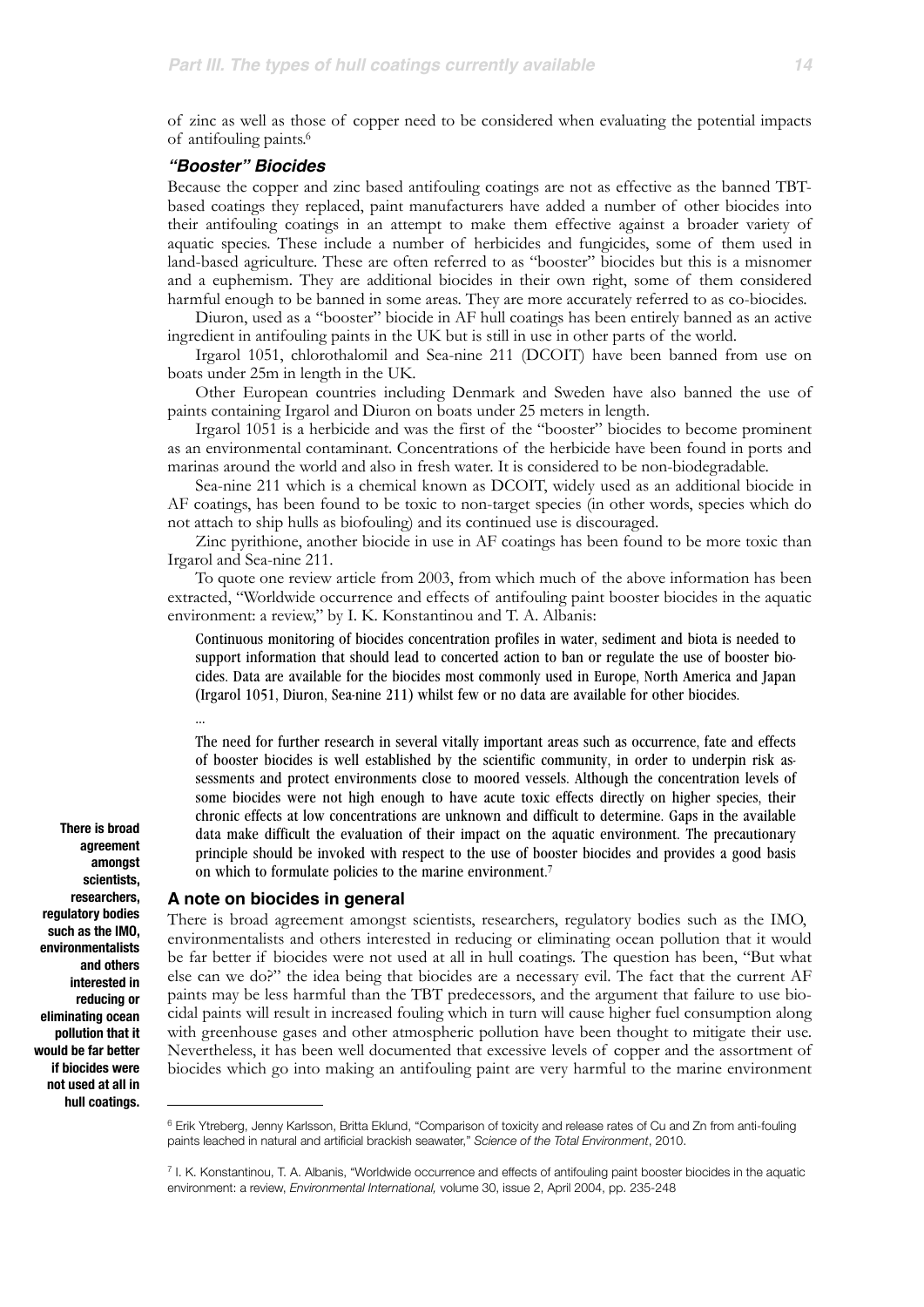and that the full range of their effects is not known. As AF paints increasingly become regulated against and as non-biocidal alternatives have been developed and are in use, the argument in favor of biocidal antifouling coating systems no longer holds any water and the hope is that hull coatings which leach any kind of poisonous substance and thus pose a hazard to sea life, fish, the food chain and humans will entirely disappear from use.

Following is an extract from an article, "Greener Coatings for Cleaner Ships" by Maxim Candries, published in the *Journal of Ocean Technology* in June 2009 which sums up the results of his survey of the environmental concerns regarding biocidal antifouling paints. Maxim Candries is a respected researcher in the field of biofouling and antifouling paints.

#### The environmental concerns about biocides in antifoulings

Traditional antifouling technology uses coatings that chemically release biocides to kill or retard the growth of fouling. Tributyltin (TBT)-based coatings, which were introduced in the mid-1960s, have for years been the most effective antifoulings due to their acute toxicity to target fouling organisms.

However, severe environmental problems due to the extreme toxicity of TBT have led to a global ban that entered into force in 2008. The toxicity of TBT remains a problem for the foreseeable future since high concentrations of TBT are still being detected in the vicinity of ports and shipyards, particularly in sediments in which TBT has accumulated (Kotrilka, 2009).

Copper-based bottom paints have now become the most widely applied type of antifoulings. They are designed to chemically release copper into surface waters to slow down the growth of fouling organisms. In areas where ships and boats are stationary for al long time such as ports and marinas, copper builds up in the water column and sediments may reach toxic levels. Studies show that dissolved copper at concentrations found in areas such as San Diego affects growth, development, and reproduction of marine life such as mussels, oysters, scallops, sea urchins, and crustaceans.

These species showed reduced or abnormal growth at embryo, larval and adult stage and deficiencies in adult digestive, reproductive and muscle tissues (Carson et al., 2009).

In addition, most copper-based antifoulings contain so-called 'booster' biocides to widen the antifouling spectrum. The use of some of these booster biocides has already been banned in certain countries and most of them have come under increased environmental scrutiny (Konstantinou and Albanis, 2004). One method to study the impact of these biocides is by using an environmental risk assessment which factors in the inherent hazard of the biocide and the amount of biocide exposed. In evaluating the environmental effects of dissolved copper or other toxic substances from ship hull coatings, it is important to consider that on top of the leached toxins from biocidal antifoulings, marine life in port and marina waters experience the cumulative effects of other polluting substances such as spilled lubricating oil, diesel, gasoline, cleansers, varnish, garbage, trash, sewage etc. Every reduction of pollution release will therefore help the environment and reducing dissolved copper or other biocide levels will promote a healthier and more abundant food chain for fish, other marine life and birds.

Regulations worldwide to reduce the released amounts of copper and other biocides are under review in many countries and biocide-free antifouling strategies are considered an effective way to reduce pollution[.8](#page-14-0)

The following quote from a 2001 paper by Stefan Nehring gave a warning about the potential environmental effects of copper and the "booster" biocides well before TBT was finally banned:

In response to first restrictions for TBT application on small boats in the 1980s (Stewart 1996), the use of TBT products was partly superseded by products based on copper. Here, copper compounds such as cuprous oxide (Cu2O), copper thyocyanate (CuSCN) or metallic copper are utilized as the principal biocide predominantly in anti-fouling coatings of pleasure and coastal vessels (Voulvoulis et al. 1999). As since 1992 all applications of TBT antifoulings in Japan have not been allowed, in the meantime approximately 10-20% of the ships of the world trading fleet have TBT-free copperbased self-polishing coatings (Rayner 1999). The lower toxicity of copper compared to TBT causes the necessity of higher amounts of copper to be incorporated in and released from these alternative antifouling coatings in order to warrant sufficient fouling protection (Ranke & Jastorff 2000). However, as a result of this, the copper content of free-living organisms can increase as shown by Caisse & Alzieu (1993) for oysters at the Atlantic coast of France. In order to achieve protection against

**The use of some of these booster biocides has already been banned in certain countries and most of them have come under increased environmental scrutiny...**

<span id="page-14-0"></span><sup>8</sup> M. Candries, "Greener Coatings for Cleaner Ships," *Journal of Ocean Technology, Vol. IV. No. 3, June 19, 2009.*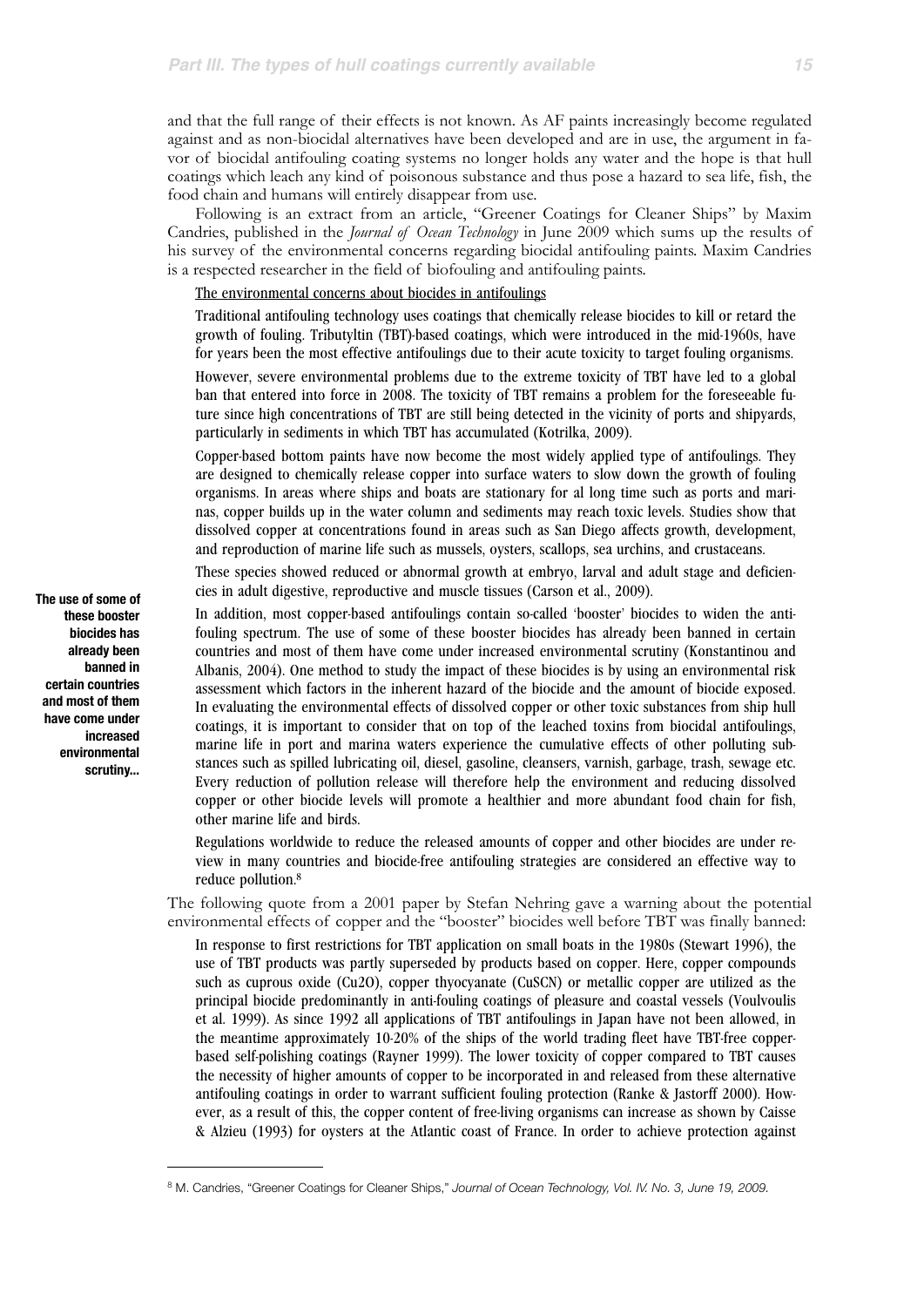copper tolerant fouling species, often organic booster biocides ate added. The functional principle of copper and co-biocides in SPC coatings is based on a continuous release at a controlled rate into the seawater, similar to that of TBT. Sucha technological modification may well lessen the environmental problems caused by TBT, but it will throw open new ones, which can be hardly estimated in their range at present. The component copper, actually an essential micro-nutrient for plants, animals and humans, holds many dangers.

Already some time ago, copper was recognized as a risk in drinking water supplies. Chronic increased copper uptake may cause acute poisoning, especially among babies, and can lead to fatal hepatic cirrhosis. Since 1987, thirteen of such deaths have become known in Germany(Otto 1993). It is assumed that copper also has mutagenic and cancerogenic potentials. Since copper is used in many ways (e.g. pipings, gutters), there is a multitude of potential emission sources.

Already at the beginning of the 1990s the copper input into the North Sea from shipping related sources was in the order of 10 to 20% of the total inputs. Today the copper concentration in the German coastal waters reaches a level that causes a significant decrease in the photosynthetic efficiency of microalgae in laboratory tests (Rick et al. 1990). Additionally, a shift in the plankton communities from diatoms to small flagellates is very probable. Such modifications can cause, among others, lasting effects on the whole food chain in the aquatic environment.

It must be noted here that the available knowledge about its ecotoxicological relevance in the aquatic environment is absolutely insufficient to issue an environmental label for copper as an antifouling agent (Ranke & Jastorff 2000). The same applies to synthetic biocides, such as triazines, diuron and dithiocarbamates, which are added to enhance the effect of copper. These highly toxic additives mainly originate from agricultural sources, where they are used to kill pests and fouling biota (Voulvoulis et al. 1999; Ranke & Jastorff 2000). Nevertheless, there is remarkably little information on their toxicity to marine organisms. As the few available data suggest, they are harmful to micro- and macroalgae, to seagrass and to fish (Peters et al. 1994; Scarlett et al. 1999; Ranke & Jastorff 2000). Laboratory and in-situ studies showed that these substances ate highly persistent, so that they pose a chronic threat to the marine environment.

For example, one alternative, the triazine biocide Irgarol® | 1051, has been used in antifoulant paints and already appears to be causing harm (Evans 1999). Irgarol® is a registered trade name of Ciba Specialty Chemicals, Inc. for 2-(tert-butylamino)-4-(cyclopropylamino) -6-(methylthio) -l,3,5 triazine. It has been detected at concentrations approaching acute toxicity thresholds along the coast of England and in the Mediterranean (Readman et al. 1993; Gough et al. 1994; Tolosa et al. 1996; Thomas et al. 2000). Irgarol® also occurs at concentrations high enough to damage microalgal communities off the west coast of Sweden as well as on the German North and Baltic Sea coast (Dahl & Blanck 1996; Biselli et al. 2000).

Therefore, according to present findings, the use of these compounds is not a genuine alternative to TBT. In fact, the OSPAR Working Group on Diffuse Sources has warned that booster biocides in TBT alternatives seem to have the same types of unwanted environmental effects as TBT (Evans 2000). Thus, a considerable topic of the new EC Biocides Directive aforementioned that validated risk assessments of all new biocide products should be carried out in future. Some of the alternatives have already been banned in some countries or some types of craft. For example, Denmark has banned products containing Diuron and Irgarol® and Sweden antifouling paints containing copper and Irgarol® on all pleasure boats on the Swedish east coast. Therefore the application of biocide-free non-stick coatings, e.g. on the base of silicone, seems to be more promising.<sup>[9](#page-15-0)</sup>

There is a tremendous amount of literature and debate about the environmental effects of copper and co-biocides used in antifouling paint but overall there is plenty of evidence to indicate that these biocides are harmful to the marine environment and the food chain and present a danger to humans as well and that the extent of that danger has not been fully assessed. Similar debate surrounded the use of TBT which prolonged its use for years after it was known to be severely toxic and hazardous, the destructive results of which prolongation continue to this day, long after the biocide was banned.

Antifouling coatings are perceived as being less costly than either Fouling Release coatings or the better hard coatings. Since they are intended to last only 3 - 5 years before replacement, sur-

**It must be noted here that the available knowledge about its ecotoxicological relevance in the aquatic environment is absolutely insufficient to issue an environmental label for copper as an anti-fouling agent...**

<span id="page-15-0"></span><sup>9</sup> Stefan Nehring, "After the TBT era: alternative anti-fouling paints and their ecological risks," *Senckenbergiana marit.,* 31 (2) 2001, pages 341-351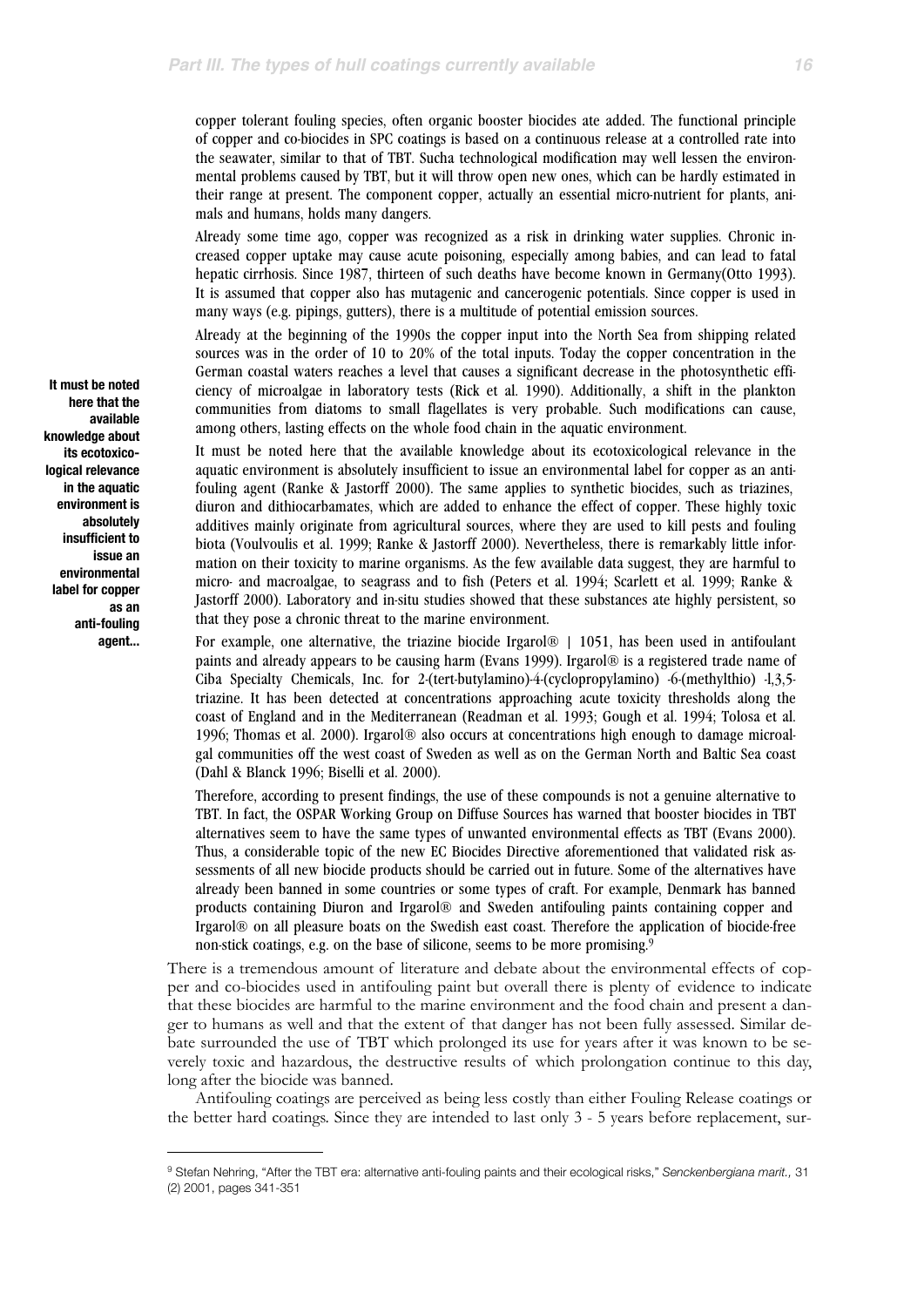face preparation is often less meticulous than it would be for a hull coating intended to last the life of the ship. In working out the cost, however, it is important to take into account the total ownership cost for the life of the ship, including the cost of application and reapplication, time in drydock, off-hire time and above all the fuel penalty involved which is the biggest single expense, as well as the long term cost to the environment.

### Fouling Release "Non-stick" Coatings

Fouling release coatings are based on the premise that if the surface is slick and sufficiently "nonstick" then it is harder for biofouling to adhere and easier for it to fall off or be washed off by the ship's motion or cleaned off by cleaning equipment if it does adhere.

The theory of how these surfaces work is not complicated. Since the term "low surface energy" is often used to describe how fouling release coatings work, it is worth explaining the term briefly here.

Two main types of solid surfaces can interact with liquids. Traditionally, solid surfaces have been divided into high energy solids and low energy types. Solids such as metals, glasses, and ceramics, due to their chemical composition have surfaces which require a large input of energy to break, so they are classified as "high energy." The other type of solids are held together by weak forces and therefore require a low input of energy to break them, and so are referred to as "low energy." Silicones and fluoropolymers fall into this second category (fluoropolymers are organic polymers such as Teflon which are polymers that contain fluorine; a polymer is a substance defined by its particular chemical structure which forms a variety of synthetic organic materials such as plastics and resins).

This is what is meant by "low surface energy." The two types of surface behave differently towards liquids, including adhesives. The low surface energy type are harder to wet and harder for adhesives to stick to. Fouling species stick to the ship hull using glues that they exude. A low energy surface is harder for them to stick to than a high energy surface.

This is an oversimplified explanation of how FR coatings are said to work but even the complicated explanations involving fracture mechanics do not fully explain the mechanism. Thickness of the coating plays a part as well, and to be effective an FR coating has to be relatively thick. Otherwise the adhering barnacles, for example, cut through to the substrate and the surface fails.

Silicone oils leached by the most commonly used silicone, poly-dimethyl-siloxane (PDMS) are part of the puzzle. Fluoropolymer oils also are also leached into the water to increase the effectiveness of some fouling release coating systems.

These coatings do not work on the basis of leaching biocides as do FR coatings. As such they have been labelled "non-toxic," "environmentally safe" and "green."

However, there is more to the picture than this. As stated, some FR coatings such as those containing PDMS do leach silicone oils and these oils, undissolved, can cause physical-mechanical effects with trapping and suffocation of marine organisms<sup>10</sup>; some have other ingredients which are toxic, in some cases as toxic as TBT.

A recent study shows that some of the silicone FR coatings emit molecules which interfere with the biochemistry of the attaching animal and alter the enzyme activity of the glue exuded.<sup>11</sup> This is no longer merely a "low surface energy" manifestation (where water droplets might be seen to run off a low energy silicone or Teflon surface but thoroughly wet a high energy surface glass windscreen for example). What effects this may have on marine life generally should be carefully explored before labeling the products as non-toxic. Many are not.

The following extract from Chapter 13 by Alistair A. Finnie and David N. Williams, of the 2011 book *Biofouling*, edited by Simon Dürr and Jeremy C. Thomson, describes some of the advantages of FR coating systems over AF coatings, including the current SPCs.

Following the removal of TBT-SPC antifouling paints in the wake of the IMO action (see Chapter 21), silicone FRCs became more commercially attractive in terms of both cost (in comparison to tinfree SPC paints) and application. As technology for over-coating old TBT antifouling paints became

**Following the removal of TBT-SPC antifouling paints in the wake of the IMO action (see Chapter 21), silicone FRCs became more commercially attractive in terms of both cost (in comparison to tinfree SPC paints) and application.**

<span id="page-16-0"></span><sup>10</sup> Monika Nendza, "Hazard assessment of silicone oils (polydimethylsiloxanes, PDMS) used in antifouling-/foul-releaseproducts in the marine environment," Marine Pollution Bulletin 54, no. 8 (August 2007): 1190-1196.

<span id="page-16-1"></span><sup>11</sup> Daniel Rittschof et al., "Compounds from Silicones Alter Enzyme Activity in Curing Barnacle Glue and Model Enzymes," PLoS ONE, 2011.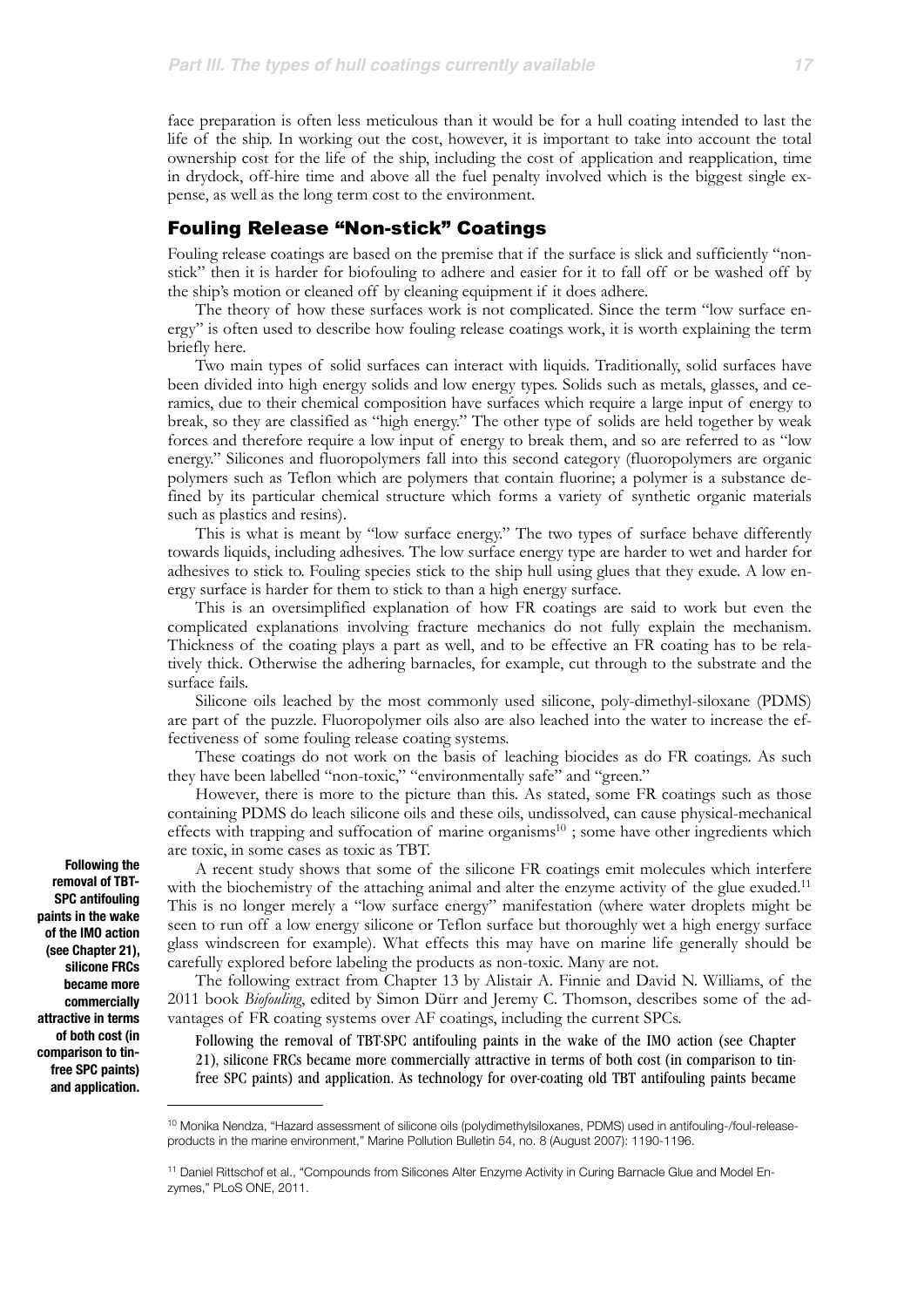available and with further restrictions on the use of biocides, marine paint manufacturers have intensified their research into FRCs that will be effective at lower vessel speeds. A successful outcome of this research has been the introduction in 2007 by International Paint of Intersleek 900, a fluoropolymer-based product which is specified for vessels with speeds of 10 knots and above [82].

A highly significant additional benefit of FRCs over most biocidal antifouling technologies is that they can bring demonstrable economic benefits to the shipowner through the reduction in hydrodynamic drag, arising in large part from the very smooth surface properties of such paint films [83]. Fuel savings of up to 10% have been claimed by some manufacturers [84]. However, opportunities remain for the development of products with even better foul release properties, particularly to microfouling, with the ultimate aim being to produce foul release performance under static conditions suitable for the pleasure craft market and delivering even greater fuel savings to the commercial sector. Such products may also have particular benefits in the aquaculture and oil-production/ offshore sectors, where the use of biocidal products and/or regular mechanical cleaning still predominate [85,86](see Chapters18 and19)[.12](#page-17-0)

Fouling release coating systems usually consist of multiple layers including an epoxy corrosion protection scheme (usually a primer and one or more coats of epoxy), a tie-coat to facilitate the adhesion of the fouling release coating to the epoxy where needed, followed by the fouling release topcoat(s) (silicone or fluoropolymer).

There are two main classes of fouling release coating systems:

- 1. Silicone (the most prevalent)
- 2. Fluoropolymers.

#### **1. Silicone-based FR coating systems**

The most popular fouling release coatings in use are silicone based. Not all silicone-based coatings are the same. For example, there are grades of silicone, with medical grade silicone at the top of the list (this is silicone which is implanted into the human body and therefore must be as nontoxic as possible). There is a notable difference in the adhesion ability of barnacles, for example, to medical grade silicone compared to their ability to adhere to hull coating grades of silicone. Barnacles adhere much more easily to the medical grade silicone than to the lower grades. This data, coupled with the fact that experiments show that silicone surfaces can alter the enzymes in barnacle glue, indicate that there is a toxic biochemical reaction between the silicone and the biofouling, and that the "non-stick" properties of at least some silicone FR coatings are not simply physical-mechanical. Molecules are being emitted from the surface which are having an effect with the living creatures which are attempting to stick to them.

Some silicone FR coatings leach silicone oils into the water. One can see a film on the surface of the water after the coating has been applied and the boat or ship launched. These silicone oils can smother marine organisms other than those which foul ships.

Silicones are very often catalyzed using dibutyltin dilaureate (DBTDL), a cheap catalyst which is as toxic as TBT. When DBTDL is used as a catalyst in silicones, one gram of the final silicone coating contains 215 micrograms of DBTDL. A release of 4 micrograms per square centimeter of coating per day is deadly to settling marine life. This is toxicity. This fact is well known. A materials safety data sheet on a particular brand of DBTL includes the following statement:

Risk Statements: Harmful if swallowed. Very toxic by inhalation. Irritating to eyes and skin. Very toxic to aquatic organisms, may cause long-term adverse effects in the aquatic environment.

In general, silicone coatings are hydrodynamically smoother than AF coatings<sup>13</sup>. If kept clean, even of medium to heavy slime, considerable fuel savings over AF coatings can be attained. This can, if properly managed, outweigh the extra cost of the silicone coating system. They tend to be more expensive than FR coatings.

These coatings tend to foul up if the ship is quayside or at anchor for any length of time. If barnacles are permitted to attach and grow on the silicone surface, they can cut through the silicone to the underlying epoxy coats or primer or even the metal hull, depending on the film

<span id="page-17-0"></span><sup>&</sup>lt;sup>12</sup> Alistair A. Finney, David N. Williams, Chapter 13 "Paint and Coatings Technology for the Control of Marine Fouling," *Biofouling*, edited by Simon Dürr & Jeremy C. Thompson. Wiley Blackwell, 2010: p 197

<span id="page-17-1"></span><sup>13</sup> M. Candries et al. "Report for the EU LIFE Project ECOTEC-STC LIFE06 ENV/B/000362," 2006.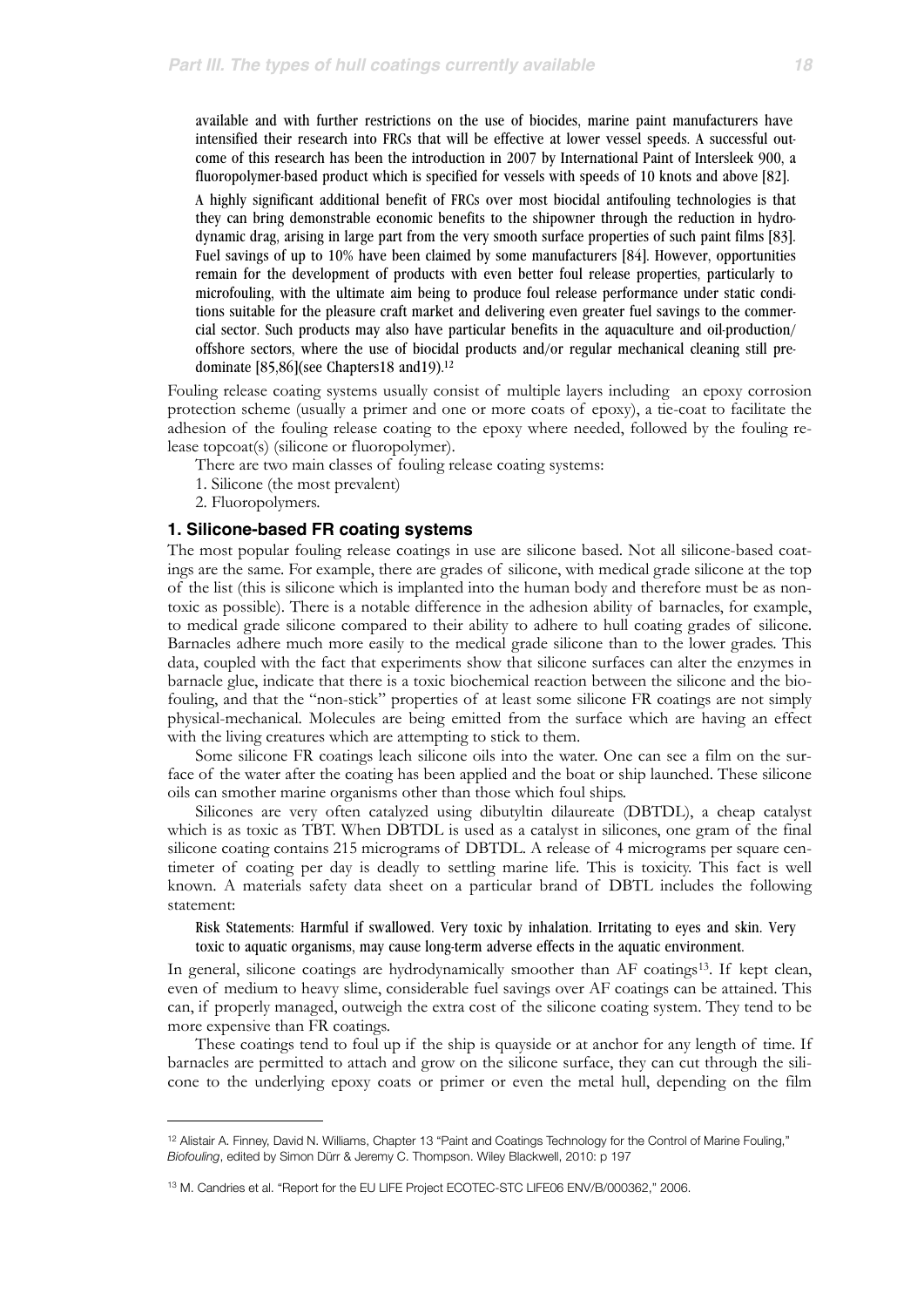thickness of the FR topcoat and the underlying coatings. If this is extensive then the coating will be damaged. Repair is difficult and the answer may be reapplication of the silicone FR system.

FR coatings, as is the case with all current hull coatings, accumulate slime when the vessel is stationary. Some of this slime may be washed off silicone FR coatings if the vessel travels at speed, but enough is left behind to create a significant fuel penalty as covered in detail in *The Slime Factor* white paper in this series.

This, and the fact that any abrasive cleaning of silicone FR coatings damages the coating, has led research into what has been termed "hull grooming:" frequent, light cleaning of the hull using unmanned, low pressure cleaning machines designed to remove fouling while it is still very light without damaging the coating, still in experimental stages at this time. Silicone coatings can be cleaned successfully using low pressure water cleaners in drydock, and the fouling, if light, comes off easily.

While FR coatings appear in general to be more expensive than AF coatings, this must be weighed against the fuel savings that result from a hydrodynamically smoother hull and the lowered impact on the marine environment compared to AF systems. This advantage is lost if the hull is allowed to foul and not cleaned before the fouling gets heavy.

#### **2. Fluoropolymer fouling release coating systems**

As defined above, polymers containing fluorine can also be used to create a low energy surface with non-stick properties designed to prevent adhesion of marine fouling. Experiments have shown that fouling adheres less to silicone than to fluoropolymers despite the lower surface energy of the fluoropolymers. Possibly the explanation is contained in the paper cited above regarding the alteration of enzyme activity in barnacle glue as a result of contact with silicone based fouling release coatings.

Initial trials in 1986 were disappointing but the technology has advanced and modern fluoropolymer coatings have had better success (see quote above regarding the advantages of foul release coatings over biocidal antifouling paints).

At this time, the use of fluoropolymers in fouling release coatings is much rarer than the use of silicones.

At least one study is currently in progress regarding any toxicity of fluoropolymers in hull coating systems, and the results will be published when the study is complete.

#### Hard (Inert) Coatings

There are a number of hard, non-toxic coatings in use. What they have in common is that they are inert, non-biocidal and non-toxic. In order for them to be useful as ship hull coatings they must either be used in waters where marine fouling is not a problem (e.g. ice) or they must be cleaned routinely to keep the hull clean and efficient. Because the coatings are hard, some of them can be cleaned vigorously in the water without being damaged and without the pulse release of biocides which accompanies the in-water cleaning of AF paints, or the damage which can occur when FR coatings are cleaned with abrasive brushes.

Hard coatings do not ablate or gradually dissolve as do AF paints. Nor do they leach oils or molecules of their substance as with many of the FR coatings. They are inert and do not work on the principle of leaching chemicals into the water. From an environmental standpoint they are the safest and least harmful of the coatings currently in use.

The best coatings are extremely tough and hard but also flexible. Some hard coatings are too brittle to survive long, as the ship's hull can flex considerably and the coating needs to flex with it in order to remain firmly attached.

For the purposes of antifouling, hard coatings cannot be considered on their own but only in combination with a workable, economically viable and environmentally safe strategy for cleaning. The expense and inconvenience of frequent drydocking precludes that option, leaving as viable only the various methods of cleaning the hull while the vessel is afloat.

There is a glass flake vinyl ester resin coating which is guaranteed for 10-12 years and expected to last the lifetime of the ship, needing no more than minor touch-ups in drydock if damaged. This type of coating combined with routine cleaning can produce enormous savings in fuel and reapplication costs, which significantly outweigh the cost of initial preparation and coating and of the subsequent routine in-water cleaning.

This hard coating combined with in-water cleaning system has been considered for some time, as shown in this short extract from the book *Advances in marine antifouling coatings and technolo-*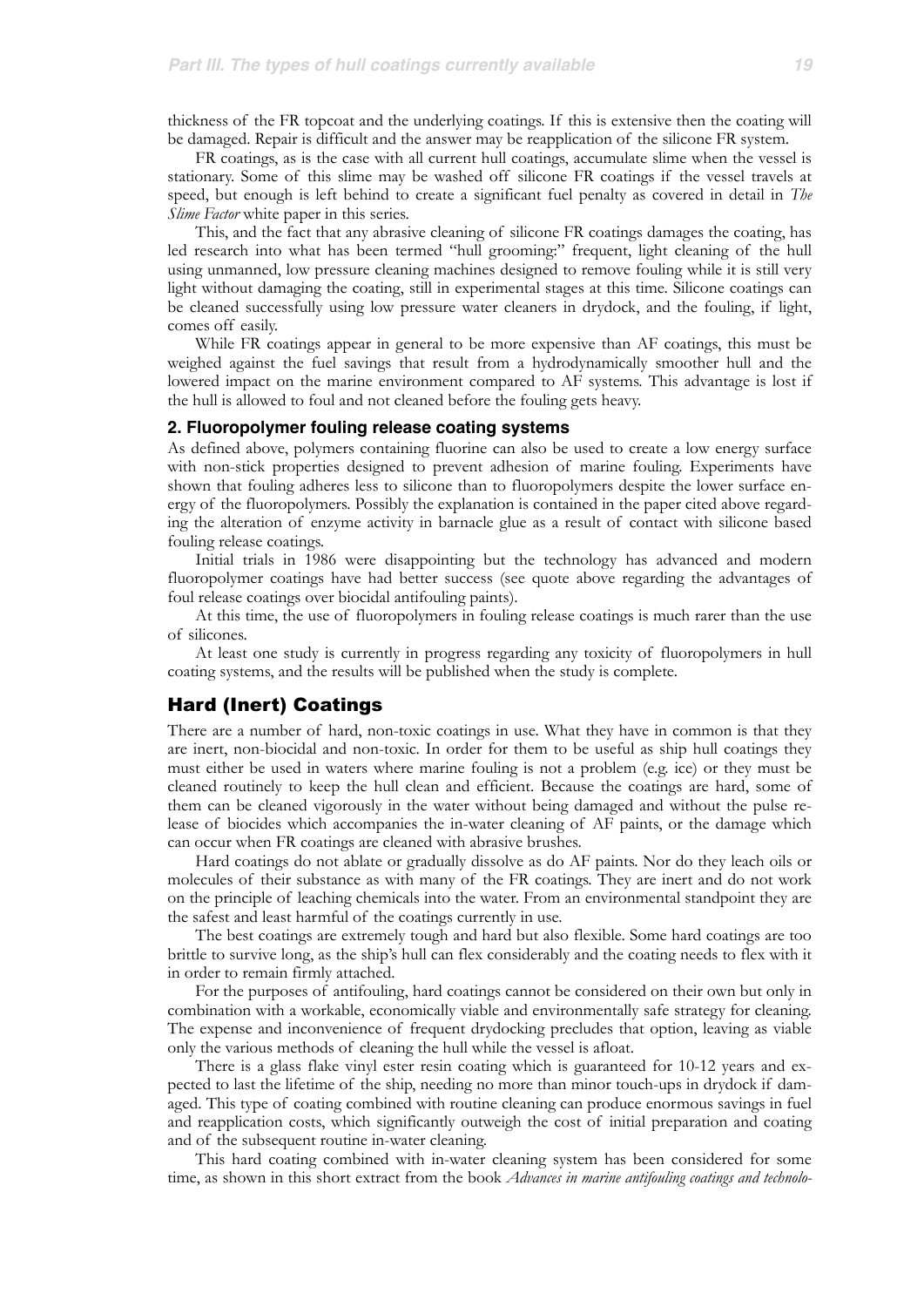*gies*, Edited by Claire Hellio and Diego Yebra, published in 2009 by Woodhead Publishing Limited:

Watermann (1999) discusses the option, proposed by David Jones (UMC International, UK), of not applying an antifouling coating at all, but instead applying a hard, smooth anticorrosive system and to maintain it in this condition by regular underwater cleaning for several years. Epoxy, ceramicepoxy, and glass flake coatings would appear to be likely candidates for such an approach. Watermann and his colleagues determined that special coatings were needed to extend cleaning intervals up to several months. For such a system to be economic, Watermann (1999) considered that sophisticated, possibly robotic, cleaning systems were necessary to support this approach. A network of hull cleaning stations on all important trade routes would also be required, and cleaning would be automatic, either by means of a car wash system or remotely operated vehicle. Even then, awkward areas such as bilge keels, rudders and stern arches would still require manual cleaning[.14](#page-19-0)

Perhaps unknown to David Jones and Burkard Watermann, such a coating and cleaning system had already been conceived in 1993 and had been in development stages since 1996, based on a glass flake vinyl ester resin, but using efficient, diver-manned, underwater hull cleaning equipment. This system is currently being used successfully by a major cruise line, a navy, a number of cargo vessels, ferries and other ships. As predicted, the cost of cleaning is more than compensated for by fuel savings and by the fact that the coating does not need to be replaced. Not only does this system last the lifetime of the hull without deteriorating, in fact the surface improves with each in-water cleaning, becoming smoother and less liable to foul.

The car wash system has been tried but so far without success because ship hulls vary so much in size and shape and for other reasons.

A Miami, Florida based company is working on a remotely operated cleaning system, development of which has been sponsored by the US Office of Naval Research.

Another project along similar lines, the Hull Identification System for Marine Autonomous Robotics (HISMAR), is being funded by the European Commission. It has not developed a commercially successful application yet.

An Australian company has been developing a system of cleaning using heat to kill the marine fouling.

The one system which is available today, practical, workable and industrially viable, uses divers with underwater mechanical cleaning brush machines of various shapes and sizes and different types of rotating brushes.

The main subcategories of hard coating include:

1. Epoxy

2. Glass flake reinforced epoxy or polyester

3. Glass flake reinforced vinyl-ester resin, also known as surface treated composites (STC)

4. Ceramic-epoxy (used on boats and recreational craft at present).

Although these coatings are all included in the category of hard coatings there are considerable differences among them.

#### **1. Epoxy**

Epoxy coatings are in widespread use as anti-corrosion protection in both the AF and the FR systems. At least two coats of the biocidal AF paint are usually applied over a primer and two coats of epoxy. The copper in the AF paint must not come in contact with the steel of the hull; otherwise rapid corrosion occurs. Similarly, FR coatings are usually applied over an anticorrosion scheme consisting of an epoxy primer and a second coat of epoxy.

Epoxy coatings are also used on recreation craft. But a pure epoxy coating does not work very well on a ship hull. It tends to be brittle which means that when the hull flexes the epoxy is liable to disbonding – the adhesion is broken. It is also not even as hydrodynamically smooth as a typical AF coating[.15](#page-19-1) It is perhaps to overcome these shortcomings that epoxy-ceramic and glass flake reinforcement of epoxy and other hard coatings were developed.

VOC content varies for different types of hard coatings, some quite high, some, such as glass flake vinyl ester resin, very low.

<span id="page-19-0"></span><sup>14</sup> J. A. Lewis, Chapter 27, "Non-silicone biocide-free antifouling solutions," Advances in marine antifouling coatings and technologies, Edited by Claire Hellio and Diego Yebra, Woodhead Publishing Limited, 2009: 717

<span id="page-19-1"></span><sup>15</sup> M. Candries et al. "Report for the EU LIFE Project ECOTEC-STC LIFE06 ENV/B/000362," 2006.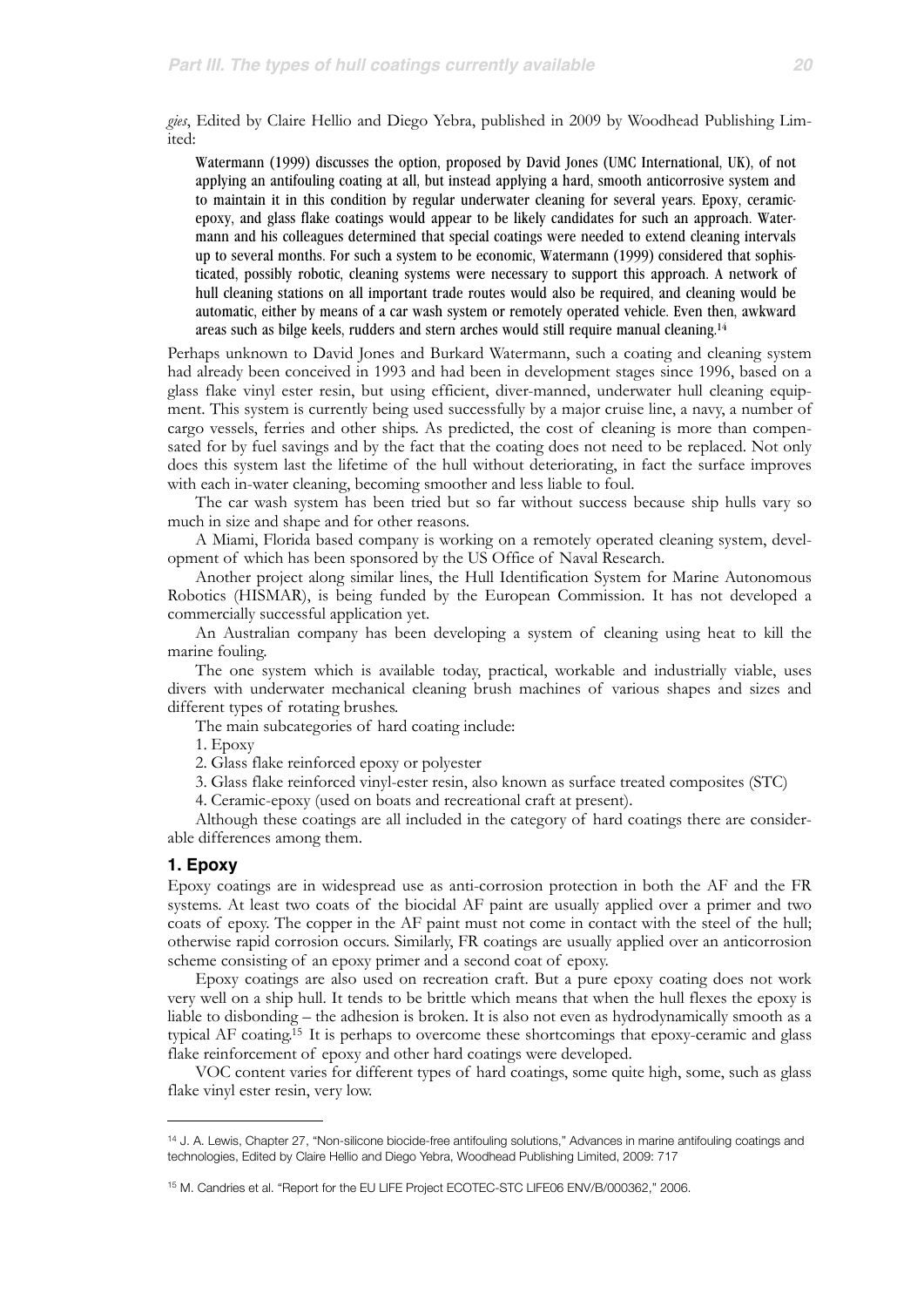A special case of epoxy coatings are those designed for ice going vessels and icebreakers. These are abrasive resistant coatings with low ice adhesion. They require special hot application and are relatively hard to apply since they "go off" quickly and will not cure at lower temperatures. Epoxy coatings damaged by ice can lead to very rough hulls with consequent high increases in fuel consumption. Experience has shown that a glass flake vinyl ester, surface treated composite makes a better, tougher, more durable coating for ice going vessels or icebreakers. It is also much easier to apply in adverse conditions[.16](#page-20-0)

#### **2. Glass flake reinforced epoxy or polyester**

These coatings are stronger, more flexible and more long-lasting than the pure epoxy coatings. They can be cleaned underwater without releasing chemicals into the marine environment. The glass flakes enable them to achieve a smoother finish than with pure epoxy coatings and they are tougher.

Their life expectancy is, however, considerably shorter than that of the next category, glass flake vinyl ester resin STC.

#### **3. Glass flake vinyl ester resin surface treated composite (STC)**

Glass reinforced vinyl ester resin coatings have long been used as tank liners. Their use as ship hull coatings is more recent, prevented perhaps due to the higher cost of materials. This is another inert coating which has been tested for any toxicity from application, conditioning or underwater cleaning and found to have no toxic effect at any stage.<sup>17</sup>

A special formulation of glass flake vinyl ester resin has been used successfully as a ship hull coating for close to ten years. In combination with routine in-water cleaning, this has acquired the term Surface Treated Composite, and has proved very effective in terms of non-toxic hull protection and a system which can achieve great fuel savings when correctly applied and maintained.

The glass flake vinyl ester resin coating is unusual in that in order for it to achieve hydrodynamic smoothness, it needs to be polished or conditioned in the water using specific conditioning tools. This is done soon after launching the newly coated ship. Once this has been done, the coating requires routine cleaning in order to keep it free of fouling. The frequency of the cleaning required varies with the sailing pattern of the vessel and the temperature of the water where the ship is operating.

The glass flake vinyl ester STC is usually applied once in two coats (although this can be increased to three or even four coats under special circumstances), requiring no primer. Curing time in between coats is as little as two or three hours and there is no maximum time for overcoating. The resulting homogenous coat is thick (minimum 1000 microns), very tough and abrasive resistant, and lasts the lifetime of the ship, requiring only minor touch-ups (typically less than 1% of the coated area) during normal scheduled drydocking if any sections are mechanically damaged.

Another unusual property of the glass flake vinyl ester coating is that, unlike all other coatings which deteriorate when cleaned underwater, the STC becomes smoother over time without any significant loss of thickness. It thus becomes more hydrodynamically smooth and less prone to fouling with time and routine cleaning.

Even thick, hard fouling can be completely removed from an STC coated hull leaving no trace of damage from the fouling or the cleaning.

The glass flake vinyl ester STC puts an end to the need for drydocking a ship in order to paint. Any minor touch-ups required can be carried out when the ship is in drydock for usual class inspection, maintenance or repairs without significantly extending the time in drydock.

Its initial application must be properly done, including grit blasting to create a profile of SA 2 ½ (degree of average surface roughness). A rough surface is required for a really strong and long lasting bond to the substrate of any of the coatings described in this paper, but many of these coatings are only intended to last a few years, so the initial preparation is often skimped. With the glass flake vinyl ester resin, this standard of preparation must be insisted upon or the coating will not last the expected life of the ship. The STC is made to last, not designed for frequent (expensive) replacement.

<span id="page-20-0"></span><sup>&</sup>lt;sup>16</sup> Personal correspondence with the captain of Swedish icebreaker Oden, 2011.

<span id="page-20-1"></span><sup>&</sup>lt;sup>17</sup> A. Wijga et al., "Biocide free 'antifouling' for ships" (translation), 2008.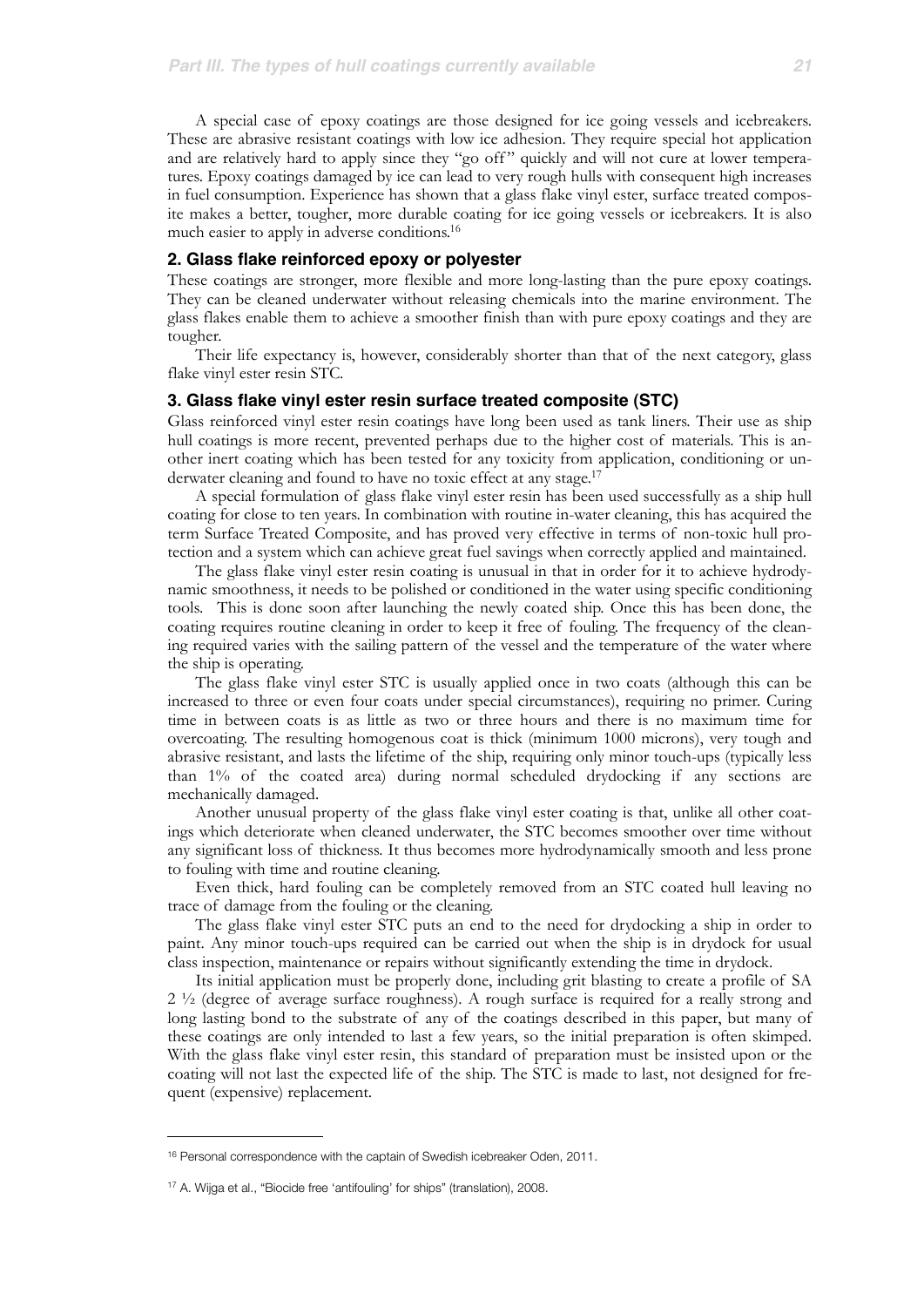The glass flake reinforced vinyl ester coating is somewhat more expensive than the glass flake reinforced epoxy or polyester coatings but this is more than made up for by its much longer service life, considerably shorter application time and the fuel savings which it makes possible.

It should be noted that the glass flake vinyl ester coating is very hard *and flexible* and therefore remains firmly bonded to the metal or GRP hull even when this is subjected to a great deal of flexing or buffeting as in the case of ice going vessels or icebreakers.

#### **4. Ceramic Epoxy**

This is a hard, inert coating intended mainly for boats in sensitive waters. A ceramic-epoxy boat coating has been successfully tested in the San Diego area where the University of California Cooperative Extension has been very active in working to help boat owners replace biocidal AF paint with non-toxic coatings. Whether or not it has application to commercial shipping remains to be seen. The ceramic content strengthens the epoxy, resulting in a longer lasting coating which can be cleaned in the water without any toxic effects.

Another version of the ceramic coating combines ceramics with silicone. It is described as a polymer ceramic/silicone hybrid composite[.18](#page-21-0) Again, this coating has been used on boats and recreational craft rather than on ships.

These are the hard coatings which are available and in general use.

No attempt has been made to cover every single coating available. Some are in development or experimental stages and may well become the coating of the future. But these coating systems are the ones in most common use today.

 $\mathcal{L}$  , we have the set of  $\mathcal{L}$ 

<span id="page-21-0"></span><sup>18</sup> Ultraglide Marine, [http://www.newceramiccoatings.com.au/](http://www.newceramiccoatings.com.au) accessed April 2011.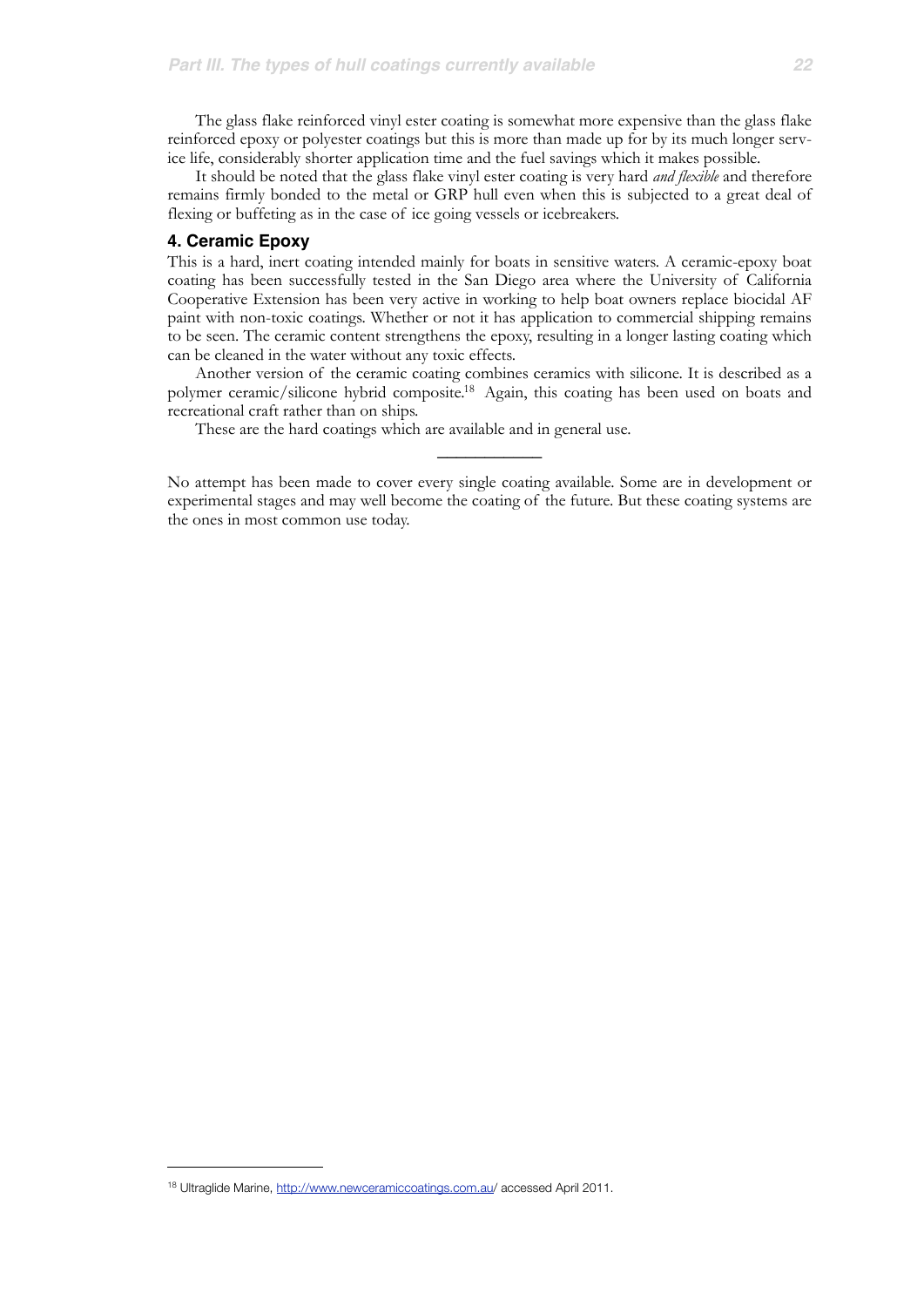# **Part IV. Narrowing down the choice**

Having listed the various factors that need to be taken into account when choosing a suitable hull coating system for a particular vessel, fleet and set of circumstances, and having looked at the various characteristics and properties of the coating systems available, we can now examine how these go together in practice.

### 1. Protection and longevity

#### **AF Coatings**

Typical AF coating systems tend to be 400-600 microns in overall thickness, easily damaged; scratches and scrapes can go straight through to the steel.

The low end, cheaper coatings and applications will have poorer surface preparation (shot abrasive blasting instead of grit blasting for example, leaving a weaker profile). This will result in poorer adhesion. If the ship hits something, the damage can also lead to undercreep (the rust in the damaged area extends under the paint coatings due to poor adhesion). The more layers of paint are built up, the more stress there is within the coating system, which means that it is likely to break.

Repair and recoating will inevitably result in increased hull friction due to the uneven, patchy surface.

The AF coating system is classified as a soft coating. Typically the CDP or SPC antifouling coating will last 3 - 5 years before it must be replaced. These times vary with the type of ship, the coating system used, the surface preparation prior to application, and the waters where the ship operates: for example, if the ship sails in Arctic waters, or if it is a pilot vessel operating in a harbor. These times can be regarded as a general average.

Contact leaching biocidal antifouling coatings typically lose their effectiveness after a year. CDP systems may last three years. And the more expensive SPCs may retain their antifouling properties for as long as 5 years.

When the antifouling properties are depleted, the ship must be drydocked, and the hull coating system repaired where damaged, which requires the full application of all coats to those areas, including replacing the anticorrosion layers. Then the entire hull needs to be repainted with one, two or more coats of biocidal antifouling paint.

This cycle may be repeated once or twice and then the hull will need to be blasted back to bare steel and a whole new system applied.

In a 25 year estimated lifespan of the vessel, after the initial AF system has been applied, it is normal for the AF coating to need replacement in drydock 5 - 7 times and the entire system reapplied 2 - 3 times.

#### **Fouling Release Coatings**

Typical fouling release coating systems have an overall thickness of 4-500 microns and tend to be very easily damaged. Abrasion resistance is quite poor. Any collision or mechanical abuse of any kind is likely to damage the coating.

Their life cycle and reapplication pattern is similar to that of an SPC. The fouling release coating will need to be reapplied or at least extensively repaired every 3 - 5 years and the entire system will need to be replaced at least once and probably two or three times during the service life of the vessel.

Repairs to FR coatings are more difficult than with AF coatings and hard coatings since they are non-stick coatings and there is invariably an area of overlap when a repair to a smaller area of the hull is required and adhesion is a problem. The fouling release coatings are liable to the same undercreep as the AF coatings, especially when the surface preparation prior to initial application was skimped.

#### **Hard, inert coatings**

When it comes to hard coatings, there is a wide distinction between the different types and brands in terms of their protection and longevity properties.

Pure epoxy coatings are not really suitable for ship hull coating on their own, as has been discussed.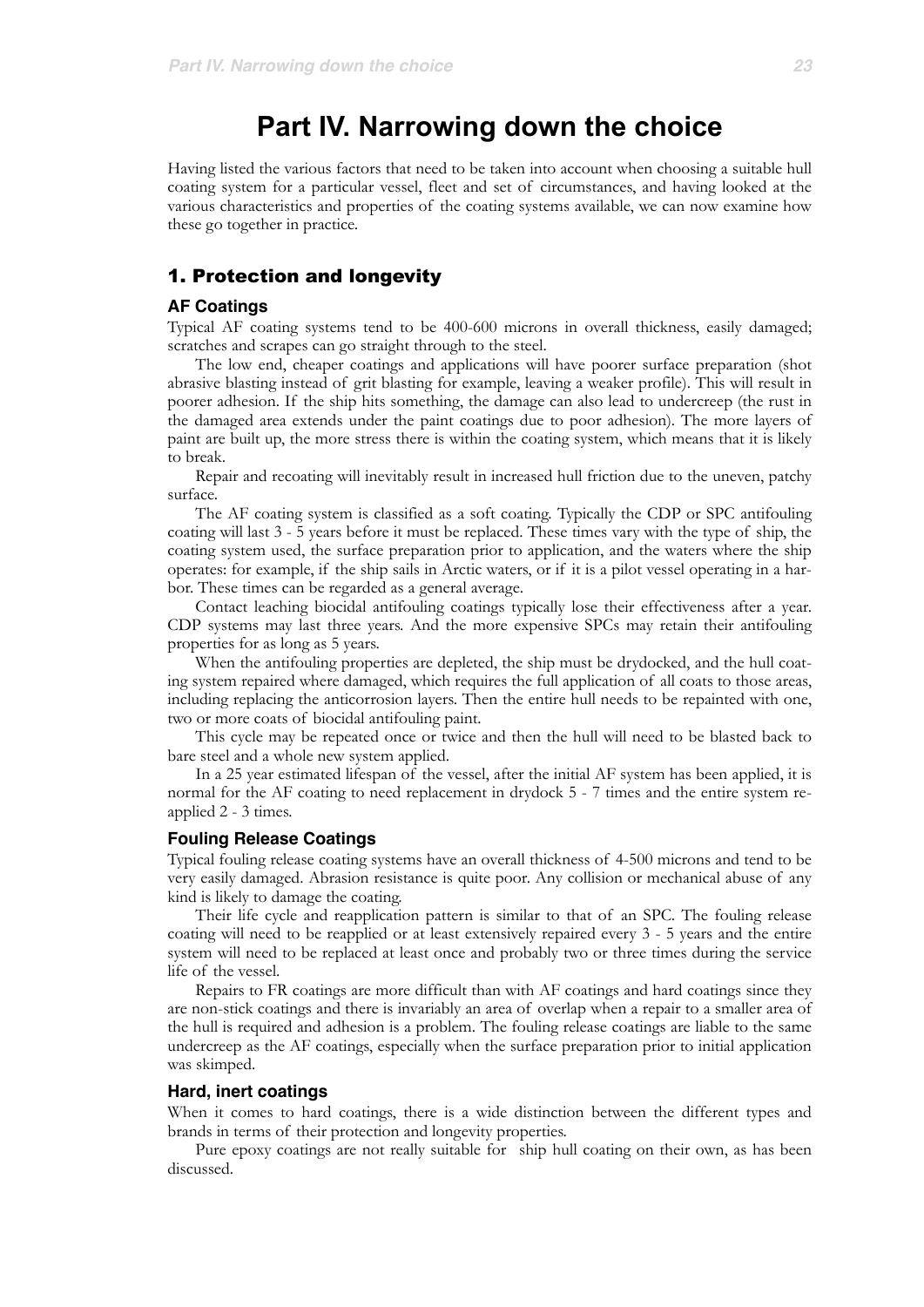In order for hard coatings to have the necessary abrasion resistance and longevity to make them suitable for the topcoat on a ship's hull they need to be reinforced; usually this is done using glass flakes although ceramics have also been used on boats with some success.

Glass flake epoxy and glass flake polyester are hard and impermeable. They can be cleaned underwater without serious damage. They can be expected to last a few years, depending on sailing conditions and type of vessel. However they are more brittle and less flexible than glass flake reinforced vinyl ester resin coatings. This lack of flexibility reduces their toughness and longevity considerably. When the epoxy does crack or damage this tends to go straight down to the steel.

The glass flake reinforced vinyl ester resin using a high proportion of relatively large glass flakes with added ingredients for hardness and adhesion is the best of the hard coatings for all conditions including ice, outperforming the traditional hot sprayed glass reinforced epoxies and polyesters previously normal on icebreakers and ice trading ships.

The glass flake vinyl ester resin surface treated composite will improve rather than suffer from repeated cleaning, becoming more hydrodynamically smooth with each cleaning. This is an extremely tough coating, flexible and able to stick firmly to a hull despite extreme flexing.

This is the only known coating which will last the lifetime of the vessel without need for replacement, requiring only minor touch-ups at drydocking, typically less than 1% of the wetted hull surface area.

Glass flake epoxies, polyesters and vinyl ester coatings have much higher undercreep corrosion resistance than either AF or FR coatings, partly because their standard application requires a more angular, sharper and higher surface profile, such as that produced by grit blasting. To summarize:

|                                               | Protection and longevity                                                                                                                                                                                        |
|-----------------------------------------------|-----------------------------------------------------------------------------------------------------------------------------------------------------------------------------------------------------------------|
| Typical AF coating sys-<br>tem(SPC)           | Soft coating. Fairly easily<br>damaged.<br>3 - 5 years before AF<br>coating needs to be re-<br>placed.<br>Full recoating down to<br>bare steel 2 or 3 times in<br>25 years. Not suitable for<br>aluminum hulls. |
| <b>Typical FR coating system</b>              | Soft coating. Easily dam-<br>aged.<br>3 - 5 years before FR coat<br>needs repair/<br>reapplication.<br>Full recoating required 1-3<br>times in 25 years.                                                        |
| Hard coating (glass flake<br>vinyl ester STC) | Tough, flexible. Very cor-<br>rosion resistant. Lasts<br>lifetime of vessel with only<br>minor touch-ups.<br>No repaint required.                                                                               |

## 2. Fuel saving properties and conditions

#### **AF coatings**

The initial, unfouled AF-coated hull carries with it a fuel penalty of about 2-4% before any fouling has accumulated[.19](#page-23-0)

<span id="page-23-0"></span><sup>19</sup> Schultz, Michael P. (2007) "Effects of coating roughness and biofouling on ship resistance and powering," Biofouling, 23:5, 331 - 341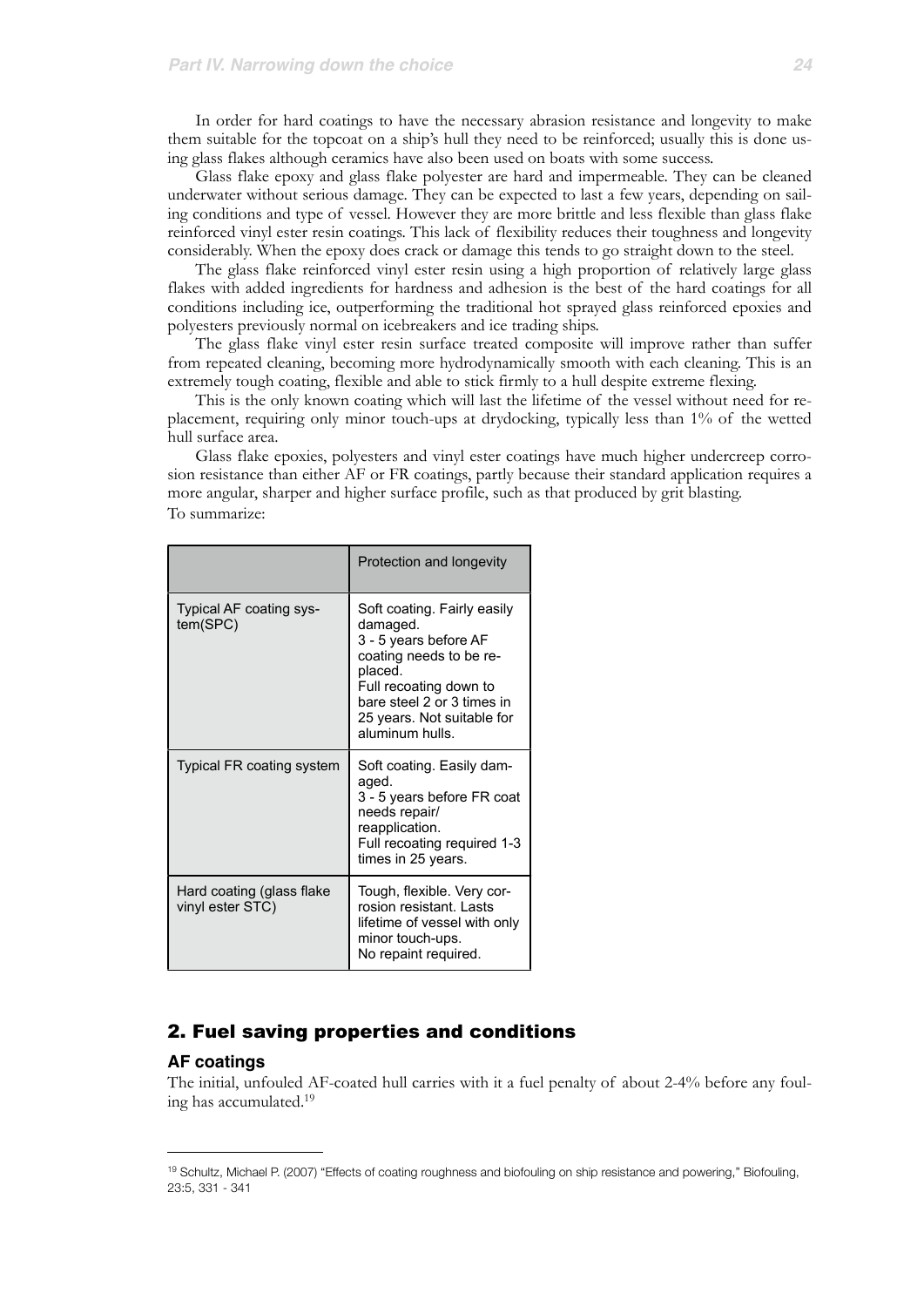AF coatings can be effective in preventing biofouling beyond the slime (biofilm) and weed stage. They do not usually deter slime. A heavy slime layer can bring about a fuel penalty of as much as 20% compared to a hydrodynamically smooth hull. Copper and co-biocide coating systems do not lend themselves to underwater hull cleaning due to the damage that can occur to the coating, and the environmental harm likely to be caused by a pulse release of biocides. AF coated ships therefore tend to sail with slime, incurring the inevitable extra fuel consumption.

AF coatings can be quite effective in preventing more serious fouling than slime, keeping off barnacles and heavy fouling.

SPCs require that the vessel move through the water for the biocide leach layer to be washed away, exposing a new biocide layer. Therefore vessels with long lay-up times will tend to foul despite the AF coating.

AF coatings can be effective in keeping the fuel penalty down to that incurred by heavy slime or weed, estimated at about 20-34%, preventing the much higher penalty that can come from heavy, hard fouling.

#### **Fouling release coating systems**

Towing tank tests carried out to compare the frictional resistance of unfouled hulls coated with an SPC AF coating, a silicone FR coating, an abrasion resistant epoxy for ice going vessels and a glass flake vinyl ester STC showed that the FR coating exhibited considerably less skin friction than the SPC, a similar level to the conditioned STC, the epoxy coating manifesting the highest skin friction. Thus using a third generation or later FR coating can lead to considerable immediate fuel savings when compared to a current generation SPC AF coating system. The glass flake vinyl ester STC becomes hydraulically smoother after routine in-water cleaning and is likely eventually to reach the level of hydraulic smoothness (tests on this are still ongoing).

While work is continuing on a system for cleaning FR coatings in the water without damaging them (Office of Naval Research Hull BUG project working with a Miami based sea robotics company), at this time the only commercially available system for in-water cleaning of fouled FR coatings without damaging them this is underwater high pressure water jet cleaning. However, the equipment is perceived as too expensive and it takes too long to clean a hull with this method for it to be viable. This could change. The EU funded Newcastle University and consortium project HISMAR has worked on a robotic hull cleaner using underwater pressure jets.

A method of killing very light fouling using heat is being developed by an Australian company. Another approach using a system for enveloping the hull as a means of killing the fouling is also in development stages in Australia.

FR coating systems are designed to work best on relatively high activity ships traveling at speeds of 15 knots or more; however, a recent advance has been a fluoropolymer coating designed to work on ships traveling at 10 knots or more.

If a ship has lay-up periods of any length, FR coatings are not suitable as they will foul and barnacles and heavier fouling can cut through the coating. Cleaning an FR coating when it has anything more serious than a biofilm attached is liable to damage the coating.

Some manufacturers are claiming potential fuel savings of 4-10% from using an FR coating instead of an AF paint system.

#### **Hard coatings**

A traditional ice going epoxy hard coating demonstrated skin friction marginally greater than that of a modern SPC (both unfouled).

In contrast, a conditioned glass flake vinyl ester hard coating showed considerably less skin friction than the same SPC and only slightly more than a third generation FR coating.

Hard coatings on ships operating in temperate or warm waters are intended to be used in combination with routine underwater hull cleaning to keep the hull free of fouling. Under these conditions, the hard coating without the cleaning is not likely to be a workable approach.

A glass flake vinyl ester STC combined with routine in-water cleaning so that the ship never sails with more than light slime can deliver savings of10-20% of fuel costs compared to AF or FR system coated ships which will both build up a slime layer. While work is underway on hull "grooming" for FR coatings, this is not currently available commercially. In the case of ships with lay-up times, the hard coating can be cleaned before the vessel sails, so that it sails with a clean hull, thus delivering the savings which, as stated, can be as much as 20% or, in the case of heavy fouling, a lot more.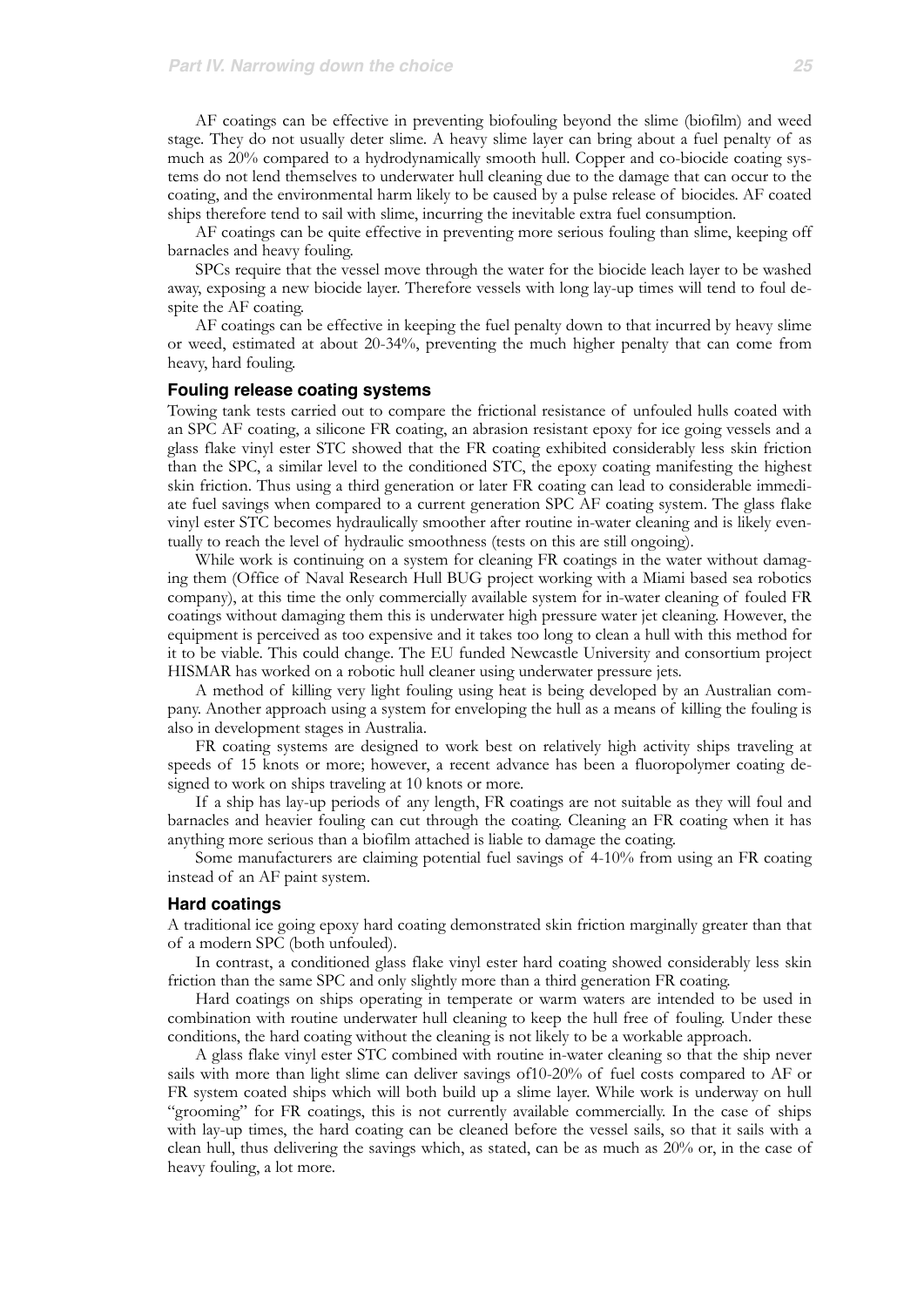The glass flake vinyl ester STC is very workable on ships that have lay-up periods *providing the hull is cleaned before the vessel sails.* It is best if the fouling is not allowed to develop beyond slime and weed, but even if it does, it can all be removed without any damage to the STC coating but rather the cleaning results in a smoother surface than before. This system permits very large savings in fuel even on ships that may be laid up for as much as a year before sailing again. To summarize:

|                                               | Protection and longevity                                                                                                                                                                                        | Fuel saving properties<br>and conditions                                                                                                                                              |
|-----------------------------------------------|-----------------------------------------------------------------------------------------------------------------------------------------------------------------------------------------------------------------|---------------------------------------------------------------------------------------------------------------------------------------------------------------------------------------|
| Typical AF coating sys-<br>tem(SPC)           | Soft coating. Fairly easily<br>damaged.<br>3 - 5 years before AF<br>coating needs to be re-<br>placed.<br>Full recoating down to<br>bare steel 2 or 3 times in<br>25 years. Not suitable for<br>aluminum hulls. | Unfouled hull roughness<br>from AF coating gives 2-<br>4% fuel penalty. Usually<br>sails with slime $=$ up to<br>20% fuel penalty. Effec-<br>tively reduces higher fuel<br>penalties. |
| Typical FR coating system                     | Soft coating. Easily dam-<br>aged.<br>3 - 5 years before FR coat<br>needs repair/<br>reapplication.<br>Full recoating required 1-3<br>times in 25 years.                                                        | Smoothest tested surface<br>when unfouled. Usually<br>sails with slime $=$ up to<br>20% fuel penalty. Can foul<br>badly if vessel has long<br>lay-ups.                                |
| Hard coating (glass flake<br>vinyl ester STC) | Tough, flexible. Very cor-<br>rosion resistant. Lasts<br>lifetime of vessel with only<br>minor touch-ups.<br>No repaint required.                                                                               | Combine hard coating<br>with routine cleaning to<br>provide maximum fuel<br>efficiency. Can save 20%<br>or more on fuel compared<br>to AF or FR coating.                              |

#### 3. The need to drydock for repainting

Under the best of circumstances, putting a ship in drydock for a week or two or longer, or more frequently than absolutely necessary is an expensive, time consuming and disruptive activity. The costs consist of the drydocking fees, labor and material for any work done and most significantly the loss of revenue or service from a vessel being "off-hire" for the duration of the drydock period, whatever the purpose and normal functions of that vessel.

Some drydocking is unavoidable, dictated by the requirements of the classification societies and by the need for some repairs which can only be effected with the ship out of the water. Inspections and maintenance designed to ensure the safety of the vessel, crew and passengers are an essential part of sea travel and transportation.

However, it would be highly advantageous not to have to drydock a vessel or extend time in drydock solely so that the hull can be painted or repainted.

The underwater hull coating system chosen can make a great difference to the amount of time a ship spends in drydock on account of its underwater hull paint.

#### **AF coatings**

AF coating systems are designed to last 3 - 5 years on average. The lower end systems can be effective for three years. The higher end SPCs may be effective for five before they wear out. Then the vessel has to be drydocked so that the AF coating can be reapplied after repairs to the anticorrosive scheme have been completed. If this coincides with a scheduled drydocking, then it is a matter of extending the time in drydock by the number of days needed to repair and recoat the hull. Weather conditions can affect the time needed to repaint. If the ship has to be repainted when it is not scheduled for drydocking for other reasons then the entire drydocking must be arranged and carried out solely for the purpose of painting.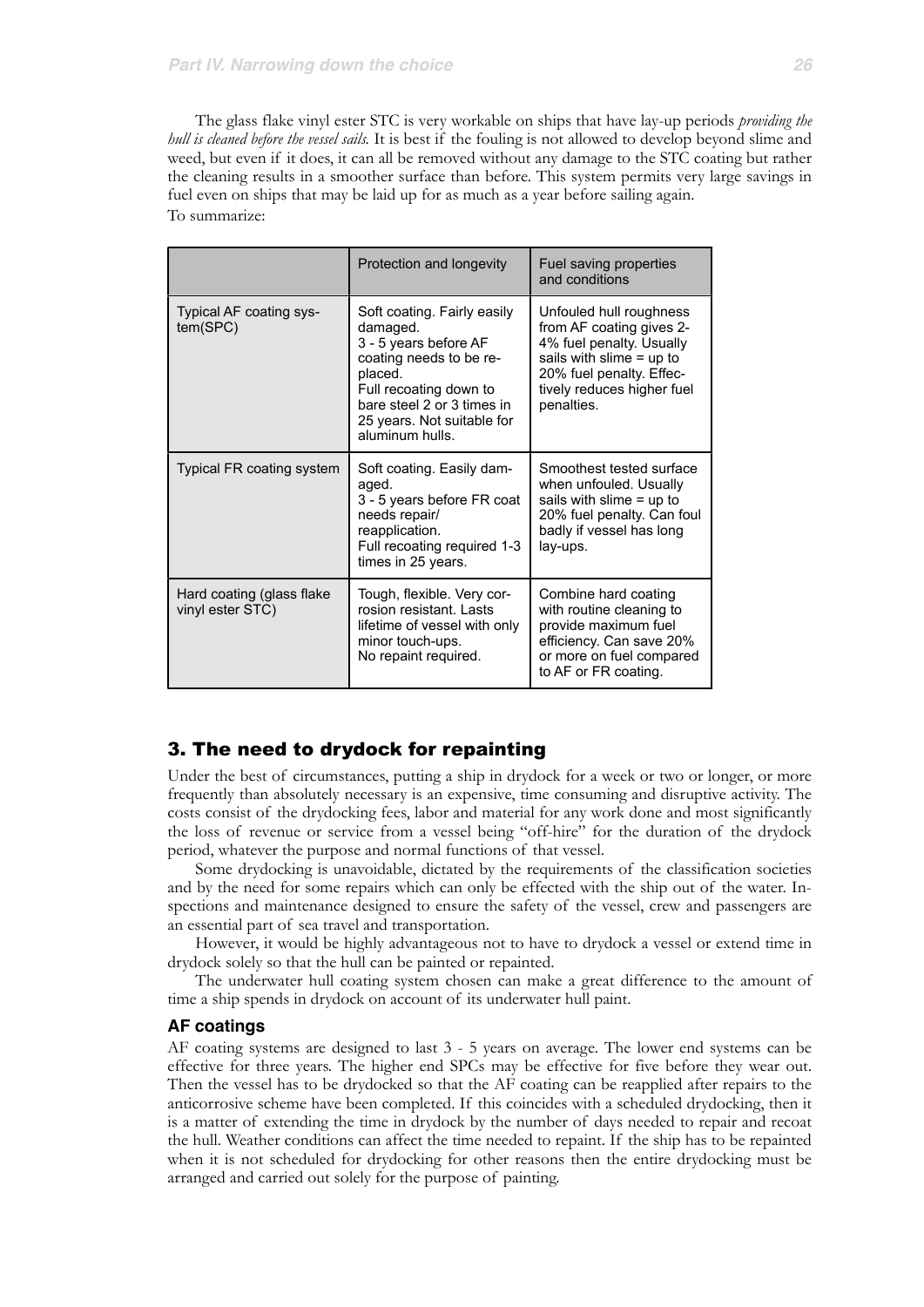Over the lifetime of a ship, taking this as an average of 25 years, 5 - 8 drydockings would be needed solely in order to repaint the hull. Because of the added roughness caused by patching and painting new coats over old, the process of completely removing all paint and blasting the hull back to bare steel will have to be done once, twice, maybe three times in the lifetime of the ship. Usually the AF coating consists of five separate layers, each with a curing time as long as 24 hours. Each patch becomes a weak point in the hull coating. Replacement of the entire AF hull coating system is a more extensive operation and can take as long as 15 - 20 days in drydock*.* But even repairs where the underlying coats have been damaged and need to be patched are subject to the same curing times and this can add considerably to time in drydock.

If one chooses an AF coating there is no avoiding the requirement to drydock in order to paint or repaint.

#### **FR coatings**

Similar rules apply for FR coatings. Some manufacturers claim a longer life before the fouling release coat needs to be replaced and some refer to a "review" of the coat after 5 years.

One manufacturer claims that a fluoropolymer-based FR coating offers greater resistance to a slime build-up than does the more common silicone-based FR coating.

The usual practice is for an FR-coated vessel to be drydocked every 3 - 5 years. The hull is washed with a low pressure water jet washer which cleans the fouling off quite well. Once the hull is clean, any damage to the soft coating becomes clearly visible, usually in the form of scrapes, scratches and bumps where the ship has collided with something or scraped or bumped the dock, anchor chain or some other structure or object. These coatings are fairly delicate and not abrasive resistant. They are subject to mechanical damage. Where the coating is damaged, it does not release the fouling. As this fouling builds up, the purpose of the coating is defeated.

Repair of an FR coating is more complicated than repair of an AF coating due to the nonstick properties of the FR material making it harder to blend in the repair with the rest of the coating.

After two or three times of repairing the coating system it becomes easier to simply remove the paint down to bare steel and repaint the entire hull. Allowing for curing times and weather, this can take a couple of weeks.

In the lifetime of the vessel it will need to be drydocked 5 - 8 times in order to "review" or replace the fouling release coating in order for this to continue to be effective. The entire system will need to be reapplied from scratch once, twice or three times.

#### **Hard, inert coatings**

Information on the service life and need for replacement of many of the hard coatings is not readily available. One manufacturer, however, shows evidence of a glass reinforced polyester ice going ship coating in good condition after five years of sailing in thick ice. In general, the glass flake reinforced hard coatings have the greatest corrosion and abrasion resistance and tend to last.

Glass flake vinyl ester STC hard coating is expected to last the lifetime of the vessel with only minor touch-ups needed (typically less than 1% of the underwater hull surface) when the ship is in drydock routinely as required by class. This expectancy depends on initial standard surface preparation and application, but this is not difficult or complicated. The STC coating is extremely tough and durable while also being flexible. If any mechanical damage occurs it is easily repaired since the 1000 microns dry film thickness (DFT) coating is entirely homogenous. Two coats of the paint are all that is required on bare steel (although three or even four coats can be used for special applications), and the curing time in between coats is 2 - 3 hours. Thus the touch-ups can all be done in a day while the ship is in drydock for other reasons.

This is the only known coating which requires *no* drydocking specifically for painting for the entire service life of the ship after initial application.

To summarize: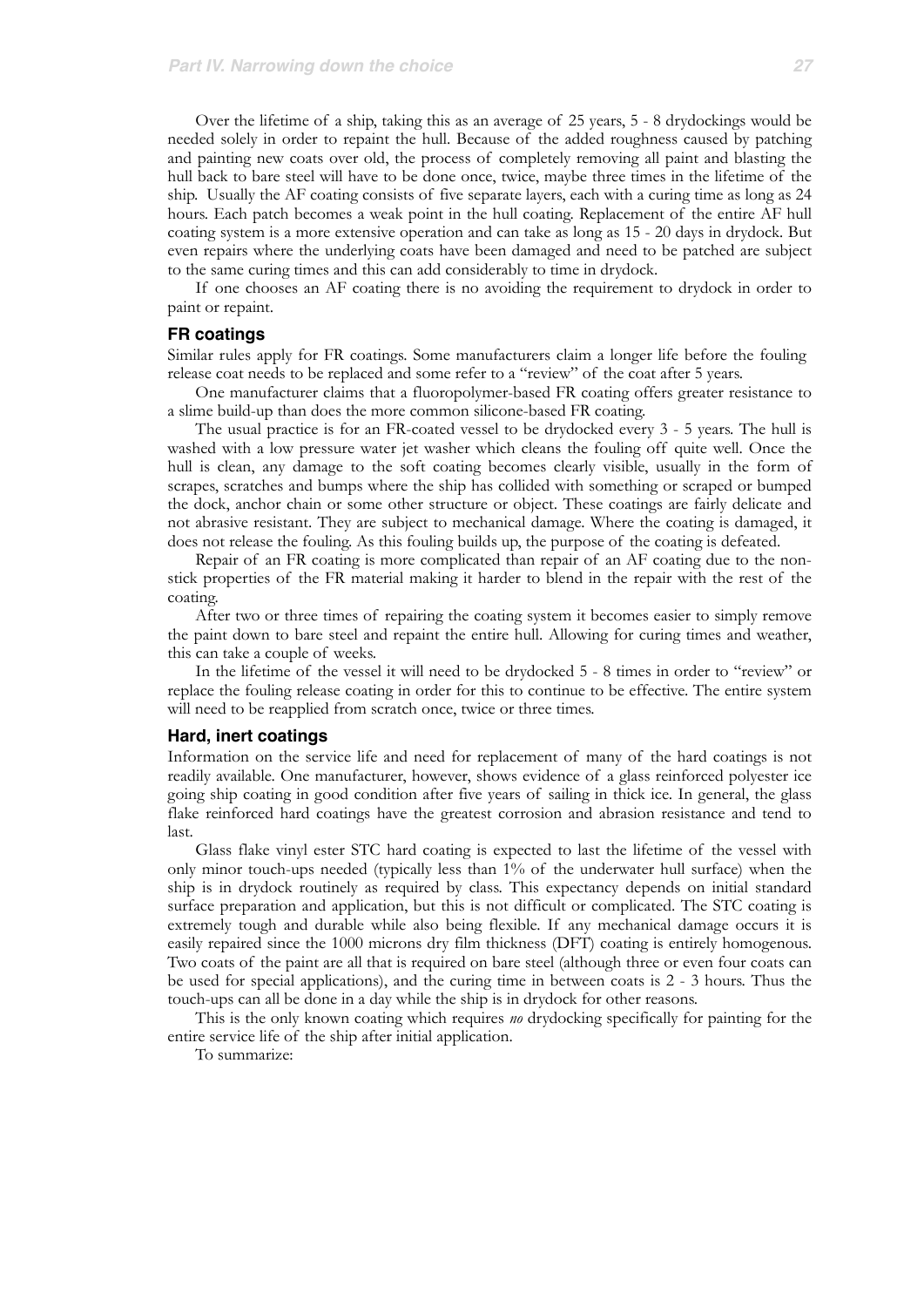|                                                                                                                                                                                      | Protection and<br>longevity                                                                                                                                                                                        | Fuel saving properties<br>and conditions                                                                                                                                                  | Need to drydock for<br>repainting                                                                                                                                                                                                                       |
|--------------------------------------------------------------------------------------------------------------------------------------------------------------------------------------|--------------------------------------------------------------------------------------------------------------------------------------------------------------------------------------------------------------------|-------------------------------------------------------------------------------------------------------------------------------------------------------------------------------------------|---------------------------------------------------------------------------------------------------------------------------------------------------------------------------------------------------------------------------------------------------------|
| <b>Typical AF coating</b><br>system(SPC)                                                                                                                                             | Soft coating. Fairly<br>easily damaged.<br>3 - 5 years before AF<br>coating needs to be<br>replaced.<br>Full recoating down to<br>bare steel 2 or 3 times<br>in 25 years. Not suit-<br>able for aluminum<br>hulls. | Unfouled hull rough-<br>ness from AF coating<br>gives 2-4% fuel pen-<br>alty. Usually sails with<br>slime = $up$ to 20% fuel<br>penalty. Effectively<br>reduces higher fuel<br>penalties. | 5 - 8 drydockings re-<br>quired for paint alone<br>during ship's service<br>life including 1 - 3 full<br>blasting and repaint-<br>ing. Multiple coats and<br>lengthy curing times<br>can mean 2-3 weeks in<br>drydock for a full re-<br>paint.          |
| <b>Typical FR coating</b><br>system                                                                                                                                                  | Soft coating. Easily<br>damaged.<br>3 - 5 years before FR<br>coat needs repair/<br>reapplication.<br>Full recoating required<br>1-3 times in 25 years.                                                             | Smoothest tested sur-<br>face when unfouled.<br>Usually sails with slime<br>$=$ up to 20% fuel pen-<br>alty. Can foul badly if<br>vessel has long lay-<br>ups.                            | 5 - 8 drydockings re-<br>quired for paint alone<br>during ship's service<br>life including 1 - 3 full<br>blasting and repaint-<br>ing. Multiple coats and<br>lengthy curing times<br>can mean as much as<br>2-3 weeks in drydock<br>for a full repaint. |
| Hard coating (glass<br>Tough, flexible. Very<br>flake vinyl ester STC)<br>corrosion resistant.<br>Lasts lifetime of vessel<br>with only minor touch-<br>ups.<br>No repaint required. |                                                                                                                                                                                                                    | Combine hard coating<br>with routine cleaning to<br>provide maximum fuel<br>efficiency. Can save<br>20% or more on fuel<br>compared to AF or FR<br>coating.                               | Applied once to a hull.<br>No need to repaint<br>bevond minor touch-<br>ups during routine dry-<br>docking. Usually ap-<br>plied in 2 homogenous<br>coats with 2-3 hours<br>minimum and no<br>maximum in between<br>coats.                              |

# 4. Environmental concerns

There are a number of ways that the chosen hull coating can increase or decrease the ship's impact on the environment. These are, in essence,

- $\rightarrow$  chemical pollution of the marine environment during application, use or cleaning of the coating
- atmospheric pollution in the application of the coating by VOCs (volatile organic compounds) in the solvents
- ‣ the hull coating system can result in increased or decreased fuel consumption which leads to an increase or decrease in the emission of greenhouse gases and other contributors to atmospheric pollution
- $\rightarrow$  the hull coating system can contribute to the spread of invasive non-indigenous species or can prevent that spread.

Each coating type rates differently on each of these points.

#### **AF coatings**

While the ingredients and proportions and the method of release of biocide vary from one AF coating system to the next, they all have one thing in common: they work by releasing poisonous chemicals into the water. We have already covered the different biocides and their effects in Parts I and III of this paper. All AF coatings in use today emit poisonous chemicals into the water and these chemicals are in varying degree harmful to marine life, contaminate the environment and the food chain, and are hazardous to humans.

This environmental pollution occurs constantly while the AF coating is effective, the biocides leaching into the water whether the ship is at anchor or moored or sailing. It occurs in pulse release form if the AF coated hull is cleaned while the ship is afloat. No filter system yet devised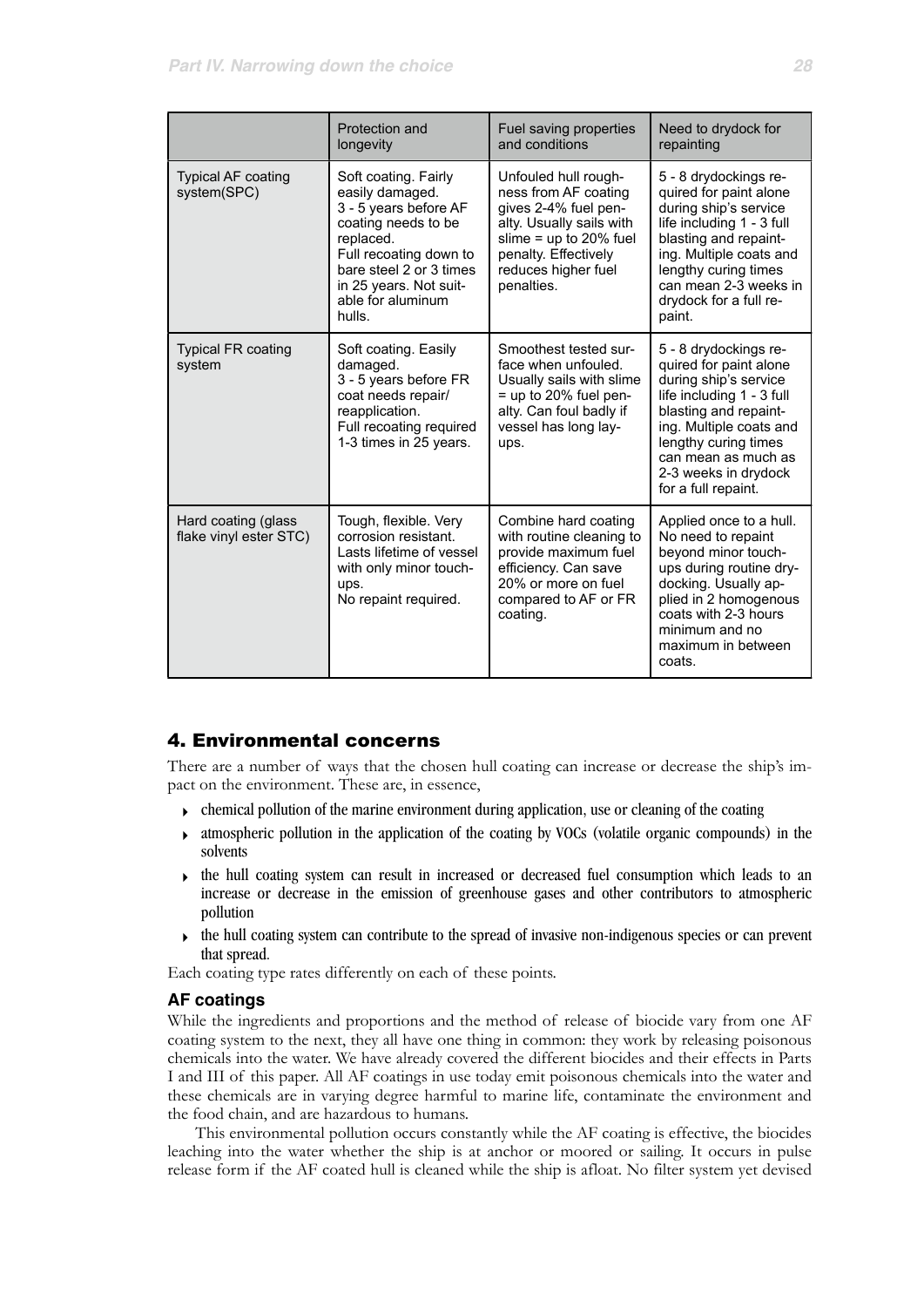has shown that it can collect all the biocides emitted during hull cleaning of an AF coating – certainly not in an economically feasible way. The pollution can also occur as a result of run-offs if the hull is pressure washed or high pressure stripped in drydock and the hazardous waste is not entirely collected and disposed of properly.

VOC levels of a typical SPC are more than those of typical silicone FR coating system which in turn are three times as high as a glass flake vinyl ester STC.

Compared to no fouling control whatever, an AF coating which is effective in deterring or killing macrofouling organisms, will prevent the huge fuel penalty which accompanies heavy fouling. This will result in lower fuel consumption than that of a vessel with heavy fouling. This in turn lowers GHG emissions and other atmospheric pollutants compared to a ship with a badly fouled hull*.*

However, AF coatings tend not to be effective in preventing a slime layer from building up. Since slime can carry a 20% fuel penalty, the AF coating system does not perform so well compared to one which could maintain, for example, a fouling level of light slime or less. AF coatings tend to be rougher than fouling release coatings or conditioned glass flake vinyl ester hard coatings for example so that even without fouling present the AF coating is increasing the hull friction by several percent compared to a hydraulically smooth hull.

On the subject of non-indigenous species, AF coatings get a mixed review. Obviously if they kill or deter marine life it won't attach to the hull and therefore will not be translocated. However, there is growing evidence that there are species which are immune or develop immunity to the biocides in the AF coatings and when translocated these species have a competitive advantage over the aquatic species in their new home which are not so immune, and so can invade with greater chance of success[.20](#page-28-0)

Overall, the AF coatings score worst of all the available hull coatings on the environmental safety scorecard, which is why they have been subject to increasing legislation and regulation and soon may not be tolerated at all.

#### **FR coatings**

The general impression conveyed by manufacturers in their literature and advertising is that fouling release coatings are not toxic. As covered in Part I and III of this White Paper and in other White Papers in this series, it is safer and more accurate to say that silicone and fluoropolymer fouling release coatings do not work on the principle of controlling fouling by leaching biocides into the water. However, most of the FR coatings do leach oils into the water, and these oils can have a harmful effect on aquatic life and non-target species. As discussed, tests have shown that a silicone coating will alter the enzymes in curing barnacle glue. There is also the fact that in silicone FR coatings the catalyst used is the highly toxic dibutyltin laurate which is as harmful as TBT and is present in highly toxic proportion in the coating.

It is therefore inaccurate to describe FR coatings in general as non-toxic or environmentally safe. At the very least it must be stated that the full environmental impact of silicone and fluoropolymer fouling release coatings has not been established and needs to be fully investigated. The consequences of greatly increased market share will only be known if that market share is achieved, but the data published so far indicates that undissolved silicone and fluoropolymer oils can smother marine life, that silicone coatings interfere with the enzymes in barnacle glue, that the cheapest and most prevalent silicone catalyst is as toxic as TBT. The broader environmental consequences at least merit further study.

Underwater cleaning of FR coatings is a delicate affair. Toxicity tests of the water before and after cleaning need to be done to establish whether or not underwater cleaning of FR coatings poses any environmental threat. The same is true for the run-off water when FR coatings are pressure washed in drydock.

At least some brands of silicone coating have lower VOC content than AF coatings so can be considered more environmentally benign in that regard.

An FR coating, unfouled, is hydrodynamically smoother than an AF coating in the same condition. This means a lower fuel penalty. As with any other hull coating, slime accumulates almost immediately when the hull is immersed. It is possible that heavier slime will partially wash off when the ship is in motion, especially at higher speeds. However, some slime will remain and

<span id="page-28-0"></span><sup>&</sup>lt;sup>20</sup> Jamie Gonzalez & Leigh Taylor Johnson, "Copper-Tolerant Hull-Borne Invasive Species: Further Analysis, Sea Grant, 2008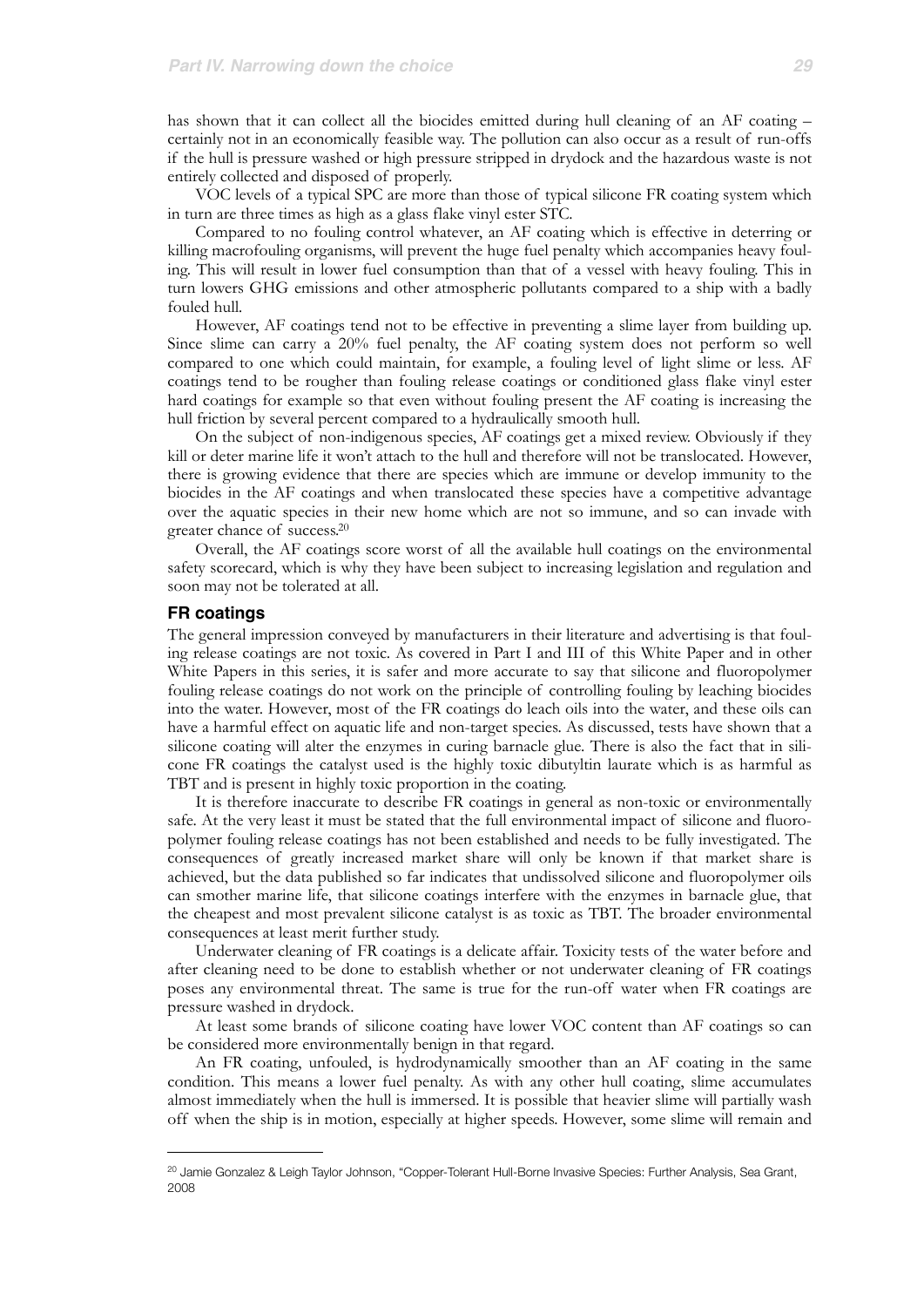will then transform into weed fouling even during sailing. Some manufacturers claim fuel savings of between 5 and 10% through use of their FR coating compared to AF coatings. If these figures are accurate, then the FR coating will lower fuel consumption and therefore GHG and other emissions.

For a high activity, higher speed vessel, it is unlikely that serious fouling will accumulate on the hull and therefore the NIS issue will not materialize with FR coatings under these conditions. The potential problem arises when the vessel remains in port or at anchor for an extended period and fouling is permitted to build up. Such fouling may or may not wash off when the ship does sail. It depends if the fouling species have dug through the FR coating to the underlying anticorrosive scheme or to bare steel. If they have, then the likelihood of their washing off is low. Thus non-indigenous species might be translocated.

#### **Hard, inert coatings**

Since hard, inert coatings are of little use in temperate or warm waters if not combined with a program of routine in-water hull inspection and cleaning, the entire system of coating plus maintenance must be considered, not just the coating.

These coatings are hard, inert and by their very nature free of biocides. While the toxicity of each coating needs to be evaluated separately, there is no evidence that epoxy or polyester or vinyl ester coatings are toxic. Tests done on glass flake vinyl ester STC showed it to be entirely non-toxic to the marine environment either when applied, when in use, or when conditioned or cleaned in the water.

VOC content of the glass flake vinyl ester STC is less than a third of that of a low VOC content silicone coating and less than a fifth of that of a typical AF coating.

Of the three major classes, hard coating systems and in particular glass flake vinyl ester resin, offer the best fuel savings and therefore lowest fuel consumption and GHG emission. In the case of vinyl ester resin, because it can be cleaned as often as required in the water with no adverse effects to the coating, but on the contrary showing better hydraulic smoothness with routine cleanings, the hull can be kept at a level of fouling no more severe than light slime at all times and ships which have been stationary for some time can be fully cleaned in the water before they sail. Sailing with such a hull when it is kept clean can reduce fuel consumption by 20%, thus reducing GHG and other emissions by a similar factor.

The best way to ensure that non-indigenous species are not translocated via ship hulls is to make sure that those ship hulls are free of fouling before they sail. A thorough cleaning of the hull including various niche areas favored by NIS will avoid such issues and save a great deal on fuel consumption and therefore GHG and other emissions at the same time.

To summarize: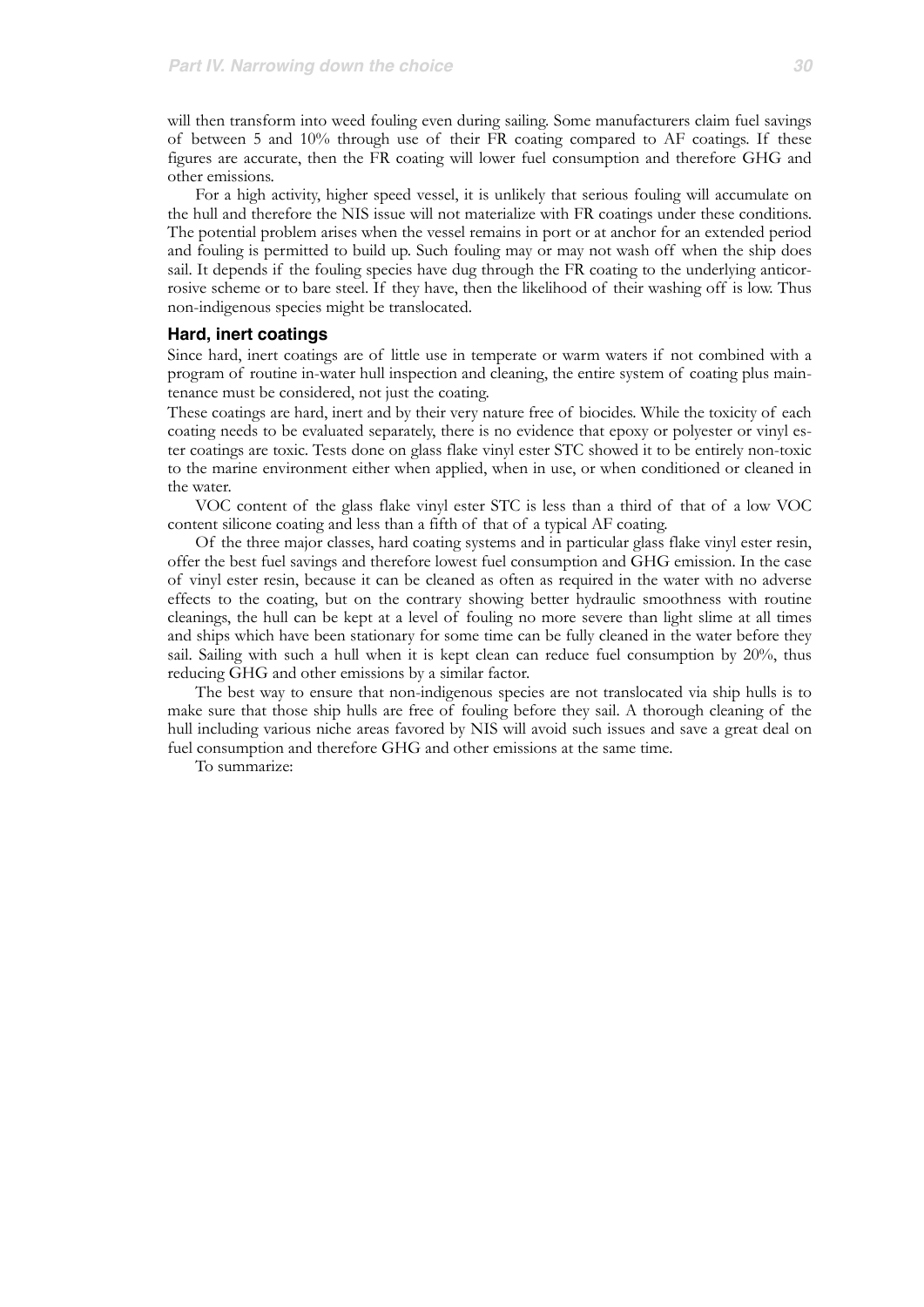|                                                  | Protection and<br>longevity                                                                                                                                                                                              | Fuel saving<br>properties and<br>conditions                                                                                                                                                     | Need to drydock<br>for repainting                                                                                                                                                                                                                                | Environmental<br>concerns                                                                                                                                                                                                                                                                                                                                                |
|--------------------------------------------------|--------------------------------------------------------------------------------------------------------------------------------------------------------------------------------------------------------------------------|-------------------------------------------------------------------------------------------------------------------------------------------------------------------------------------------------|------------------------------------------------------------------------------------------------------------------------------------------------------------------------------------------------------------------------------------------------------------------|--------------------------------------------------------------------------------------------------------------------------------------------------------------------------------------------------------------------------------------------------------------------------------------------------------------------------------------------------------------------------|
| Typical AF coat-<br>ing system(SPC)              | Soft coating.<br>Fairly easily<br>damaged.<br>3 - 5 years before<br>AF coating needs<br>to be replaced.<br>Full recoating<br>down to bare<br>steel 2 or 3 times<br>in 25 years. Not<br>suitable for alu-<br>minum hulls. | Unfouled hull<br>roughness from<br>AF coating gives<br>2-4% fuel penalty.<br>Usually sails with<br>slime = $up$ to 20%<br>fuel penalty. Ef-<br>fectively reduces<br>higher fuel penal-<br>ties. | 5 - 8 drydockings<br>required for paint<br>alone during<br>ship's service life<br>including 1 - 3 full<br>blasting and re-<br>painting. Multiple<br>coats and lengthy<br>curing times can<br>mean 2-3 weeks<br>in drydock for a<br>full repaint.                 | Contaminates<br>marine environ-<br>ment with toxic<br>biocides, harming<br>marine life, the<br>food chain and<br>humans. Pulse<br>release of bio-<br>cides if cleaned<br>in-water. High<br>VOC content<br>when applied.<br>Limits fuel con-<br>sumption and<br><b>GHG</b> emissions<br>from effects of<br>heavy fouling.<br>Prevents some<br>NIS but furthers<br>others. |
| <b>Typical FR coat-</b><br>ing system            | Soft coating. Eas-<br>ily damaged.<br>3 - 5 years before<br>FR coat needs<br>repair/<br>reapplication.<br>Full recoating<br>required 1-3<br>times in 25 years.                                                           | Smoothest tested<br>surface when<br>unfouled. Usually<br>sails with slime =<br>up to 20% fuel<br>penalty. Can foul<br>badly if vessel<br>has long lay-ups.                                      | 5 - 8 drydockings<br>required for paint<br>alone during<br>ship's service life<br>including 1 - 3 full<br>blasting and re-<br>painting. Multiple<br>coats and lengthy<br>curing times can<br>mean as much as<br>2-3 weeks in dry-<br>dock for a full<br>repaint. | Does not contain<br>biocides but<br>leaches poten-<br>tially harmful oils,<br>alters enzymes in<br>barnacle glue;<br>some silicones<br>catalyzed by<br>highly toxic dibu-<br>tyltin laurate. Me-<br>dium VOC. Some<br>reduction in fuel<br>consumption/<br>GHG. Can help<br>limit spread of<br>NIS.                                                                      |
| Hard coating<br>(glass flake vinyl<br>ester STC) | Tough, flexible.<br>Very corrosion<br>resistant. Lasts<br>lifetime of vessel<br>with only minor<br>touch-ups.<br>No repaint re-<br>quired.                                                                               | Combine hard<br>coating with rou-<br>tine cleaning to<br>provide maximum<br>fuel efficiency.<br>Can save 20% or<br>more on fuel<br>compared to AF<br>or FR coating.                             | Applied once to a<br>hull. No need to<br>repaint beyond<br>minor touch-ups<br>during routine<br>drydocking. Usu-<br>ally applied in 2<br>homogenous<br>coats with 2-3<br>hours minimum<br>and no maximum<br>in between coats.                                    | Non-toxic in ap-<br>plication, use,<br>conditioning and<br>cleaning. Low<br>VOC. Combined<br>with cleaning<br>gives lowest fuel<br>consumption/<br>GHG emissions.<br>Cleaning before<br>ships sail pre-<br>vents spread of<br>NIS.                                                                                                                                       |

# 5. Cost

Various costs have to be considered before one can arrive at a useful comparison in terms of overall financial impact of a particular hull coating system. There is the initial cost of surface preparation and application, the cost of maintenance and reinstallation throughout the service life of the ship including time in drydock and the consequent off-hire time, and there is the potential savings in fuel costs attainable. From a financial standpoint, the best hull coating system will save far more in fuel and other costs than its own cost of application and maintenance.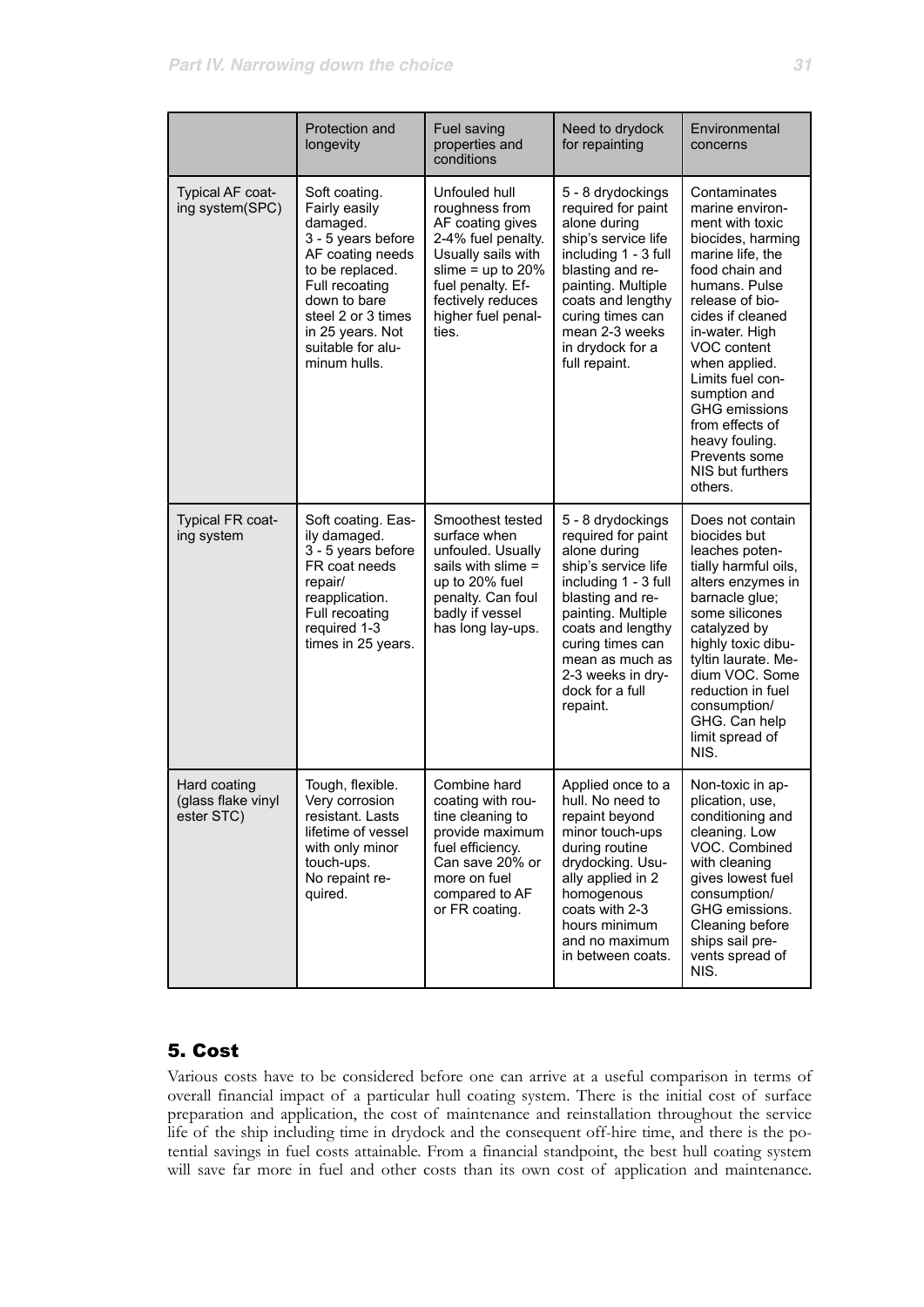When comparing coating systems from an economic viewpoint, the entire life cycle of the ship and the cost of fuel must all be considered.

The following two graphs give a quick, overall comparison of how this breaks down for the three main classes of underwater hull coatings[.21](#page-31-0)

The first graph compares paint costs the different coating types for a single application, over a 10 year period and over a 25 year period.



The second graph compares the total ownership cost for the three main categories of hull coating systems, including application and reapplication costs, underwater cleaning costs and the fuel costs over 25 years.



When all the costs aspects are taken together, it is estimated that the overall economical impact of [the glass flake vinyl ester STC] is less than half of that of an SPC and about ⅔ of a foul release for a 1000-TEU container vessel over 25 years[.22](#page-31-1)

As the graph shows, this equates to a savings of over 1.5 million EUR (2.15 million USD) for the foul release coating compared to the SPC and a savings of about 3 million EUR (4.3 million USD) for the STC compared to the SPC AF coating and about 1.5 million EUR (2.15 million USD) for the STC compared to the FR coating. If this is spread across many vessels or even the entire international fleet, the savings that can be realized from choosing the right hull coating system are enormous. At current bunker fuel costs, the figures in 2011 are far higher than shown in this 2006 study. To summarize:

<span id="page-31-1"></span><span id="page-31-0"></span><sup>21</sup> EU LIFE Project ECOTEC-STC LIFE06 ENV/B/000362 ECOTEC-STC: Evaluation of a biocide-free hull protection and antifouling system with environmental and economical benefits Layman's Report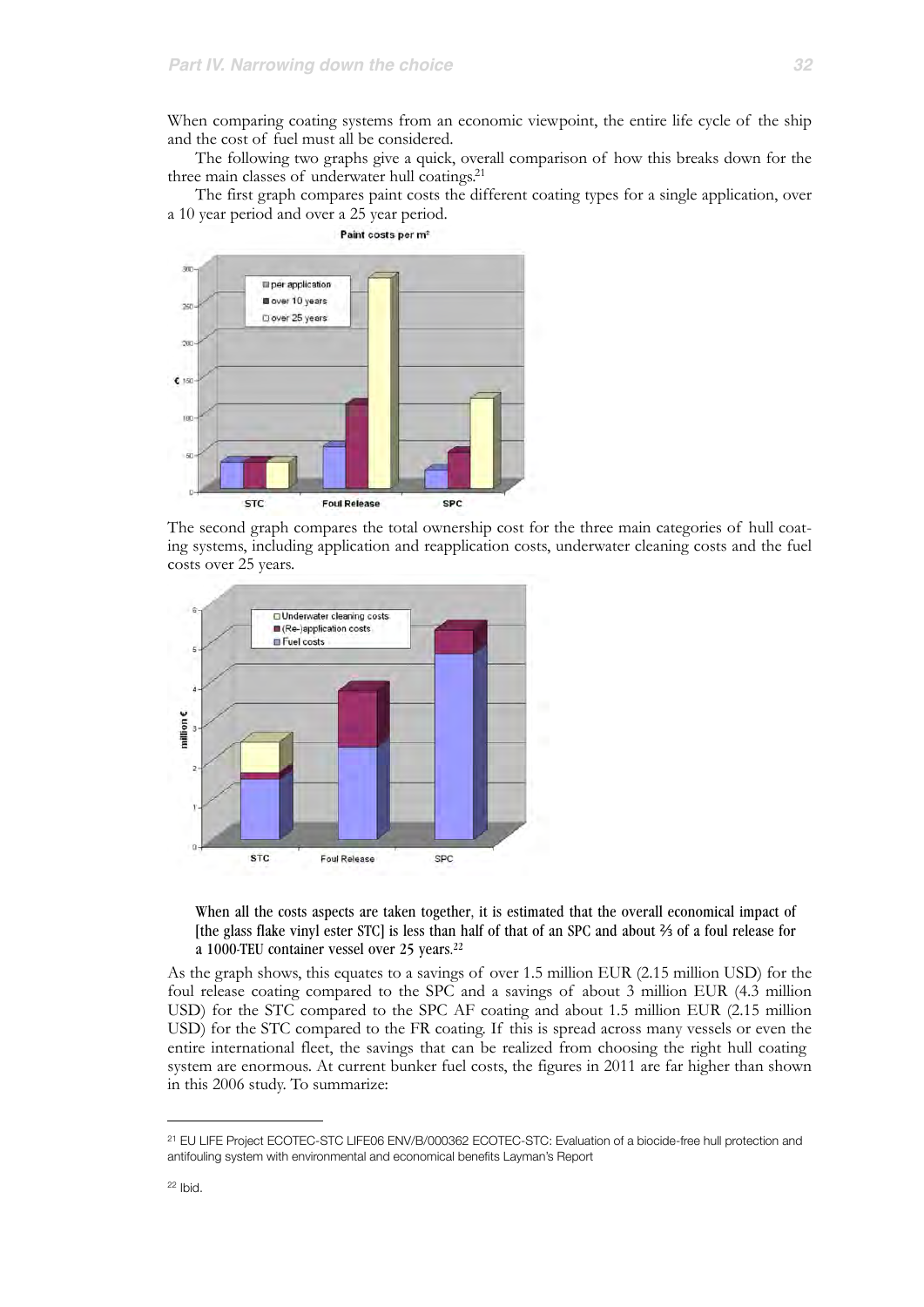|                                                     | Protection and<br>longevity                                                                                                                                                                                                            | Fuel saving<br>properties and<br>conditions                                                                                                                                                                   | Need to dry-<br>dock for re-<br>painting                                                                                                                                                                                                                                         | Environmental<br>concerns                                                                                                                                                                                                                                                                                                                                                      | Cost                                                                                                                                                                                                                                                                                                                    |
|-----------------------------------------------------|----------------------------------------------------------------------------------------------------------------------------------------------------------------------------------------------------------------------------------------|---------------------------------------------------------------------------------------------------------------------------------------------------------------------------------------------------------------|----------------------------------------------------------------------------------------------------------------------------------------------------------------------------------------------------------------------------------------------------------------------------------|--------------------------------------------------------------------------------------------------------------------------------------------------------------------------------------------------------------------------------------------------------------------------------------------------------------------------------------------------------------------------------|-------------------------------------------------------------------------------------------------------------------------------------------------------------------------------------------------------------------------------------------------------------------------------------------------------------------------|
| <b>Typical AF</b><br>coating sys-<br>tem(SPC)       | Soft coating.<br>Fairly easily<br>damaged.<br>$3 - 5$ years<br>before AF<br>coating needs<br>to be re-<br>placed.<br>Full recoating<br>down to bare<br>steel 2 or 3<br>times in 25<br>years. Not<br>suitable for<br>aluminum<br>hulls. | Unfouled hull<br>roughness<br>from AF coat-<br>ing gives 2-<br>4% fuel pen-<br>alty. Usually<br>sails with<br>slime $=$ up to<br>20% fuel pen-<br>alty. Effec-<br>tively reduces<br>higher fuel<br>penalties. | 5 - 8 drydock-<br>ings required<br>for paint alone<br>during ship's<br>service life<br>including $1 - 3$<br>full blasting<br>and repaint-<br>ing. Multiple<br>coats and<br>lengthy curing<br>times can<br>mean 2-3<br>weeks in dry-<br>dock for a full<br>repaint.               | Contaminates<br>marine envi-<br>ronment with<br>toxic biocides.<br>harming ma-<br>rine life, the<br>food chain<br>and humans.<br>Pulse release<br>of biocides if<br>cleaned in-<br>water. High<br>VOC content<br>when applied.<br>Limits fuel<br>consumption<br>and GHG<br>emissions<br>from effects of<br>heavy fouling.<br>Prevents<br>some NIS but<br>furthers oth-<br>ers. | Overall cost<br>including ap-<br>plication and<br>reapplication,<br>maintenance<br>and additional<br>fuel consump-<br>tion is twice<br>that of the<br>vinyl ester<br>STC and<br>about<br>1/3rd more<br>than that of an<br>FR coating.<br>Initial applica-<br>tion is<br>cheaper than<br>either of the<br>other options. |
| <b>Typical FR</b><br>coating sys-<br>tem            | Soft coating.<br>Easily dam-<br>aged.<br>$3 - 5$ years<br>before FR<br>coat needs<br>repair/<br>reapplication.<br>Full recoating<br>required 1-3<br>times in 25<br>years.                                                              | Smoothest<br>tested surface<br>when un-<br>fouled. Usu-<br>ally sails with<br>slime $=$ up to<br>20% fuel pen-<br>alty. Can foul<br>badly if vessel<br>has long lay-<br>ups.                                  | 5 - 8 drydock-<br>ings required<br>for paint alone<br>during ship's<br>service life<br>including $1 - 3$<br>full blasting<br>and repaint-<br>ing. Multiple<br>coats and<br>lengthy curing<br>times can<br>mean as<br>much as 2-3<br>weeks in dry-<br>dock for a full<br>repaint. | Does not con-<br>tain biocides<br>but leaches<br>potentially<br>harmful oils,<br>alters en-<br>zymes in bar-<br>nacle glue;<br>some sili-<br>cones cata-<br>lyzed by<br>highly toxic<br>dibutyltin lau-<br>rate. Medium<br>VOC. Some<br>reduction in<br>fuel<br>consumption/<br>GHG. Can<br>help limit<br>spread of NIS.                                                       | Overall cost<br>including ap-<br>plication and<br>reapplication,<br>maintenance<br>and improved<br>fuel consump-<br>tion is one<br>and a half<br>times that of<br>the vinyl ester<br>STC and<br>about 2/3rd<br>that of an AF<br>coating. Initial<br>application is<br>the highest of<br>all three.                      |
| Hard coating<br>(glass flake<br>vinyl ester<br>STC) | Tough, flexi-<br>ble. Very cor-<br>rosion resis-<br>tant. Lasts<br>lifetime of<br>vessel with<br>only minor<br>touch-ups.<br>No repaint<br>required.                                                                                   | Combine hard<br>coating with<br>routine clean-<br>ing to provide<br>maximum fuel<br>efficiency.<br>Can save<br>20% or more<br>on fuel com-<br>pared to AF or<br>FR coating.                                   | Applied once<br>to a hull. No<br>need to re-<br>paint beyond<br>minor touch-<br>ups during<br>routine dry-<br>docking. Usu-<br>ally applied in<br>2 homoge-<br>nous coats<br>with 2-3 hours<br>minimum and<br>no maximum<br>in between<br>coats.                                 | Non-toxic in<br>application,<br>use, condi-<br>tioning and<br>cleaning. Low<br>VOC. Com-<br>bined with<br>cleaning gives<br>lowest fuel<br>consumption/<br>GHG emis-<br>sion. Cleaned<br>before ships<br>sail prevents<br>spread of NIS.                                                                                                                                       | Overall cost<br>including ap-<br>plication,<br>maintenance<br>and fuel sav-<br>ings is half<br>that of an AF<br>and about 2/<br>3rd that of an<br>FR coating.<br>Initial applica-<br>tion is higher<br>than AF, lower<br>than FR.<br>Cleaning<br>costs are in-<br>cluded.                                               |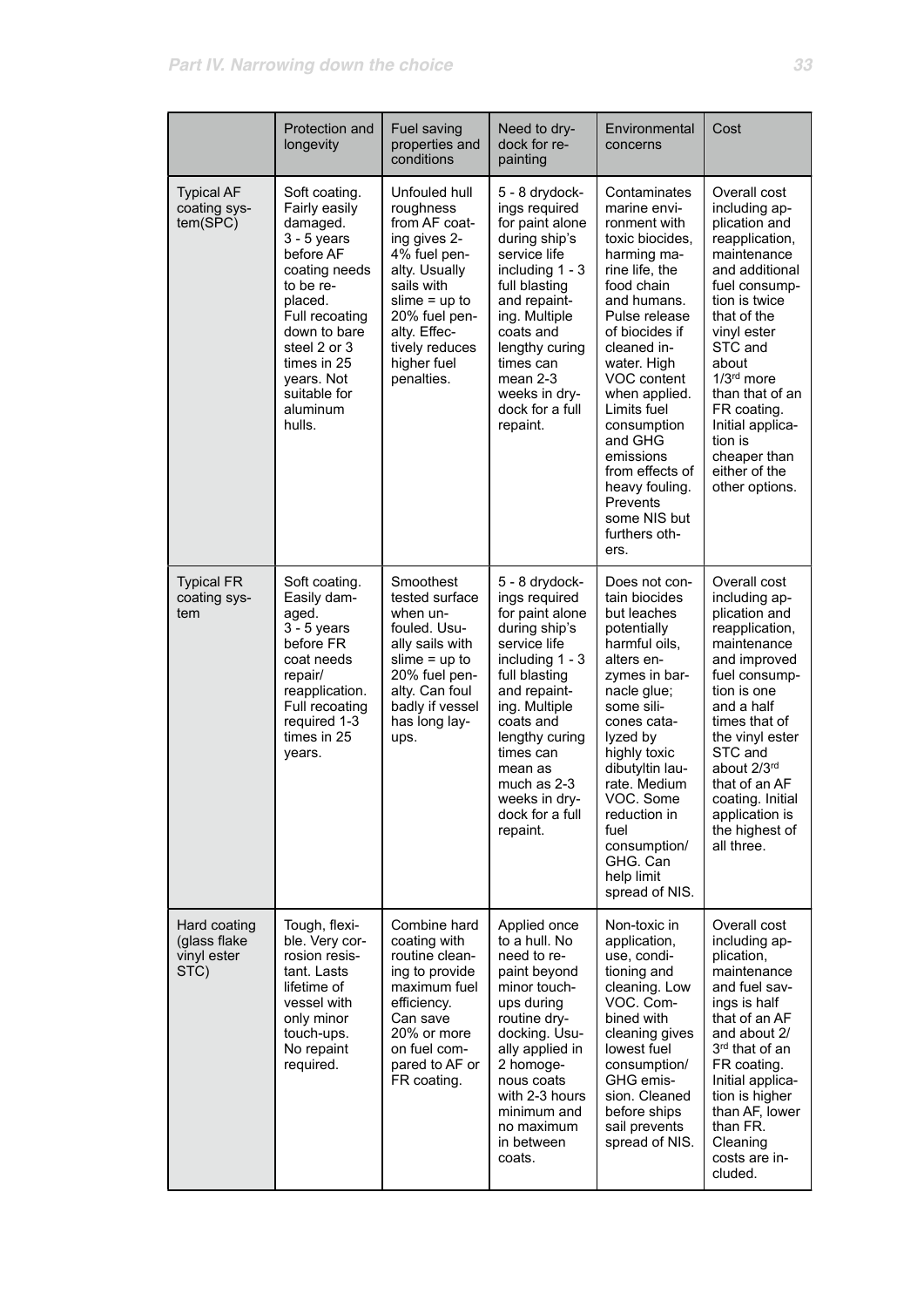# Acknowledgements

We would like to thank the following for their valuable input and for taking the time to discuss their experience and the advances they have made and are making in their research in various areas of ship hull performance, coatings, fouling and related subjects. The views expressed in this White Paper are not necessarily their views, but they all took time to talk to us and have provided very useful information.

Geoffrey Swain, Professor, Oceanography & Ocean Engineering, Florida Institute of Technology, and the members of his graduate program, in particular Melissa Tribou and Emily Ralston.

Daniel Rittschof, Director of Undergraduate Studies, Duke University Marine Laboratory, Nicholas School of the Environment.

Michael Schultz, Professor and Program Director for Ocean Engineering, Department of Naval Architecture & Ocean Engineering, US Naval Academy, Annapolis, Maryland, USA.

Maxim Candries, Flanders Hydraulics Research Nautical Group, Knowledge Center; Ghent University renewable wave energy project. Maxim Candries gained a PhD in Marine Science & Technology at Newcastle University.

Gunnar Ackx, Managing Director and Specialist Coating Inspector and Consultant of SCICON Worldwide.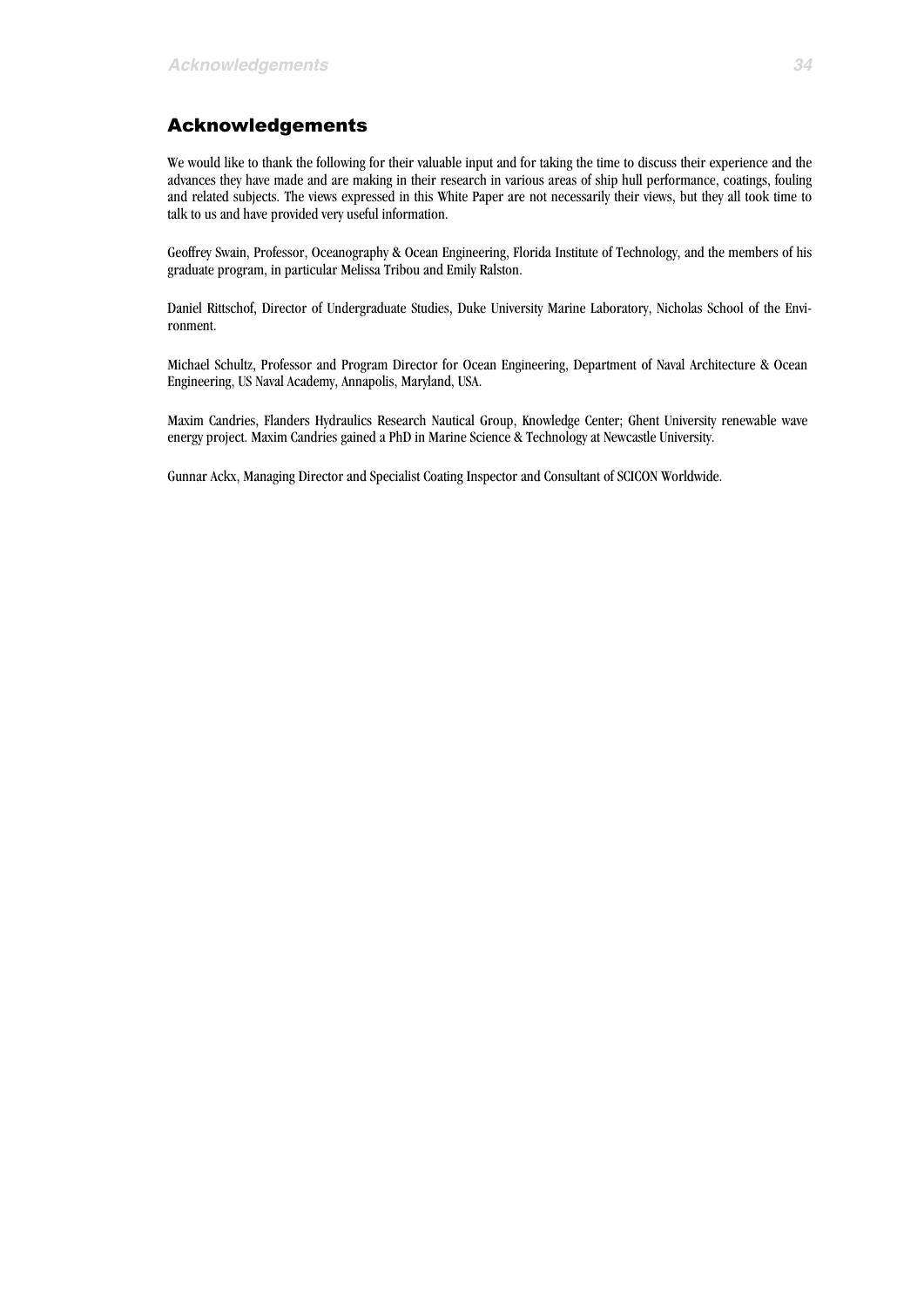# Vessel or fleet operational costs assessment

Find out if your operational costs for your vessel(s) or your fleet could be drastically reduced by changing your approach to underwater hull protection and maintenance.

To obtain a free initial consultation on ship hull performance for your vessel(s) or fleet simply send an email to the following email address with "Free Consultancy" in the subject line and information about your vessel or fleet and an expert will get back to you promptly:

# [performance@hydrex.be](mailto:performance@hydrex.be)

To find out more about Ecospeed and Hydrex, visit the following websites:

> [www.hydrex.be](http://www.hydrex.be) [www.hydrex.us](http://www.hydrex.us) [www.ecospeed.be](http://www.ecospeed.be)

If you would like to be added to the mailing list for future white papers on ship hull performance and related subjects and/or copies of the quarterly journal *Ship Hull Performance* please go to the following link, register and state your preferences:

[www.ShipHullPerformance.org](http://www.ShipHullPerformance.org)

For comments, input, information about the content of this white paper or any communication relating to it, please send an email to the above email address and we will respond.